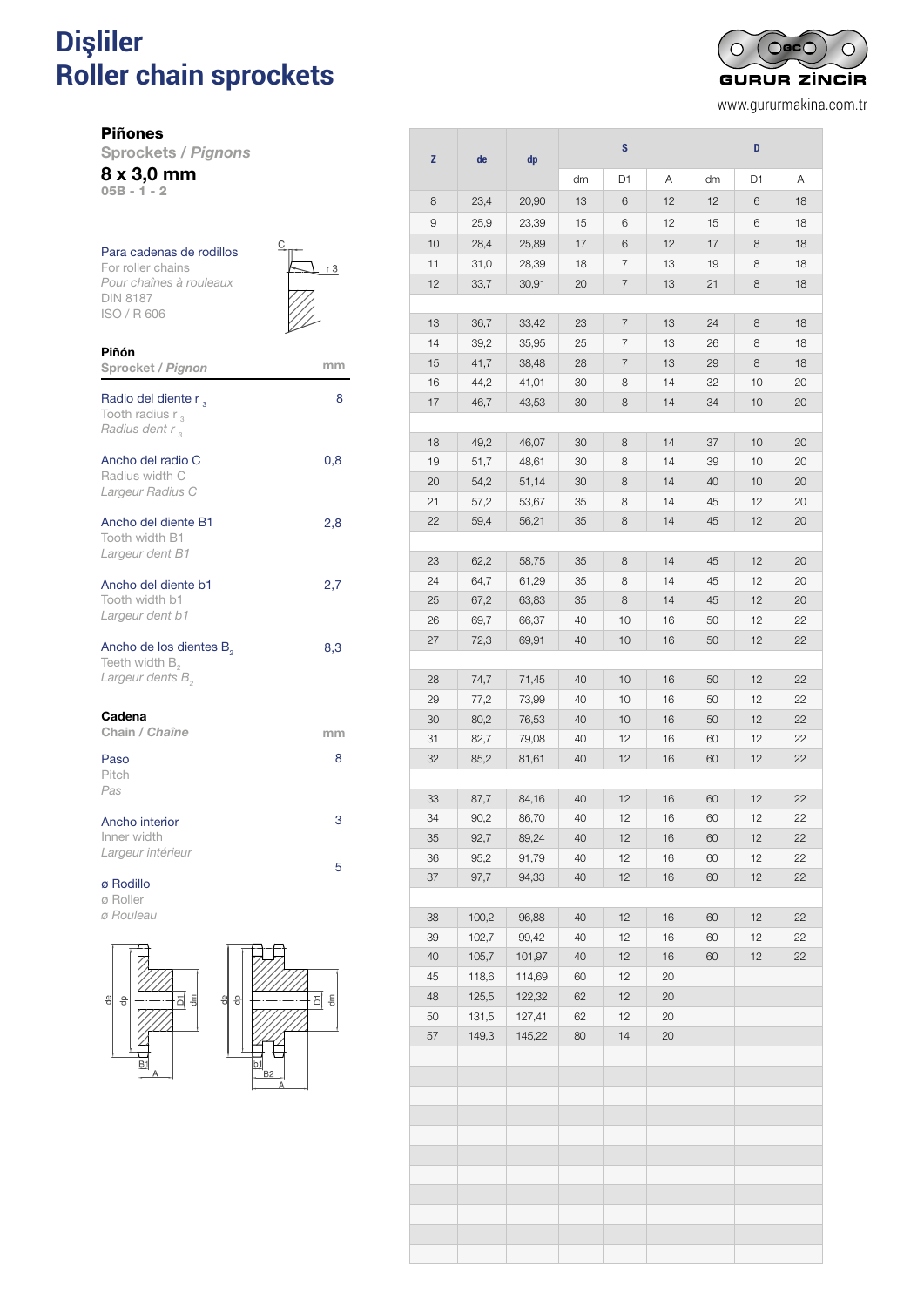### **Dişliler Roller chain sprockets** 11 PIÑONES PARA CADENAS DE RODILLOS DE RODILLOS DE RODILLOS DE RODILLOS DE RODILLOS DE RODILLOS DE RODILLOS D *Pignons pour chaînes à rouleaux DIN 8187*

Piñones

Piñón

Sprockets / *Pignons* 3/8" x 3/72"

9,525 x 5,72 mm 06B - 1 - 2 - 3

#### Para cadenas de rodillos For roller chains

*Pour chaînes à rouleaux* DIN 8187 ISO / R 606

| U | r 3 |
|---|-----|
|   |     |

| Sprocket / Pignon                                                                        | mm    |
|------------------------------------------------------------------------------------------|-------|
| Radio del diente r,<br>Tooth radius $r_{3}$<br>Radius dent r <sub>3</sub>                | 10    |
| Ancho del radio C<br>Radius width C<br>Largeur Radius C                                  | 1     |
| Ancho del diente B1<br>Tooth width B1<br>Largeur dent B1                                 | 5,3   |
| Ancho del diente b1<br>Tooth width b1<br>Largeur dent b1                                 | 5,2   |
| Ancho de los dientes B <sub>2</sub><br>Teeth width $B_{2}$<br>Largeur dents B            | 15,4  |
| Ancho de los dientes B <sub>2</sub><br>Teeth width $B_3$<br>Largeur dents B <sub>2</sub> | 25,6  |
| Cadena<br>Chain / Chaîne                                                                 | mm    |
| Paso<br>Pitch<br>Pas                                                                     | 9,525 |
| Ancho interior<br>Inner width<br>Largeur intérieur                                       | 5,72  |
| ø Rodillo<br>ø Roller                                                                    | 6,35  |



| Z        | de             | dp               |           | $\mathbf s$ |          |             | D        |          |          | T        |          |
|----------|----------------|------------------|-----------|-------------|----------|-------------|----------|----------|----------|----------|----------|
|          |                |                  | dm        | D1          | Α        | dm          | D1       | Α        | dm       | D1       | Α        |
| 8        | 26,8           | 24,89            | 15        | 8           | 20       | 15          | 8        | 25       | 15       | 8        | 32       |
| 9        | 31,5           | 27,85            | 18        | 8           | 20       | 18          | 8        | 25       | 18       | 8        | 32       |
| 10       | 34,5           | 30,82            | 20        | 8           | 20       | 20          | 8        | 25       | 20       | 10       | 32       |
| 11       | 37,5           | 33,80            | 22        | 8           | 25       | 22          | 10       | 30       | 22       | 12       | 35       |
| 12       | 40,5           | 36,80            | 25        | 8           | 25       | 25          | 10       | 30       | 25       | 12       | 35       |
| 13       | 43,5           | 39,80            | 28        | 8           | 25       | 28          | 10       | 30       | 28       | 12       | 35       |
| 14       | 46,5           | 42,80            | 31        | 8           | 25       | 31          | 10       | 30       | 31       | 12       | 35       |
| 15       | 49,5           | 45,81            | 34        | 8           | 25       | 34          | 10       | 30       | 34       | 12       | 35       |
| 16       | 52,5           | 48,82            | 37        | 10          | 28       | 37          | 12       | 30       | 37       | 12       | 35       |
| 17       | 55,5           | 51,83            | 40        | 10          | 28       | 40          | 12       | 30       | 40       | 12       | 35       |
|          |                |                  |           |             |          |             |          |          |          |          |          |
| 18       | 58,6           | 54,85            | 43        | 10          | 28       | 43          | 12       | 30       | 43       | 12       | 35       |
| 19       | 61,6           | 57,87            | 45        | 10          | 28       | 46          | 12       | 30       | 46       | 12       | 35       |
| 20       | 64,6           | 60,89            | 46        | 10          | 28       | 49          | 12       | 30       | 49       | 12       | 35       |
| 21       | 67,6           | 63,91            | 48        | 12          | 28       | 52          | 16       | 30       | 52       | 16       | 40       |
| 22       | 70,6           | 66,93            | 50        | 12          | 28       | 55          | 16       | 30       | 55       | 16       | 40       |
|          |                |                  |           |             |          |             |          |          |          |          |          |
| 23       | 73,7           | 66,95            | 52        | 12          | 28       | 58          | 16       | 30       | 58       | 16       | 40       |
| 24       | 76,7           | 72,97            | 54        | 12          | 28       | 61          | 16       | 30       | 61       | 16       | 40       |
| 25       | 79,7           | 76,00            | 57        | 12          | 28       | 64          | 16       | 30       | 64       | 16       | 40       |
| 26       | 82,7           | 79,02            | 60        | 12          | 28       | 67          | 16       | 30       | 67       | 16       | 40       |
| 27       | 85,7           | 82,04            | 60        | 12          | 28       | 70          | 16       | 30       | 70       | 16       | 40       |
| 28       | 88,8           | 85,07            | 60        | 12          | 28       | 73          | 16       | 30       | 73       | 16       | 40       |
| 29       | 91,8           | 88,09            | 60        | 12          | 28       | 76          | 16       | 30       | 76       | 16       | 40       |
| 30       | 94,8           | 91,12            | 60        | 12          | 30       | 79          | 16       | 30       | 79       | 16       | 40       |
| 31       | 97,9           | 94,15            | 65        | 14          | 30       | 80          | 16       | 30       | 80       | 16       | 40       |
| 32       | 100,9          | 97,17            | 65        | 14          | 30       | 80          | 16       | 30       | 80       | 16       | 40       |
|          |                |                  |           |             |          |             |          |          |          |          |          |
| 33       | 103,9          | 100,20           | 65        | 14          | 30       | 80          | 16       | 30       | 80       | 16       | 40       |
| 34       | 106,9          | 103,23           | 65        | 14          | 30       | 80          | 16       | 30       | 85       | 16       | 40       |
| 35       | 110,0          | 106,26           | 65        | 14          | 30       | 80          | 16       | 30       | 85       | 16       | 40       |
| 36       | 113,0          | 109,29           | 70        | 16          | 30       | 90          | 16       | 30       | 90       | 16       | 40       |
| 37       | 116,0          | 112,32           | 70        | 16          | 30       | 90          | 16       | 30       | 90       | 16       | 40       |
|          |                |                  |           |             |          |             |          |          |          |          |          |
| 38<br>39 | 119,0<br>122,1 | 115,34<br>118,37 | 70<br>70  | 16<br>16    | 30<br>30 | 90<br>90    | 16<br>16 | 30<br>30 | 90<br>90 | 16<br>16 | 40<br>40 |
| 40       | 125,1          | 121,4            |           | 16          |          |             | 16       |          | 90       |          | 40       |
| 57       | 177,5          | 172,91           | 70<br>78* | 20          | 30<br>35 | 90<br>$88*$ | 20       | 30<br>50 | $88*$    | 16<br>25 | 60       |
| 76       | 235,1          | 230,49           | 78*       | 20          | 35       | $88*$       | 25       | 50       | $88*$    | 25       | 60       |
| 95       | 292,7          | 288,08           | $88*$     | 25          | 40       | $108*$      | 25       | 50       | $120*$   | 25       | 60       |
|          |                |                  |           |             |          |             |          |          |          |          |          |
|          |                |                  |           |             |          |             |          |          |          |          |          |
|          |                |                  |           |             |          |             |          |          |          |          |          |
|          |                |                  |           |             |          |             |          |          |          |          |          |
|          |                |                  |           |             |          |             |          |          |          |          |          |
|          |                |                  |           |             |          |             |          |          |          |          |          |
|          |                |                  |           |             |          |             |          |          |          |          |          |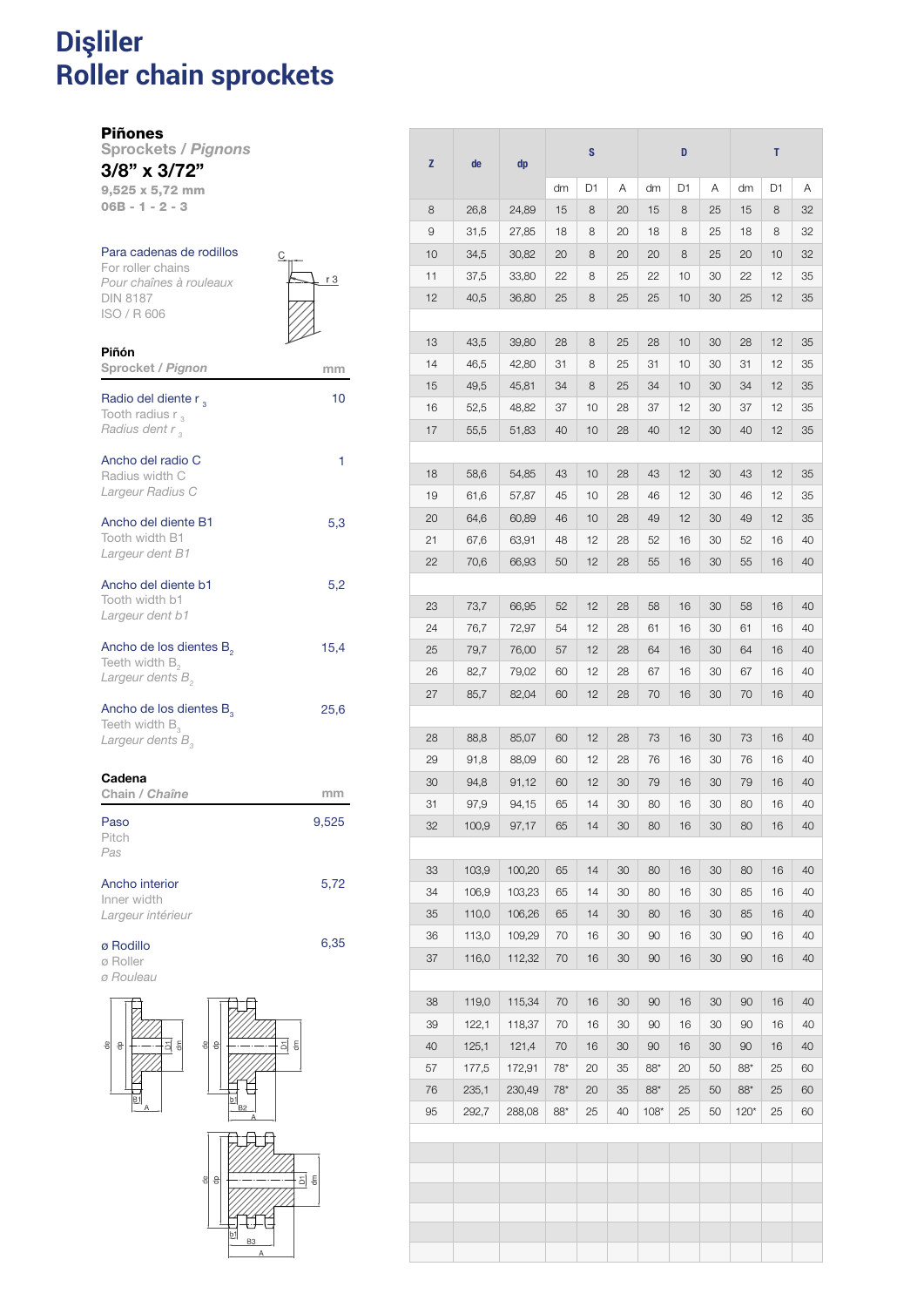# **Dişliler** PARA CADENAS DE RODILLOS DIN 818787 **Roller chain sprockets** *Pignons pour chaînes à rouleaux DIN 8187*

 $O$ GC $C$  $\cap$ ┌ **GURUR ZINCIR** 

www.gururmakina.com.tr

Piñones

Piñón

Sprockets / *Pignons* 1/2" x 5/16"

12,7 x 7,75 mm 08B - 1 - 2 - 3

## Para cadenas de rodillos For roller chains *Pour chaînes à rouleaux* DIN 8187 ISO / R 606



| Sprocket / Pignon                                                                          | mm   |
|--------------------------------------------------------------------------------------------|------|
| Radio del diente r,<br>Tooth radius $r_{3}$<br>Radius dent r,                              | 13   |
| Ancho del radio C<br>Radius width C<br>Largeur Radius C                                    | 1,3  |
| Ancho del diente B1<br>Tooth width B1<br>Largeur dent B1                                   | 7,2  |
| Ancho del diente b1<br>Tooth width b1<br>Largeur dent b1                                   | 7    |
| Ancho de los dientes B <sub>2</sub><br>Teeth width $B_{2}$<br>Largeur dents B <sub>2</sub> | 21   |
| Ancho de los dientes B <sub>2</sub><br>Teeth width $B_{3}$<br>Largeur dents B <sub>3</sub> | 34,9 |
| Cadena<br>Chain / Chaîne                                                                   | mm   |
| Paso<br>Pitch<br>Pas                                                                       | 12,7 |
| Ancho interior<br>Inner width<br>Largeur intérieur                                         | 7,75 |
| ø Rodillo<br>ø Roller<br>ø Rouleau                                                         | 8,51 |





| z  |                |                  |        | S              |    |        | D  |          |        | т  |    |
|----|----------------|------------------|--------|----------------|----|--------|----|----------|--------|----|----|
|    | de             | dp               | dm     | D <sub>1</sub> | Α  | dm     | D1 | Α        | dm     | D1 | Α  |
| 8  | 38             | 33,18            | 20     | 10             | 25 | 20     | 10 | 32       | 20     | 10 | 46 |
| 9  | 42             | 37,13            | 24     | 10             | 25 | 24     | 10 | 32       | 24     | 12 | 46 |
| 10 | 45,9           | 41,1             | 26     | 10             | 25 | 28     | 10 | 32       | 28     | 12 | 46 |
| 11 | 49,9           | 45,07            | 29     | 10             | 25 | 32     | 12 | 35       | 32     | 16 | 50 |
| 12 | 53,9           | 49,07            | 33     | 10             | 28 | 35     | 12 | 35       | 35     | 16 | 50 |
|    |                |                  |        |                |    |        |    |          |        |    |    |
| 13 | 57,9           | 53,06            | 37     | 10             | 28 | 38     | 12 | 35       | 38     | 16 | 50 |
| 14 | 61,9           | 57,07            | 41     | 10             | 28 | 42     | 12 | 35       | 42     | 16 | 50 |
| 15 | 65,9           | 61,09            | 45     | 10             | 28 | 46     | 12 | 35       | 46     | 16 | 50 |
| 16 | 69,9           | 65,1             | 50     | 12             | 28 | 50     | 16 | 38       | 50     | 16 | 50 |
| 17 | 74             | 69,11            | 52     | 12             | 28 | 54     | 16 | 38       | 54     | 16 | 50 |
|    |                |                  |        |                |    |        |    |          |        |    |    |
| 18 | 78             | 73,14            | 56     | 12             | 28 | 58     | 16 | 38       | 58     | 16 | 50 |
| 19 | 82             | 77,16            | 60     | 12             | 28 | 62     | 16 | 38       | 62     | 16 | 50 |
| 20 | 86             | 81,19            | 64     | 12             | 28 | 66     | 16 | 38       | 66     | 16 | 50 |
| 21 | 90,1           | 85,22            | 68     | 14             | 28 | 70     | 16 | 40       | 70     | 16 | 55 |
| 22 | 94,1           | 89,24            | 70     | 14             | 28 | 70     | 16 | 40       | 70     | 16 | 55 |
|    |                |                  |        |                |    |        |    |          |        |    |    |
| 23 | 98,1           | 93,27            | 70     | 14             | 28 | 70     | 16 | 40       | 70     | 16 | 55 |
| 24 | 102,1          | 97,29            | 70     | 14             | 28 | 75     | 16 | 40       | 75     | 16 | 55 |
| 25 | 106,2          | 101,33           | 70     | 14             | 28 | 80     | 16 | 40       | 80     | 16 | 55 |
| 26 | 110,2          | 105,36           | 70     | 16             | 30 | 85     | 16 | 40       | 85     | 20 | 55 |
| 27 | 114,2          | 109,4            | 70     | 16             | 30 | 85     | 16 | 40       | 85     | 20 | 55 |
|    |                |                  |        |                |    |        |    |          |        |    |    |
| 28 | 118,3          | 113,42           | 70     | 16             | 30 | 90     | 16 | 40       | 90     | 20 | 55 |
| 29 | 122,3          | 117,46           | 80     | 16             | 30 | 95     | 16 | 40       | 95     | 20 | 55 |
| 30 | 126,3          | 121,5            | 80     | 16             | 30 | 100    | 16 | 40       | 100    | 20 | 55 |
| 31 | 130,4          | 125,54           | 90     | 16             | 30 | 100    | 20 | 40       | 110    | 20 | 55 |
| 32 | 134,4          | 129,56           | 90     | 16             | 30 | 100    | 20 | 40       | 110    | 20 | 55 |
|    |                |                  |        |                |    |        |    |          |        |    |    |
| 33 | 138,4          | 133,60           | 90     | 16             | 30 | 100    | 20 | 40       | 110    | 20 | 55 |
| 34 | 142,4          | 137,64           | 90     | 16             | 30 | 100    | 20 | 40       | 110    | 20 | 55 |
| 35 | 146,5          | 141,68           | 90     | 16             | 30 | 100    | 20 | 40       | 110    | 20 | 55 |
| 36 | 150,6<br>154,6 | 145,72<br>149,76 | 90     | 16             | 35 | 100    | 20 | 40<br>40 | 120    | 25 | 55 |
| 37 |                |                  | 90     | 16             | 35 | 100    | 20 |          | 120    | 25 | 55 |
| 38 | 158,6          | 153,80           | 90     | 16             | 35 | 100    | 20 | 40       | 120    | 25 | 55 |
| 39 | 162,7          | 157,83           | 90     | 16             | 35 | 100    | 20 | 40       | 120    | 25 | 55 |
| 40 | 166,7          | 161,87           | 90     | 16             | 35 | 100    | 20 | 40       | 120    | 25 | 55 |
| 57 | 237,1          | 230,54           | 88*    | 25             | 42 | $108*$ | 25 | 55       | $120*$ | 25 | 68 |
| 76 | 313,9          | 307,33           | $88*$  | 20             | 42 | $108*$ | 25 | 55       | $120*$ | 25 | 68 |
| 95 | 390,7          | 384,11           | $108*$ | 25             | 42 | $120*$ | 25 | 55       | $136*$ | 25 | 68 |
|    |                |                  |        |                |    |        |    |          |        |    |    |
|    |                |                  |        |                |    |        |    |          |        |    |    |
|    |                |                  |        |                |    |        |    |          |        |    |    |
|    |                |                  |        |                |    |        |    |          |        |    |    |
|    |                |                  |        |                |    |        |    |          |        |    |    |
|    |                |                  |        |                |    |        |    |          |        |    |    |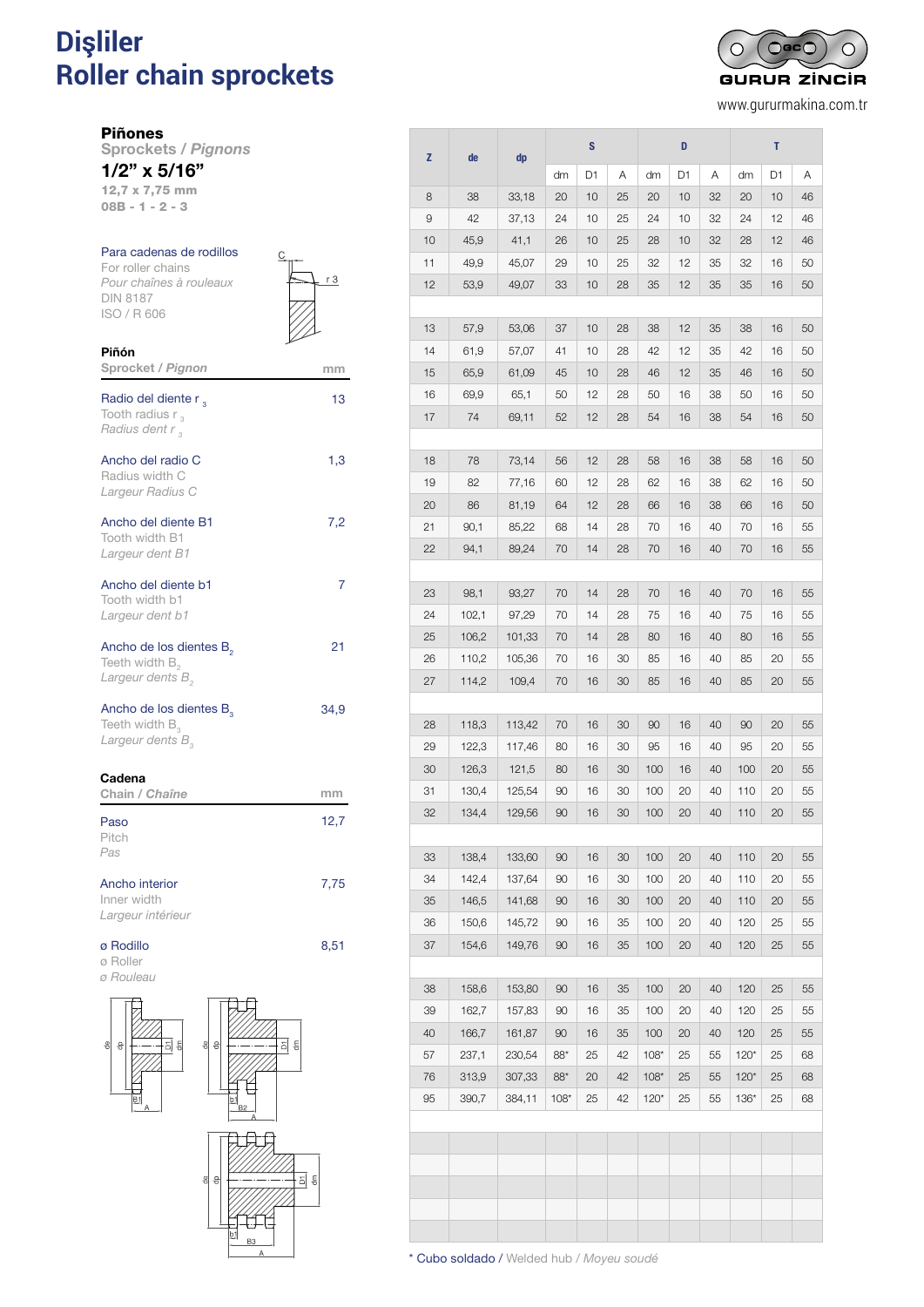### **Dişliler Roller chain sprockets** PIÑONES PARA CADENAS DE RODILLOS DIN 8187 *Pignons pour chaînes à rouleaux DIN 8187*

Piñones

Piñón

Sprockets / *Pignons* 5/8" x 3/8"

15,875 x 9,65 mm 10B - 1 - 2 - 3

## Para cadenas de rodillos

For roller chains *Pour chaînes à rouleaux* DIN 8187 ISO / R 606



| Sprocket / Pignon                                                                                 | mm     |
|---------------------------------------------------------------------------------------------------|--------|
| Radio del diente r,<br>Tooth radius $r_{3}$<br>Radius dent r <sub>3</sub>                         | 16     |
| Ancho del radio C<br>Radius width C<br>Largeur Radius C                                           | 1,6    |
| Ancho del diente B1<br>Tooth width B1<br>Largeur dent B1                                          | 9,1    |
| Ancho del diente b1<br>Tooth width b1<br>Largeur dent b1                                          | 9      |
| Ancho de los dientes B <sub>2</sub><br>Teeth width B <sub>2</sub><br>Largeur dents B <sub>2</sub> | 25,5   |
| Ancho de los dientes B <sub>3</sub><br>Teeth width $B_{3}$<br>Largeur dents B <sub>2</sub>        | 42,1   |
| Cadena<br>Chain / Chaîne                                                                          | mm     |
| Paso<br>Pitch<br>Pas                                                                              | 15,875 |
| Ancho interior<br>Inner width<br>Largeur intérieur                                                | 9,65   |
| ø Rodillo<br>ø Roller                                                                             | 10,16  |



| z  | de    | dp     |        | S  |    |        | D  |    |        | т  |    |
|----|-------|--------|--------|----|----|--------|----|----|--------|----|----|
|    |       |        | dm     | D1 | Α  | dm     | D1 | Α  | dm     | D1 | Α  |
| 8  | 48,4  | 41,08  | 25     | 10 | 25 | 25     | 12 | 40 | 25     | 12 | 55 |
| 9  | 53,3  | 46,42  | 30     | 10 | 25 | 30     | 12 | 40 | 30     | 12 | 55 |
| 10 | 58,3  | 51,37  | 35     | 10 | 25 | 35     | 12 | 40 | 35     | 16 | 55 |
| 11 | 63,2  | 56,34  | 37     | 12 | 30 | 39     | 16 | 40 | 39     | 16 | 55 |
| 12 | 68,2  | 61,34  | 42     | 12 | 30 | 44     | 16 | 40 | 44     | 16 | 55 |
| 13 | 73,2  | 66,32  | 47     | 12 | 30 | 49     | 16 | 40 | 49     | 16 | 55 |
| 14 | 78,2  | 71,34  | 52     | 12 | 30 | 54     | 16 | 40 | 54     | 16 | 55 |
| 15 | 83,2  | 76,36  | 57     | 12 | 30 | 59     | 16 | 40 | 59     | 16 | 55 |
| 16 | 88,3  | 81,37  | 60     | 12 | 30 | 64     | 16 | 45 | 64     | 16 | 60 |
| 17 | 93,3  | 86,39  | 60     | 12 | 30 | 69     | 16 | 45 | 69     | 16 | 60 |
|    |       |        |        |    |    |        |    |    |        |    |    |
| 18 | 98,3  | 91,42  | 70     | 14 | 30 | 74     | 16 | 45 | 74     | 16 | 60 |
| 19 | 103,3 | 96,45  | 70     | 14 | 30 | 79     | 16 | 45 | 79     | 16 | 60 |
| 20 | 108,4 | 101,49 | 75     | 14 | 30 | 84     | 16 | 45 | 84     | 16 | 60 |
| 21 | 113,4 | 106,52 | 75     | 16 | 30 | 85     | 16 | 45 | 85     | 20 | 60 |
| 22 | 118,4 | 111,55 | 80     | 16 | 30 | 90     | 16 | 45 | 90     | 20 | 60 |
|    |       |        |        |    |    |        |    |    |        |    |    |
| 23 | 123,5 | 116,58 | 80     | 16 | 30 | 95     | 16 | 45 | 95     | 20 | 60 |
| 24 | 128,5 | 121,62 | 80     | 16 | 30 | 100    | 16 | 45 | 100    | 20 | 60 |
| 25 | 133,6 | 126,66 | 80     | 16 | 30 | 105    | 16 | 45 | 105    | 20 | 60 |
| 26 | 138,6 | 131,7  | 85     | 20 | 35 | 110    | 20 | 45 | 110    | 20 | 60 |
| 27 | 143,6 | 136,75 | 85     | 20 | 35 | 110    | 20 | 45 | 110    | 20 | 60 |
| 28 | 148,7 | 141,78 | 90     | 20 | 35 | 115    | 20 | 45 | 115    | 20 | 60 |
| 29 | 153,7 | 146,83 | 90     | 20 | 35 | 115    | 20 | 45 | 115    | 20 | 60 |
| 30 | 158,8 | 151,87 | 90     | 20 | 35 | 120    | 20 | 45 | 120    | 20 | 60 |
| 31 | 163,8 | 156,92 | 95     | 20 | 35 | $120*$ | 20 | 45 | $120*$ | 20 | 60 |
| 32 | 168,9 | 161,95 | 95     | 20 | 35 | $120*$ | 20 | 45 | $120*$ | 20 | 60 |
|    |       |        |        |    |    |        |    |    |        |    |    |
| 33 | 173,9 | 167,00 | 95     | 20 | 35 | $120*$ | 20 | 45 | $120*$ | 20 | 60 |
| 34 | 178,9 | 172,05 | 95     | 20 | 35 | $120*$ | 20 | 45 | $120*$ | 20 | 60 |
| 35 | 184,0 | 177,1  | 95     | 20 | 35 | $120*$ | 20 | 45 | $120*$ | 20 | 60 |
| 36 | 189,0 | 182,15 | 100    | 20 | 35 | $120*$ | 20 | 45 | $120*$ | 25 | 60 |
| 37 | 194,1 | 187,2  | 100    | 20 | 35 | $120*$ | 20 | 45 | $120*$ | 25 | 60 |
| 38 | 199,1 | 192,24 | 100    | 20 | 35 | $120*$ | 20 | 45 | $120*$ | 25 | 60 |
| 39 | 204,2 | 197,29 | 100    | 20 | 35 | $120*$ | 20 | 45 | $120*$ | 25 | 60 |
| 40 | 209,2 | 202,34 | 100    | 20 | 35 | $120*$ | 20 | 45 | $120*$ | 25 | 60 |
| 57 | 296,6 | 288,18 | $108*$ | 25 | 43 | $120*$ | 25 | 59 | $136*$ | 25 | 74 |
| 76 | 392,5 | 384,16 | $108*$ | 25 | 43 | $120*$ | 25 | 59 | $145*$ | 25 | 74 |
| 95 | 488,5 | 480,14 | $118*$ | 30 | 59 | $145*$ | 30 | 58 | $145*$ | 30 | 75 |
|    |       |        |        |    |    |        |    |    |        |    |    |
|    |       |        |        |    |    |        |    |    |        |    |    |
|    |       |        |        |    |    |        |    |    |        |    |    |
|    |       |        |        |    |    |        |    |    |        |    |    |
|    |       |        |        |    |    |        |    |    |        |    |    |
|    |       |        |        |    |    |        |    |    |        |    |    |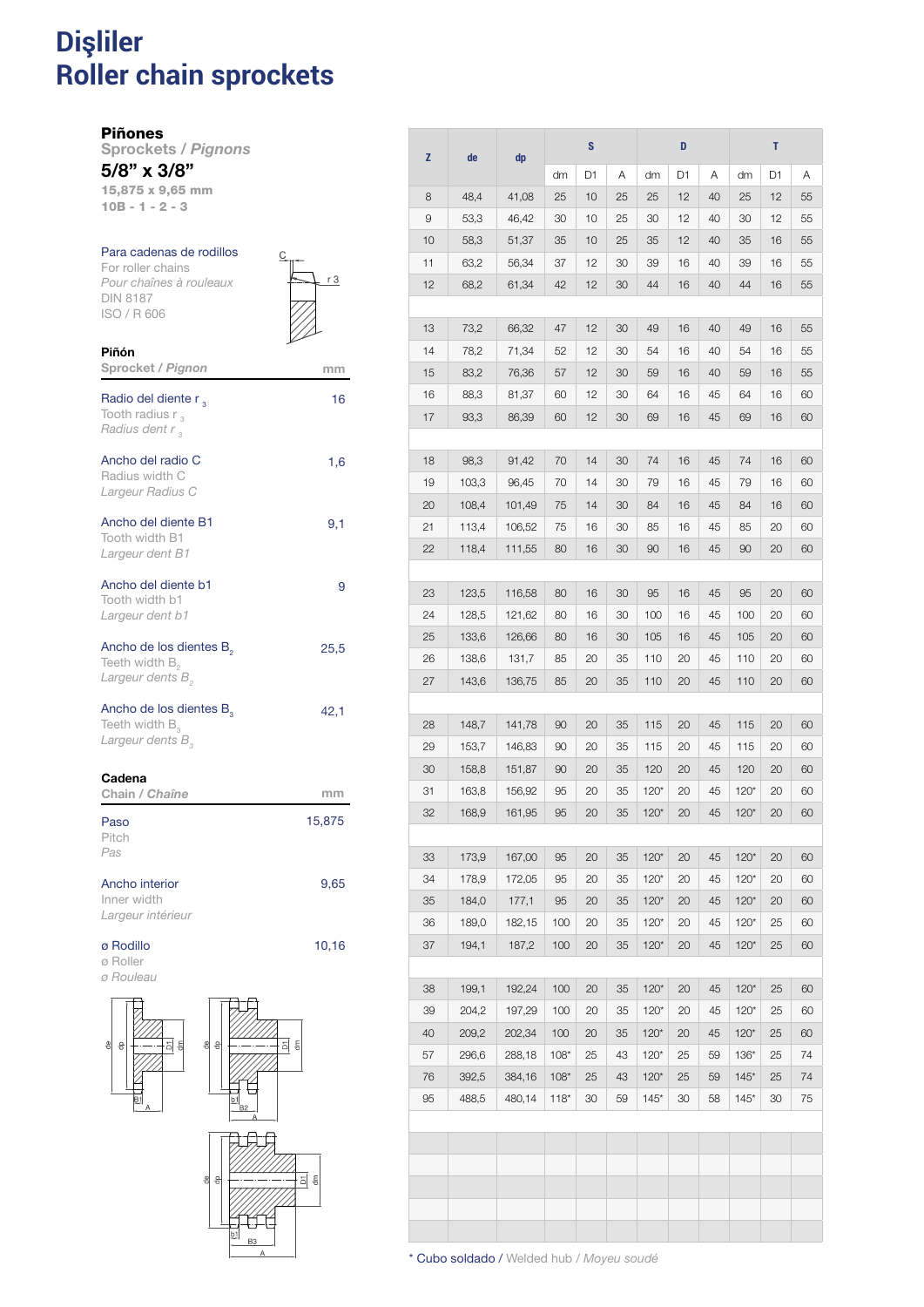# **Dişliler** PARA CADENAS DE RODILLOS DIN 818787 **Roller chain sprockets** *Pignons pour chaînes à rouleaux DIN 8187*

 $\bigcap$ GC $\bigcap$  $\subset$ **GURUR ZINCIR** 

www.gururmakina.com.tr

Piñones

Piñón

Sprockets / *Pignons* 3/4" x 7/16"

19,05 x 11,68 mm 12B - 1 - 2 - 3

#### Para cadenas de rodillos For roller chains *Pour chaînes à rouleaux* DIN 8187 ISO / R 606

|  | 3 |
|--|---|
|  |   |
|  |   |

| Sprocket / Pignon                                                                          | mm    |
|--------------------------------------------------------------------------------------------|-------|
| Radio del diente r,<br>Tooth radius $r_{3}$<br>Radius dent r <sub>3</sub>                  | 19    |
| Ancho del radio C<br>Radius width C<br>Largeur Radius C                                    | 2     |
| Ancho del diente B1<br>Tooth width B1<br>Largeur dent B1                                   | 11,2  |
| Ancho del diente b1<br>Tooth width b1<br>Largeur dent b1                                   | 10,8  |
| Ancho de los dientes B <sub>2</sub><br>Teeth width $B_{2}$<br>Largeur dents B <sub>2</sub> | 30,3  |
| Ancho de los dientes $B_a$<br>Teeth width B <sub>3</sub><br>Largeur dents $B_{3}$          | 49,8  |
| Cadena<br>Chain / Chaîne                                                                   | mm    |
| Paso<br>Pitch<br>Pas                                                                       | 19,05 |
| Ancho interior<br>Inner width<br>Largeur intérieur                                         | 11,68 |
| ø Rodillo<br>ø Roller<br>ø Rouleau                                                         | 12,07 |



|          |                |                  | S        |          | D        |                  |          | т        |                  |          |          |
|----------|----------------|------------------|----------|----------|----------|------------------|----------|----------|------------------|----------|----------|
| z        | de             | dp               | dm       | D1       | Α        | dm               | D1       | Α        | dm               | D1       | Α        |
| 8        | 58             | 49,78            | 31       | 12       | 30       | 31               | 12       | 45       | 31               | 16       | 65       |
| 9        | 63,9           | 55,7             | 37       | 12       | 30       | 37               | 12       | 45       | 37               | 16       | 65       |
| 10       | 69,8           | 61,64            | 42       | 12       | 30       | 42               | 12       | 45       | 42               | 16       | 65       |
| 11       | 75,8           | 67,61            | 46       | 16       | 35       | 47               | 16       | 50       | 47               | 20       | 70       |
| 12       | 81,8           | 73,60            | 52       | 16       | 35       | 53               | 16       | 50       | 53               | 20       | 70       |
|          |                |                  |          |          |          |                  |          |          |                  |          |          |
| 13       | 87,8           | 79,59            | 58       | 16       | 35       | 59               | 16       | 50       | 59               | 20       | 70       |
| 14       | 93,8           | 85,61            | 64       | 16       | 35       | 65               | 16       | 50       | 65               | 20       | 70       |
| 15       | 99,8           | 91,63            | 70       | 16       | 35       | 71               | 16       | 50       | 71               | 20       | 70       |
| 16       | 105,8          | 97,65            | 75       | 16       | 35       | 77               | 20       | 50       | 77               | 20       | 70       |
| 17       | 111,9          | 103,67           | 80       | 16       | 35       | 83               | 20       | 50       | 83               | 20       | 70       |
|          |                |                  |          |          |          |                  |          |          |                  |          |          |
| 18       | 117,9          | 109,71           | 80       | 16       | 35       | 89               | 20       | 50       | 89               | 20       | 70       |
| 19       | 123,9          | 115,71           | 80       | 16       | 35       | 95               | 20       | 50       | 95               | 20       | 70       |
| 20       | 130            | 121,78           | 80       | 16       | 35       | 100              | 20       | 50       | 100              | 20       | 70       |
| 21       | 136            | 127,82           | 90       | 20       | 40       | 100              | 20       | 50       | 100              | 20       | 70       |
| 22       | 142            | 133,86           | 90       | 20       | 40       | 100              | 20       | 50       | 100              | 20       | 70       |
|          |                |                  |          |          |          |                  |          |          |                  |          |          |
| 23       | 148,1          | 133,9            | 90       | 20       | 40       | 110              | 20       | 50       | 110              | 20       | 70       |
| 24       | 154,1          | 145,94           | 90       | 20       | 40       | 110              | 20       | 50       | 110              | 20       | 70       |
| 25       | 160,2          | 152,00           | 90       | 20       | 40       | 120              | 20       | 50       | 120              | 20       | 70       |
| 26       | 166,2          | 158,04           | 95       | 20       | 40       | 120              | 20       | 50       | 120              | 20       | 70       |
| 27       | 172,3          | 164,09           | 95       | 20       | 40       | 120              | 20       | 50       | 120              | 20       | 70       |
|          |                |                  |          |          |          |                  |          |          |                  |          |          |
| 28       | 178,3          | 170,13           | 95       | 20       | 40       | 120              | 20       | 50       | 120              | 20       | 70       |
| 29       | 184,4          | 176,19           | 95       | 20       | 40       | 120              | 20       | 50       | 120              | 20       | 70       |
| 30       | 190,4          | 182,25           | 95       | 20       | 40       | 120              | 20       | 50       | 120              | 20       | 70       |
| 31       | 196,5          | 188,31           | 95       | 20       | 40       | $120*$           | 20       | 50       | $130*$           | 25       | 70       |
| 32       | 202,5          | 194,35           | 95       | 20       | 40       | $120*$           | 20       | 50       | $130*$           | 25       | 70       |
| 33       |                |                  | 95       | 20       | 40       |                  | 20       | 50       | $130*$           |          | 70       |
|          | 208,6          | 200,40<br>206,46 |          |          |          | $120*$           |          |          |                  | 25       |          |
| 34<br>35 | 214,6          | 212,52           | 95<br>95 | 20<br>20 | 40<br>40 | $120*$<br>$120*$ | 20<br>20 | 50<br>50 | $130*$<br>$130*$ | 25<br>25 | 70<br>70 |
| 36       | 220,7<br>226,8 | 218,58           | 100      | 20       | 40       | $120*$           | 25       | 50       | $130*$           | 25       | 70       |
| 37       | 232,8          | 224,64           | 100      | 20       | 40       | $120*$           | 25       | 50       | $130*$           | 25       | 70       |
|          |                |                  |          |          |          |                  |          |          |                  |          |          |
| 38       | 238,9          | 230,69           | 100      | 20       | 40       | $120*$           | 25       | 50       | $130*$           | 25       | 70       |
| 39       | 244,9          | 236,75           | 100      | 20       | 40       | $120*$           | 25       | 50       | $130*$           | 25       | 70       |
| 40       | 251            | 242,81           | 100      | 20       | 40       | $120*$           | 25       | 50       | $130*$           | 25       | 70       |
| 57       | 355,9          | 345,81           | $118*$   | 25       | 61       | $136*$           | 25       | 62       | $140*$           | 30       | 75       |
| 76       | 471,1          | 460,99           | $118*$   | 30       | 61       | $145*$           | 30       | 63       | $150*$           | 30       | 75       |
| 95       | 586,2          | 576,17           | $133*$   | 30       | 62       | $145*$           | 30       | 63       | $150*$           | 30       | 75       |
|          |                |                  |          |          |          |                  |          |          |                  |          |          |
|          |                |                  |          |          |          |                  |          |          |                  |          |          |
|          |                |                  |          |          |          |                  |          |          |                  |          |          |
|          |                |                  |          |          |          |                  |          |          |                  |          |          |
|          |                |                  |          |          |          |                  |          |          |                  |          |          |
|          |                |                  |          |          |          |                  |          |          |                  |          |          |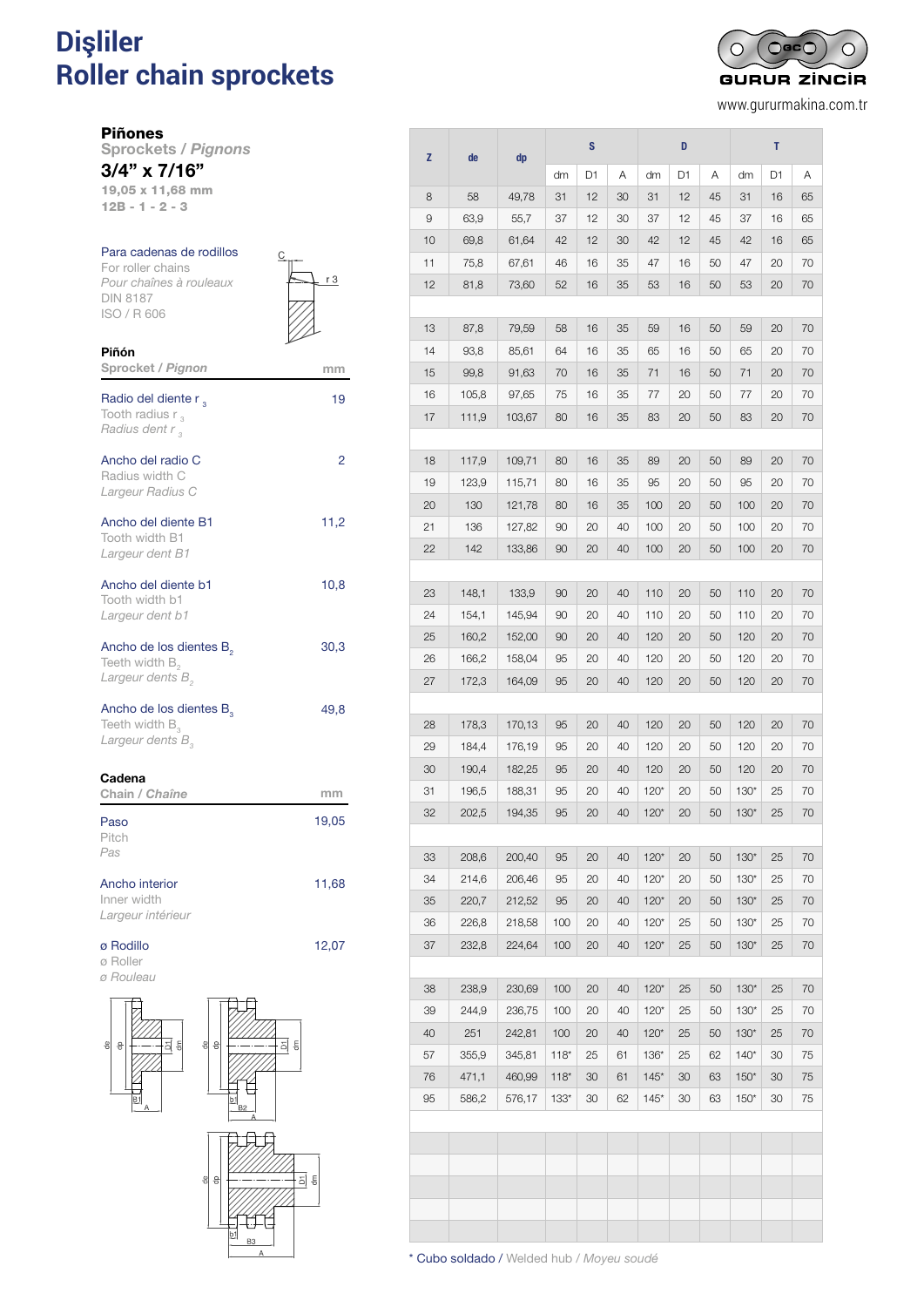### **Dişliler Roller chain sprockets** 1105 PIÑONES PARA CADENAS DE RODILLOS DE RODILLOS DE RODILLOS DE RODILLOS DE RODILLOS DE RODILLOS DE RODILLOS *Pignons pour chaînes à rouleaux DIN 8187*

## Piñones

Piñón

Sprockets / *Pignons*

## 1" x 17,02 mm

25,4 x 17,02 mm 16B - 1 - 2 - 3

## Para cadenas de rodillos

For roller chains *Pour chaînes à rouleaux* DIN 8187 ISO / R 606



| Sprocket / Pignon                                                                                 | mm    |
|---------------------------------------------------------------------------------------------------|-------|
| Radio del diente r,<br>Tooth radius $r_{3}$<br>Radius dent r,                                     | 26    |
| Ancho del radio C<br>Radius width C<br>Largeur Radius C                                           | 2,5   |
| Ancho del diente B1<br>Tooth width B1<br>Largeur dent B1                                          | 16,2  |
| Ancho del diente b1<br>Tooth width b1<br>Largeur dent b1                                          | 15,8  |
| Ancho de los dientes B <sub>2</sub><br>Teeth width B <sub>2</sub><br>Largeur dents B <sub>2</sub> | 47,7  |
| Ancho de los dientes B <sub>2</sub><br>Teeth width $B_{3}$<br>Largeur dents $B_{3}$               | 79,6  |
| Cadena<br>Chain / Chaîne                                                                          | mm    |
| Paso<br>Pitch<br>Pas                                                                              | 25,4  |
| Ancho interior<br>Inner width<br>Largeur intérieur                                                | 17,02 |
| ø Rodillo<br>ø Roller<br>ø Rouleau                                                                | 15,88 |



|          |                |                  |                  | S        |          |                  | D        |          |                  | т        |                 |
|----------|----------------|------------------|------------------|----------|----------|------------------|----------|----------|------------------|----------|-----------------|
| z        | de             | dp               | dm               | D1       | Α        | dm               | D1       | Α        | dm               | D1       | Α               |
| 8        | 77,9           | 66,37            | 42               | 16       | 35       | 42               | 20       | 65       | 42               | 20       | 95              |
| 9        | 85,8           | 74,27            | 50               | 16       | 35       | 50               | 20       | 65       | 50               | 20       | 95              |
| 10       | 93,8           | 82,19            | 55               | 16       | 35       | 56               | 20       | 65       | 56               | 20       | 95              |
| 11       | 101,7          | 90,14            | 61               | 16       | 40       | 64               | 20       | 70       | 64               | 25       | 100             |
| 12       | 109,7          | 98,14            | 69               | 16       | 40       | 72               | 20       | 70       | 72               | 25       | 100             |
|          |                |                  |                  |          |          |                  |          |          |                  |          |                 |
| 13       | 117,7          | 106,12           | 78               | 16       | 40       | 80               | 20       | 70       | 80               | 25       | 100             |
| 14       | 125,7          | 114,15           | 84               | 16       | 40       | 88               | 20       | 70       | 88               | 25       | 100             |
| 15       | 133,7          | 122,17           | 92               | 16       | 40       | 96               | 20       | 70       | 96               | 25       | 100             |
| 16       | 141,8          | 130,2            | 100              | 20       | 45       | 104              | 20       | 70       | 104              | 25       | 100             |
| 17       | 149,8          | 138,22           | 100              | 20       | 45       | 112              | 20       | 70       | 112              | 25       | 100             |
|          |                |                  |                  |          |          |                  |          |          |                  |          |                 |
| 18       | 157,8          | 146,28           | 100              | 20       | 45       | 120              | 20       | 70       | 120              | 25       | 100             |
| 19       | 165,9          | 154,33           | 100              | 20       | 45       | 128              | 20       | 70       | 128              | 25       | 100             |
| 20       | 173,9          | 168,38           | 100              | 20       | 45       | 130              | 20       | 70       | 130              | 25       | 100             |
| 21       | 182            | 170,43           | 110              | 20       | 50       | 130              | 25       | 70       | $130*$           | 25       | 100             |
| 22       | 190,1          | 178,48           | 110              | 20       | 50       | $130*$           | 25       | 70       | $130*$           | 25       | 100             |
|          |                |                  |                  |          |          |                  |          |          |                  |          |                 |
| 23       | 198,1          | 186,53           | 110              | 20       | 50       | $130*$           | 25       | 70       | $130*$           | 25       | 100             |
| 24       | 206,2          | 194,59           | 110              | 20       | 50       | $130*$           | 25       | 70       | $130*$           | 25       | 100             |
| 25       | 214,2          | 202,66           | 110              | 20       | 50       | $130*$           | 25       | 70       | $130*$           | 25       | 100             |
| 26       | 222,3          | 210,72           | 120              | 20       | 50       | $130*$           | 25       | 70       | $130*$           | 30       | 100             |
| 27       | 230,4          | 218,79           | 120              | 20       | 50       | $130*$           | 25       | 70       | $130*$           | 30       | 100             |
|          |                |                  |                  |          |          |                  |          |          |                  |          |                 |
| 28       | 238,4          | 226,85           | 120              | 20       | 50       | $130*$           | 25       | 70       | $130*$           | 30       | 100             |
| 29       | 246,5          | 234,92           | 120              | 20       | 50       | $130*$           | 25       | 70       | $130*$           | 30       | 100             |
| 30       | 254,6          | 243              | 120              | 20       | 50       | $130*$           | 25       | 70       | $130*$           | 30       | 100             |
| 31       | 262,6          | 251,08           | $120*$           | 25       | 50       | $140*$           | 25       | 70       | $140*$           | 30       | 100             |
| 32       | 270,7          | 259,13           | $120*$           | 25       | 50       | $140*$           | 25       | 70       | $140*$           | 30       | 100             |
|          |                |                  |                  |          |          |                  |          |          |                  |          |                 |
| 33       | 278,8          | 267,21           | $120*$           | 25       | 50       | $140*$           | 25       | 70       | $140*$           | 30       | 100             |
| 34       | 286,9          | 275,28           | $120*$           | 25       | 50       | $140*$           | 25       | 70       | $140*$           | 30       | 100             |
| 35       | 294,9          | 283,36           | $120*$           | 25       | 50       | $140*$           | 25       | 70       | $140*$           | 30       | 10C             |
| 36       | 303,0          | 291,44           | $120*$           | 25       | 50       | $140*$           | 25       | 70       | $140*$           | 30       | 10 <sup>c</sup> |
| 37       | 311,1          | 299,51           | $120*$           | 25       | 50       | $140*$           | 25       | 70       | $140*$           | 30       | 10 <sup>C</sup> |
|          |                |                  |                  |          |          |                  |          |          |                  |          |                 |
| 38       | 319,2          | 307,59           | $120*$           | 25       | 50       | $140*$           | 25       | 70       | $140*$           | 30       | 10 <sub>C</sub> |
| 39       | 327,2          | 315,67           | $120*$           | 25       | 50       | $140*$           | 25       | 70       | $140*$           | 30       | 10 <sup>C</sup> |
| 40<br>57 | 335,3          | 323,73           | $120*$<br>$133*$ | 25<br>30 | 50       | $140*$<br>$160*$ | 25<br>40 | 70<br>82 | $140*$<br>$180*$ | 30<br>40 | 100             |
| 76       | 474,9<br>628,4 | 461,07<br>614,65 | $145*$           | 30       | 68<br>68 | $160*$           | 40       | 82       | $180*$           | 40       | 112<br>112      |
| 95       | 782            | 768,22           | $160*$           | 30       | 78       | $180*$           | 40       | 109      | $180*$           | 40       | 112             |
|          |                |                  |                  |          |          |                  |          |          |                  |          |                 |
|          |                |                  |                  |          |          |                  |          |          |                  |          |                 |
|          |                |                  |                  |          |          |                  |          |          |                  |          |                 |
|          |                |                  |                  |          |          |                  |          |          |                  |          |                 |
|          |                |                  |                  |          |          |                  |          |          |                  |          |                 |
|          |                |                  |                  |          |          |                  |          |          |                  |          |                 |
|          |                |                  |                  |          |          |                  |          |          |                  |          |                 |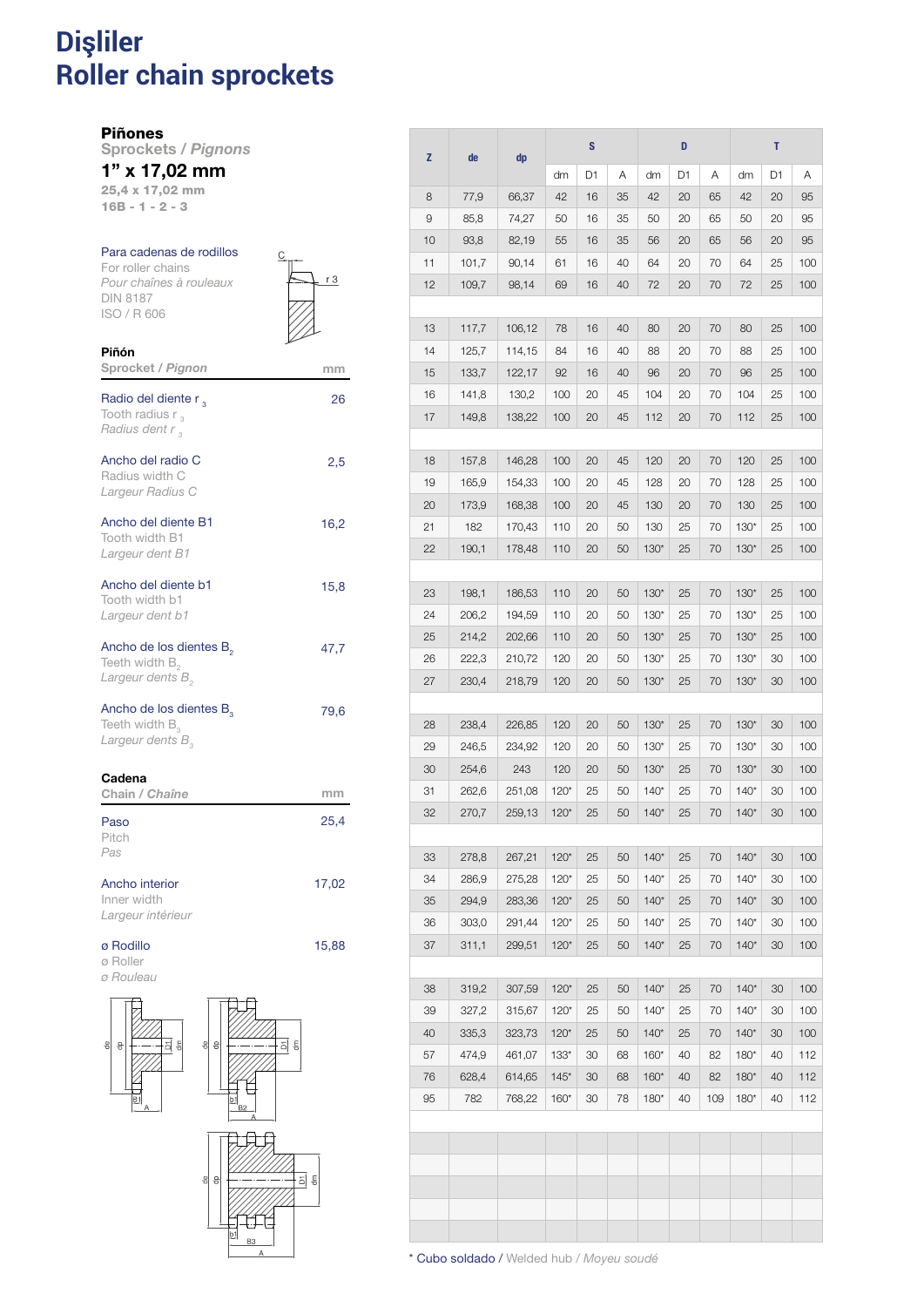# **Dişliler** PARA CADENAS DE RODILLOS DIN 81876 **Roller chain sprockets** *Pignons pour chaînes à rouleaux DIN 8187*

 $O$ GC $C$ ∩ ┌ **GURUR ZINCIR** 

www.gururmakina.com.tr

Piñones

Piñón

Sprockets / *Pignons* 1 1/4" x 3/4"

31,75 x 19,56 mm 20B - 1 - 2 - 3

## Para cadenas de rodillos

For roller chains *Pour chaînes à rouleaux* DIN 8187 ISO / R 606



| Sprocket / Pignon                                                                          | mm    |
|--------------------------------------------------------------------------------------------|-------|
| Radio del diente r,<br>Tooth radius $r_{3}$<br>Radius dent r,                              | 32    |
| Ancho del radio C<br>Radius width C<br>Largeur Radius C                                    | 3,5   |
| Ancho del diente B1<br>Tooth width B1<br>Largeur dent B1                                   | 18,5  |
| Ancho del diente b1<br>Tooth width b1<br>Largeur dent b1                                   | 18,2  |
| Ancho de los dientes B <sub>2</sub><br>Teeth width $B_{2}$<br>Largeur dents B <sub>2</sub> | 54,6  |
| Ancho de los dientes B <sub>3</sub><br>Teeth width $B_3$<br>Largeur dents B <sub>2</sub>   | 91    |
| Cadena<br>Chain / Chaîne                                                                   | mm    |
| Paso<br>Pitch<br>Pas                                                                       | 31,75 |
| Ancho interior<br>Inner width<br>Largeur intérieur                                         | 19,56 |
| ø Rodillo<br>ø Roller                                                                      | 19,05 |





 $\overline{5}$ 

| z        | de             | dp               |                  | S        |          |                  | D        |          |        | T  |     |
|----------|----------------|------------------|------------------|----------|----------|------------------|----------|----------|--------|----|-----|
|          |                |                  | dm               | D1       | Α        | dm               | D1       | Α        | dm     | D1 | Α   |
| 8        | 96             | 82,96            | 53               | 20       | 40       | 53               | 20       | 75       | 53     | 25 | 110 |
| 9        | 106,5          | 92,84            | 63               | 20       | 40       | 63               | 20       | 75       | 63     | 25 | 110 |
| 10       | 117            | 102,74           | 70               | 20       | 40       | 70               | 20       | 75       | 70     | 25 | 110 |
| 11       | 127,0          | 112,68           | 77               | 20       | 45       | 80               | 25       | 80       | 80     | 30 | 115 |
| 12       | 137            | 122,68           | 88               | 20       | 45       | 90               | 25       | 80       | 90     | 30 | 115 |
|          |                |                  |                  |          |          |                  |          |          |        |    |     |
| 13       | 147,5          | 132,65           | 98               | 20       | 45       | 100              | 25       | 80       | 100    | 30 | 115 |
| 14       | 157,6          | 142,68           | 108              | 20       | 45       | 110              | 25       | 80       | 110    | 30 | 115 |
| 15       | 167,7          | 152,72           | 118              | 20       | 45       | 120              | 25       | 80       | 120    | 30 | 115 |
| 16       | 177,7          | 162,75           | 120              | 25       | 50       | 120              | 30       | 80       | 120    | 30 | 115 |
| 17       | 187,7          | 172,68           | 120              | 25       | 50       | 120              | 30       | 80       | 120    | 30 | 115 |
|          |                |                  |                  |          |          |                  |          |          |        |    |     |
| 18       | 197,8          | 182,85           | 120              | 25       | 50       | $120*$           | 30       | 80       | $120*$ | 30 | 115 |
| 19       | 207,9          | 192,91           | 120              | 25       | 50       | $120*$           | 30       | 80       | $120*$ | 30 | 115 |
| 20       | 217,9          | 202,98           | 120              | 25       | 50       | $120*$           | 30       | 80       | $120*$ | 30 | 115 |
| 21       | 228            | 213,04           | 140              | 25       | 55       | $140*$           | 30       | 80       | $140*$ | 30 | 115 |
| 22       | 238,1          | 223,11           | 140              | 25       | 55       | $140*$           | 30       | 80       | $140*$ | 30 | 115 |
|          |                |                  |                  |          |          |                  |          |          |        |    |     |
| 23       | 248,2          | 233,17           | 140              | 25       | 55       | $140*$           | 30       | 80       | $140*$ | 30 | 115 |
| 24       | 258,3          | 243,23           | 140              | 25       | 55       | $140*$           | 30       | 80       | $140*$ | 30 | 115 |
| 25       | 268,4          | 253,33           | 140              | 25       | 55       | $140*$           | 30       | 80       | $140*$ | 30 | 115 |
| 26       | 278,4          | 263,4            | $150*$           | 30       | 55       | $150*$           | 30       | 80       | $150*$ | 30 | 115 |
| 27       | 288,5          | 273,48           | $150*$           | 30       | 55       | $150*$           | 30       | 80       | $150*$ | 30 | 115 |
|          |                |                  |                  |          |          |                  |          |          |        |    |     |
| 28<br>29 | 298,5<br>308,6 | 283,56<br>293,65 | $150*$<br>$150*$ | 30<br>30 | 55<br>55 | $150*$<br>$150*$ | 30<br>30 | 80<br>80 | $150*$ | 30 | 115 |
| 30       | 318,7          | 303,65           | $150*$           | 30       | 55       | $150*$           | 30       | 80       | $150*$ | 30 | 115 |
| 31       | 328,8          | 313,85           | $150*$           | 30       | 55       | $150*$           | 30       | 80       |        |    |     |
| 32       | 338,9          | 323,91           | $150*$           | 30       | 55       | $150*$           | 30       | 80       | $150*$ | 30 | 115 |
|          |                |                  |                  |          |          |                  |          |          |        |    |     |
| 33       | 349            | 334,01           | $150*$           | 30       | 55       | $150*$           | 30       | 80       | $150*$ | 30 | 115 |
| 34       | 359,1          | 344,10           | $150*$           | 30       | 55       | $150*$           | 30       | 80       | $150*$ | 30 | 115 |
| 35       | 369,2          | 354,2            | $150*$           | 30       | 55       | $150*$           | 30       | 80       | $150*$ | 30 | 115 |
| 36       | 379,2          | 364,3            | $150*$           | 30       | 55       | $150*$           | 30       | 80       | $150*$ | 30 | 115 |
| 37       | 389,3          | 374,39           | $150*$           | 30       | 55       |                  |          |          |        |    |     |
|          |                |                  |                  |          |          |                  |          |          |        |    |     |
| 38       | 399,4          | 384,49           | $150*$           | 30       | 55       | $150*$           | 30       | 80       | $150*$ | 30 | 115 |
| 39       | 409,5          | 394,59           | $150*$           | 30       | 55       |                  |          |          |        |    |     |
| 40       | 419,6          | 404,66           | $150*$           | 30       | 55       | $150*$           | 30       | 80       | $150*$ | 30 | 115 |
| 57       | 592,3          | 576,36           | $160*$           | 30       | 80       | $180*$           | 40       | 116      | $200*$ | 40 | 123 |
| 76       | 784,3          | 768,32           | $160*$           | 30       | 80       | $180*$           | 40       | 116      | 200*   | 40 | 123 |
| 95       | 976,2          | 960,28           | $168*$           | 30       | 93       | $200*$           | 40       | 116      |        |    |     |
|          |                |                  |                  |          |          |                  |          |          |        |    |     |
|          |                |                  |                  |          |          |                  |          |          |        |    |     |
|          |                |                  |                  |          |          |                  |          |          |        |    |     |
|          |                |                  |                  |          |          |                  |          |          |        |    |     |
|          |                |                  |                  |          |          |                  |          |          |        |    |     |
|          |                |                  |                  |          |          |                  |          |          |        |    |     |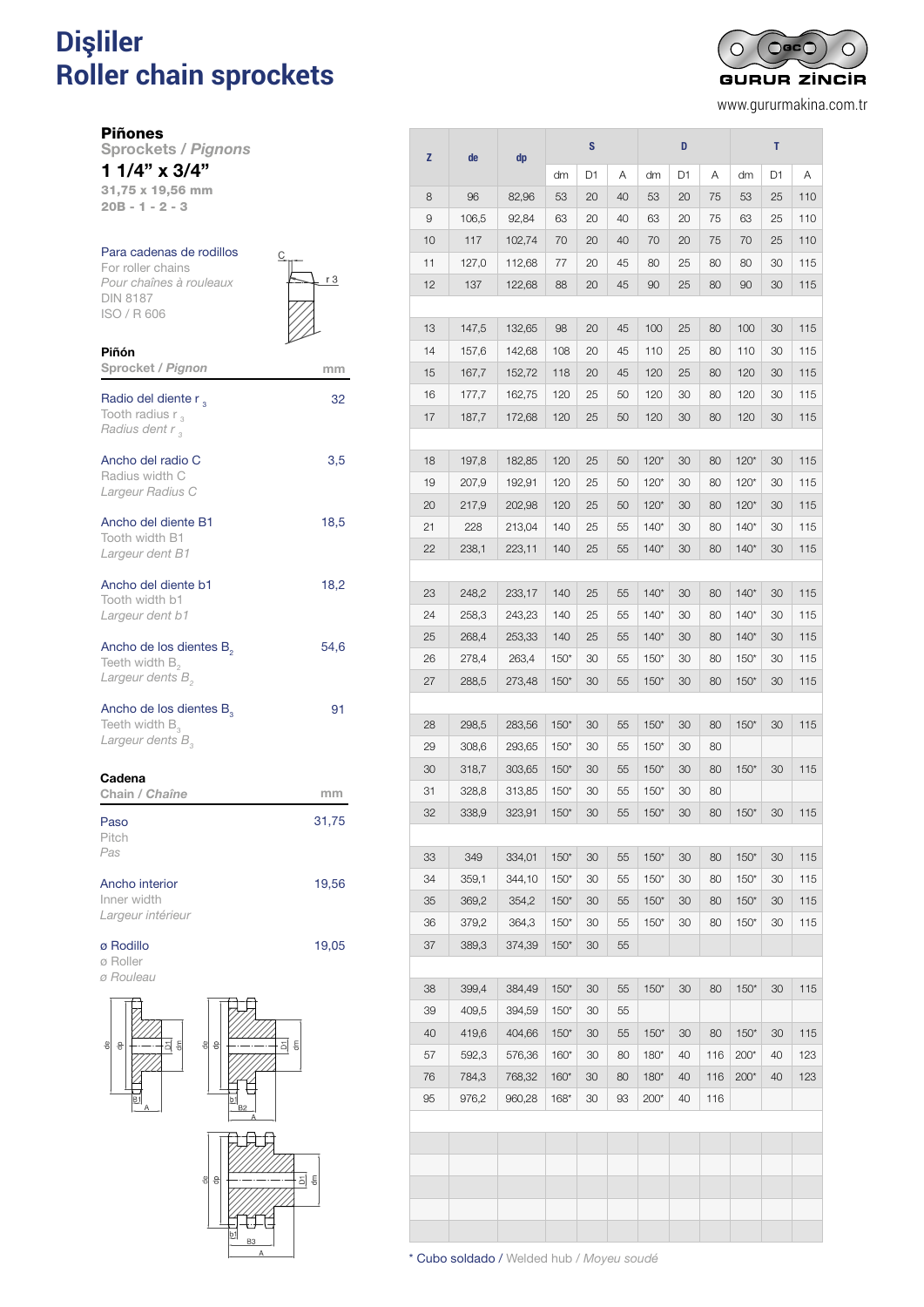### **Dişliler Roller chain sprockets** 1107 PIÑONES PARA CADENAS DE RODILLOS DE RODILLOS DE RODILLOS DE RODILLOS DE RODILLOS DE RODILLOS DE RODILLOS *Pignons pour chaînes à rouleaux DIN 8187*

Piñones

Sprockets / *Pignons* 1 1/2" x 1"

38,1 x 25,4 mm

24B - 1 - 2 - 3

Piñón

#### Para cadenas de rodillos For roller chains

*Pour chaînes à rouleaux* DIN 8187 ISO / R 606



| Sprocket / Pignon                                                                        | mm    |
|------------------------------------------------------------------------------------------|-------|
| Radio del diente r <sub>3</sub><br>Tooth radius $r_{3}$<br>Radius dent r <sub>3</sub>    | 38    |
| Ancho del radio C<br>Radius width C<br>Largeur Radius C                                  | 4     |
| Ancho del diente B1<br>Tooth width B1<br>Largeur dent B1                                 | 24,1  |
| Ancho del diente b1<br>Tooth width b1<br>Largeur dent b1                                 | 23,6  |
| Ancho de los dientes B <sub>2</sub><br>Teeth width $B_{2}$<br>Largeur dents B            | 72    |
| Ancho de los dientes B <sub>2</sub><br>Teeth width $B_3$<br>Largeur dents B <sub>2</sub> | 120,3 |
| Cadena<br>Chain / Chaîne                                                                 | mm    |
| Paso<br>Pitch<br>Pas                                                                     | 38,1  |
| Ancho interior<br>Inner width<br>Largeur intérieur                                       | 25,4  |
| ø Rodillo<br>ø Roller<br>ø Rouleau<br>$\sqrt{2}$<br>_____                                | 25,4  |



 $\epsilon$ 

| z        | de              | dp                |                  | S        |            |        | D  |     |        | т  |     |
|----------|-----------------|-------------------|------------------|----------|------------|--------|----|-----|--------|----|-----|
|          |                 |                   | dm               | D1       | Α          | dm     | D1 | Α   | dm     | D1 | Α   |
| 8        | 113,0           | 99,50             | 58               | 20       | 45         | 58     | 25 | 95  | 58     | 25 | 140 |
| 9        | 125,0           | 111,40            | 70               | 20       | 45         | 70     | 25 | 95  | 70     | 25 | 140 |
| 10       | 137,0           | 123,29            | 80               | 20       | 45         | 80     | 25 | 95  | 80     | 25 | 140 |
| 11       | 149,0           | 135,21            | 90               | 25       | 50         | 90     | 25 | 100 | 90     | 30 | 150 |
| 12       | 161,0           | 147,22            | 102              | 25       | 50         | 102    | 25 | 100 | 102    | 30 | 150 |
| 13       | 173,0           | 159,18            | 114              | 25       | 50         | 114    | 25 | 100 | 114    | 30 | 150 |
| 14       | 185,0           | 171,22            | 128              | 25       | 50         | 128    | 25 | 100 | 128    | 30 | 150 |
| 15       | 197,0           | 183,26            | 132              | 25       | 50         | 132    | 25 | 100 | 132    | 30 | 150 |
| 16       | 209,0           | 195,30            | $136*$           | 25       | 55         | $136*$ | 30 | 100 | $136*$ | 30 | 150 |
| 17       | 221,0           | 207,34            | $136*$           | 25       | 55         | $136*$ | 30 | 100 | $136*$ | 30 | 150 |
|          |                 |                   |                  |          |            |        |    |     |        |    |     |
| 18       | 233,0           | 219,42            | $136*$           | 25       | 55         | $160*$ | 30 | 100 | $160*$ | 30 | 150 |
| 19       | 245,0           | 231,49            | $136*$           | 25       | 55         | $160*$ | 30 | 100 | $160*$ | 30 | 150 |
| 20       | 257,5           | 243,57            | $136*$           | 25       | 55         | $160*$ | 30 | 100 | $160*$ | 30 | 150 |
| 21       | 270,5           | 255,65            | $150*$           | 30       | 60         | $160*$ | 30 | 100 | $160*$ | 40 | 150 |
| 22       | 282,5           | 267,73            | $150*$           | 30       | 60         | $160*$ | 30 | 100 | $160*$ | 40 | 150 |
|          |                 |                   |                  |          |            |        |    |     |        |    |     |
| 23       | 294,5           | 279,80            | $150*$           | 30       | 60         | $160*$ | 30 | 100 | $160*$ | 40 | 150 |
| 24       | 307,0           | 291,88            | $150*$           | 30       | 60         | $160*$ | 30 | 100 | $160*$ | 40 | 150 |
| 25       | 319,0           | 304,00            | $150*$           | 30       | 60         | $160*$ | 30 | 100 | $160*$ | 40 | 150 |
| 26       | 331,0           | 316,08            | $150*$           | 30       | 60         | $160*$ | 30 | 100 | $160*$ | 40 | 150 |
| 27       | 343,0           | 328,19            | $150*$           | 30       | 60         | $160*$ | 30 | 100 | $160*$ | 40 | 150 |
| 28       | 355,0           | 340,27            | $150*$           | 30       | 60         | $160*$ | 30 | 100 | $160*$ | 40 | 150 |
| 29       | 367,5           | 352,38            | $150*$           | 30       | 60         | $160*$ | 30 | 100 |        |    |     |
| 30       | 379,5           | 364,50            | $150*$           | 30       | 60         | $160*$ | 30 | 100 | $160*$ | 40 | 150 |
| 31       | 391,5           | 376,62            | $150*$           | 30       | 60         | $160*$ | 40 | 100 |        |    |     |
| 32       | 403,5           | 388,69            | $150*$           | 30       | 60         | $160*$ | 40 | 100 | $160*$ | 40 | 150 |
|          |                 |                   |                  |          |            |        |    |     |        |    |     |
| 33       | 415,5           | 400,81            | $150*$           | 30       | 60         | 160*   | 40 | 100 |        |    |     |
| 34       | 428,0           | 412,83            | $150*$           | 30       | 60         | $160*$ | 40 | 100 |        |    |     |
| 35       | 440,0           | 425,04            | $150*$           | 30       | 60         | 160*   | 40 | 100 | $160*$ | 40 | 150 |
| 36       | 452,0           | 437,16            | $150*$           | 30       | 60         | $160*$ | 40 | 100 |        |    |     |
| 37       | 464,0           | 449,27            | $150*$           | 30       | 60         | $160*$ | 40 | 100 |        |    |     |
|          |                 |                   |                  |          |            |        |    |     |        |    |     |
| 38       | 476,5           | 461,39            | $150*$           | 30       | 60         | 160*   | 40 | 100 | $160*$ | 40 | 150 |
| 40       | 501,5           | 485,62            | $150*$           | 30       | 60         | $160*$ | 40 | 100 | 160*   | 40 | 150 |
| 57       | 707,5           | 691,63            | $168*$           | 30       | 99         | $180*$ | 40 | 133 | 200*   | 40 | 153 |
| 76<br>95 | 939,0<br>1169,0 | 921,98<br>1152,33 | $178*$<br>$178*$ | 40<br>40 | 118<br>118 | $200*$ | 40 | 133 | $220*$ | 40 | 155 |
|          |                 |                   |                  |          |            |        |    |     |        |    |     |
|          |                 |                   |                  |          |            |        |    |     |        |    |     |
|          |                 |                   |                  |          |            |        |    |     |        |    |     |
|          |                 |                   |                  |          |            |        |    |     |        |    |     |
|          |                 |                   |                  |          |            |        |    |     |        |    |     |
|          |                 |                   |                  |          |            |        |    |     |        |    |     |
|          |                 |                   |                  |          |            |        |    |     |        |    |     |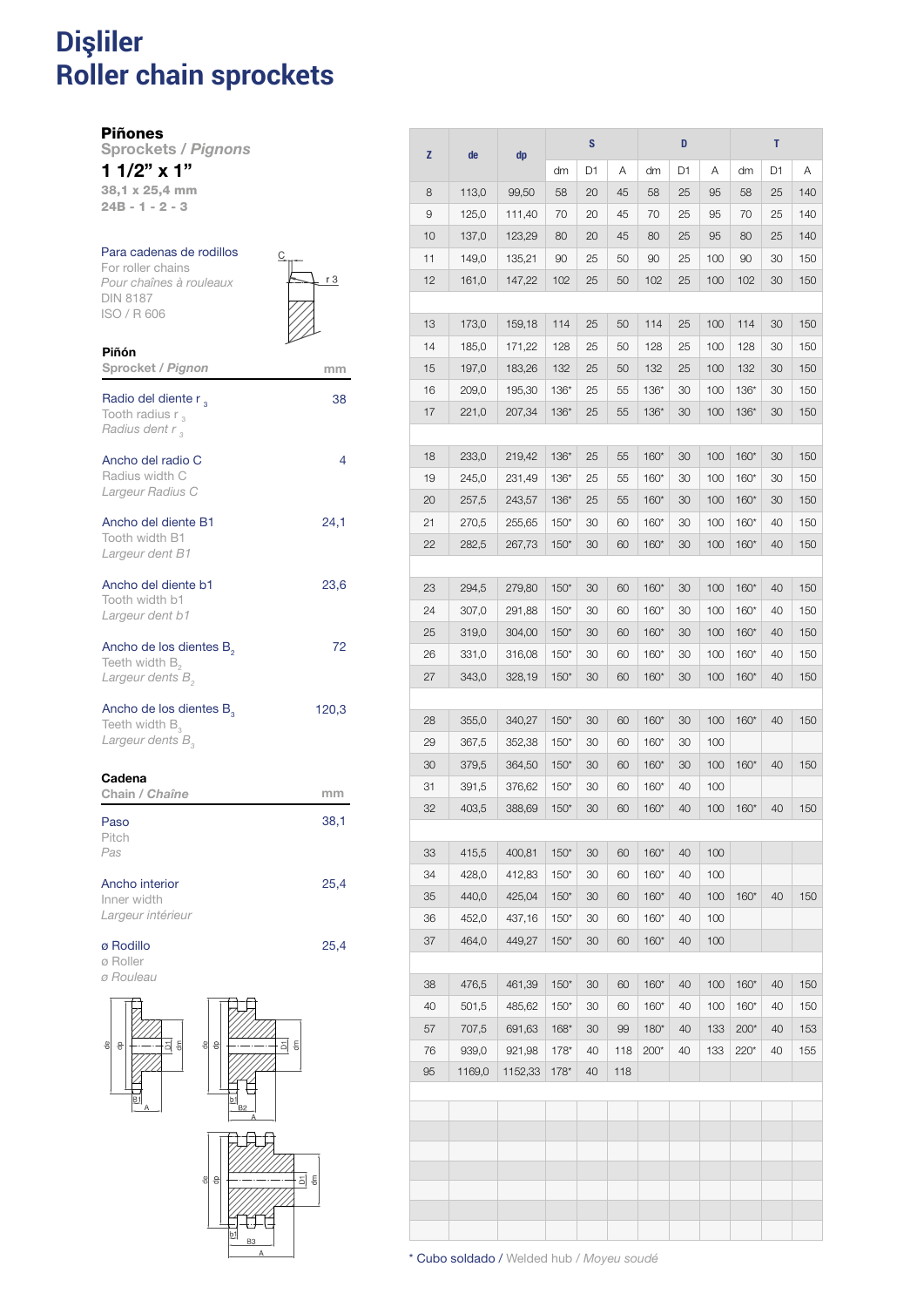# **Dişliler** istifadə bir alında bir alında bir alında bir alında bir alında bir alında bir alında bir alında bir **Roller chain sprockets** *Disques pour chaînes à rouleaux DIN 8187*

**Discos** 

Platewheels / *Disques*

8 x 3,0 mm

05B - 1 - 2

| Para cadenas de rodillos<br>For roller chains<br>Pour chaînes à rouleaux<br><b>DIN 8187</b><br>ISO / R 606 |  |
|------------------------------------------------------------------------------------------------------------|--|
| <b>Disco</b><br>Platewheel / Disque                                                                        |  |
| Radio del diente r <sub>2</sub><br>Tooth radius r                                                          |  |

8

| Tooth radius $r_{\alpha}$<br><i>Radius dent r</i> ,                                            |     |
|------------------------------------------------------------------------------------------------|-----|
| Ancho del radio C<br>Radius width C<br>Largeur Radius C                                        | 0,8 |
| Ancho del diente B1<br>Tooth width B1<br><i>Largeur dent B1</i>                                | 2,8 |
| Ancho del diente b1<br>Tooth width b1<br>Largeur dent b1                                       | 2,7 |
| Ancho de los dientes B <sub>2</sub><br>Teeth width $B_{\circ}$<br>Largeur dents B <sub>2</sub> | 8,3 |

| Cadena<br>Chain / Chaîne                           |   |
|----------------------------------------------------|---|
| Paso<br>Pitch<br>Pas                               | 8 |
| Ancho interior<br>Inner width<br>Largeur intérieur | з |
| ø Rodillo                                          | ∽ |

 $\Box$  $\overline{5}$  $\frac{e}{c}$   $\frac{e}{c}$  $\left| \cdot \right|$   $\left| \cdot \right|$  $B<sub>1</sub>$ b. B<sub>2</sub>

 $\overline{b}$ 

*\* Desde / From z46 H=4 mm*

ø Roller *ø Rouleau*

| z   | de    | dp     | S  | D  |
|-----|-------|--------|----|----|
|     |       |        | D1 | D1 |
| 8   | 23,4  | 20,90  | 6  | 8  |
| 9   | 25,9  | 23,39  | 6  | 8  |
| 10  | 28,4  | 25,89  | 8  | 8  |
| 11  | 31,0  | 28,39  | 8  | 8  |
| 12  | 33,7  | 30,91  | 8  | 8  |
|     |       |        |    |    |
| 13  | 36,7  | 33,42  | 8  | 8  |
| 14  | 39,2  | 35,95  | 8  | 8  |
| 15  | 41,7  | 38,48  | 8  | 8  |
| 16  | 44,2  | 41,01  | 8  | 10 |
| 17  | 46,7  | 45,53  | 8  | 10 |
|     |       |        |    |    |
| 18  | 49,2  | 46,07  | 8  | 10 |
| 19  | 51,7  | 48,61  | 8  | 10 |
| 20  | 54,2  | 51,14  | 8  |    |
| 21  | 57,2  | 53,67  | 10 | 10 |
| 22  | 59,4  | 56,21  | 10 | 10 |
|     |       |        |    |    |
| 23  | 62,2  | 58,75  | 10 | 10 |
| 24  | 64,7  | 61,29  | 10 | 10 |
| 25  | 67,2  | 63,83  | 10 | 10 |
| 26  | 69,7  | 66,37  | 10 | 12 |
| 27  | 72,3  | 68,91  | 10 |    |
|     |       |        |    |    |
| 28  | 74,7  | 71,45  | 10 | 12 |
| 29  | 77,2  | 73,99  | 10 |    |
| 30  | 80,2  | 76,53  | 10 | 12 |
| 31  | 82,7  | 79,08  | 10 |    |
| 32  | 85,2  | 81,61  | 10 | 12 |
|     |       |        |    |    |
| 33  | 87,7  | 84,16  | 10 |    |
| 34  | 90,2  | 86,70  | 10 | 12 |
| 35  | 92,7  | 89,24  | 10 | 12 |
| 36  | 95,2  | 91,79  | 10 | 12 |
| 37  | 97,7  | 94,33  | 12 |    |
|     |       |        |    |    |
| 38  | 100,2 | 96,88  | 12 | 12 |
| 39  | 102,7 | 99,42  | 12 |    |
| 40  | 105,2 | 101,97 | 12 | 12 |
| 41  | 108,4 | 104,51 |    |    |
| 42  | 111,0 | 107,05 | 12 |    |
|     |       |        |    |    |
| 43  | 113,5 | 109,60 |    |    |
| 44  | 116,1 | 112,14 | 12 |    |
| 45  | 118,6 | 114,69 | 12 |    |
| 46  | 121,2 | 117,23 | 12 | 16 |
| 47  | 123,7 | 119,77 |    |    |
|     |       |        |    |    |
| 48  | 125,5 | 122,32 | 12 | 16 |
| 49  | 128,9 | 124,86 |    |    |
| 50  | 131,5 | 127,41 | 12 | 16 |
| 51  | 134,0 | 129,95 |    |    |
| 52  | 136,6 | 132,49 | 16 | 16 |
|     |       |        |    |    |
| 53  | 139,1 | 135,04 |    |    |
| 54  | 141,7 | 137,59 | 16 |    |
| 55  | 144,2 | 140,13 | 16 |    |
| 56  | 146,8 | 142,68 |    | 16 |
| 57  | 149,3 | 145,22 | 16 | 16 |
|     |       |        |    |    |
| 58  | 151,9 | 147,77 | 16 |    |
| 59  | 154,5 | 150,31 |    |    |
| 60  | 156,0 | 152,85 | 16 | 16 |
| 62  | 162,2 | 157,95 | 16 |    |
| 64  | 167,3 | 163,04 | 16 |    |
|     |       |        |    |    |
| 65  | 169,8 | 165,68 | 16 | 20 |
| 66  | 172,4 | 168,13 |    |    |
| 68  | 177,5 | 173,22 |    |    |
| 70  | 182,6 | 178,31 | 16 |    |
| 72  | 187,7 | 183,41 |    |    |
|     |       |        |    |    |
| 75  | 196,7 | 191,04 | 20 |    |
| 76  | 196,7 | 193,59 | 20 | 20 |
| 78  | 203,0 | 198,68 |    |    |
| 80  | 208,1 | 203,77 | 20 | 20 |
| 85  | 220,8 | 216,5  | 20 |    |
|     |       |        |    |    |
| 90  | 233,6 | 229,23 | 20 |    |
| 95  | 246,3 | 241,96 | 20 |    |
| 100 | 259,1 | 254,68 | 20 |    |
| 110 | 284,6 | 280,15 |    |    |
| 114 | 294,8 | 290,33 | 20 | 20 |
|     |       |        |    |    |
| 120 | 310,1 | 305,61 | 20 |    |
| 125 | 322,8 | 318,34 | 20 |    |



www.gururmakina.com.tr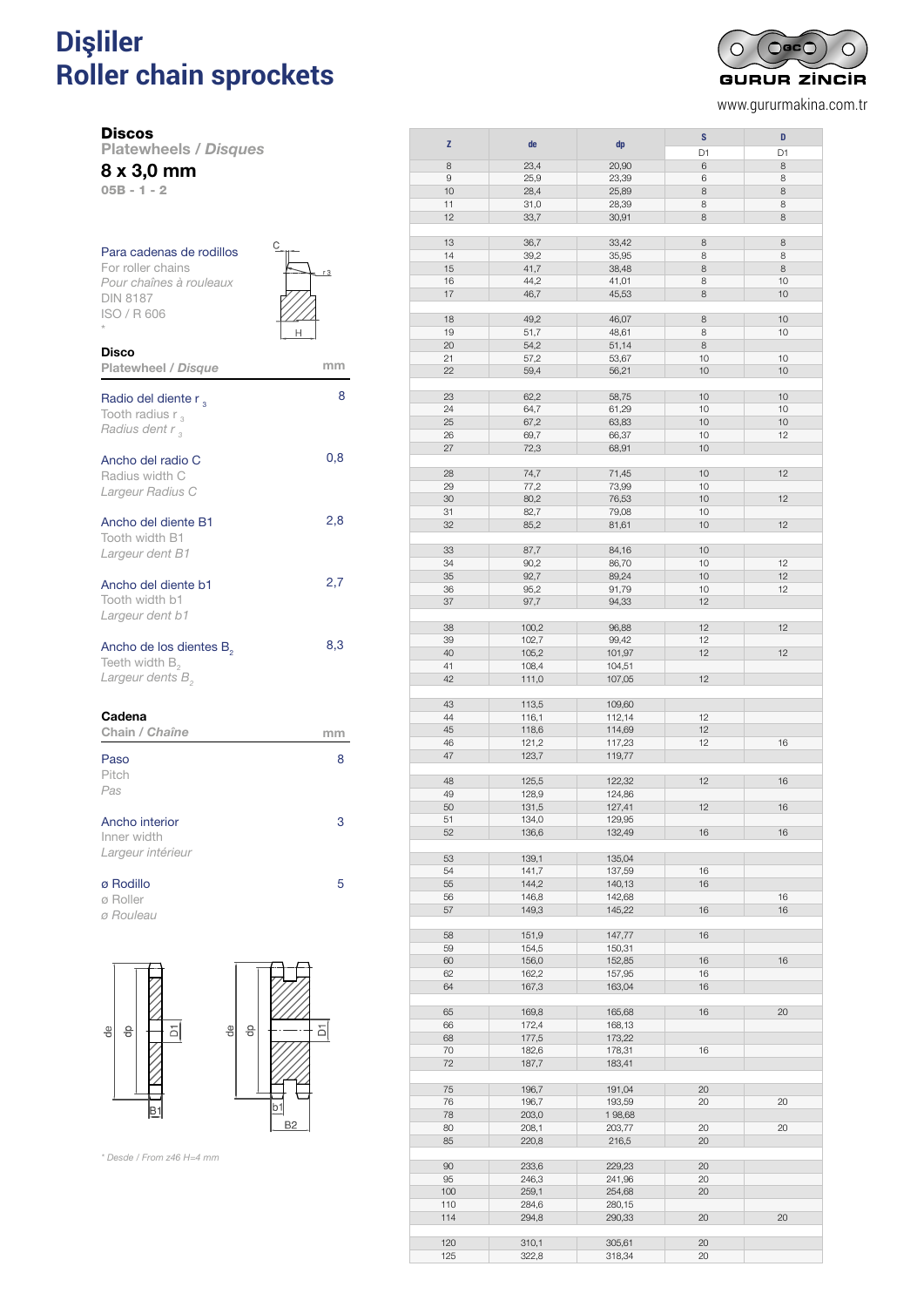### **Dişliler Roller chain sprockets** DISCOS PARA CADENAS DE RODILLOS DIN 8187 *Disques pour chaînes à rouleaux DIN 8187*

#### **Discos**

Disco

Platewheels / *Disques* 3/8" x 7/32"

9,525 x 5,72 mm 06B - 1 - 2 - 3

#### Para cadenas de rodillos For roller chains

*Pour chaînes à rouleaux* DIN 8187 ISO / R 606

| C |     |
|---|-----|
|   | r 3 |
|   |     |
|   |     |

| Platewheel / Disque                                                               | mm    |
|-----------------------------------------------------------------------------------|-------|
| Radio del diente r <sub>3</sub><br>Tooth radius $r_{3}$<br>Radius dent r,         | 10    |
| Ancho del radio C<br>Radius width C<br>Largeur Radius C                           | 1     |
| Ancho del diente B1<br>Tooth width B1<br>Largeur dent B1                          | 5,3   |
| Ancho del diente b1<br>Tooth width b1<br>Largeur dent b1                          | 5,2   |
| Ancho de los dientes B <sub>2</sub><br>Teeth width $B_{2}$<br>Largeur dents B     | 15,4  |
| Ancho de los dientes $B_a$<br>Teeth width $B_{3}$<br>Largeur dents B <sub>2</sub> | 25,6  |
| Cadena<br>Chain / Chaîne                                                          | mm    |
| Paso<br>Pitch<br>Pas                                                              | 9,525 |
| Ancho interior<br>Inner width<br>Largeur intérieur                                | 5,72  |
| ø Rodillo<br>ø Roller                                                             | 6,35  |





| Z          | de             |                  | ${\bf S}$      | D        | T        |
|------------|----------------|------------------|----------------|----------|----------|
|            |                | dp               | D <sub>1</sub> | D1       | D1       |
| 8          | 28,6           | 24,89            | 6              | 8        | 8        |
| 9          | 31,5           | 27,85            | 8              | 8        | 8        |
| 10         | 34,5           | 30,82            | 8              | 8        | 10       |
| 11         | 37,5           | 33,80            | 8              | 10       | 12       |
| 12         | 40,5           | 36,80            | 8              | 10       | 12       |
|            |                |                  |                |          |          |
| 13         | 43,5           | 39,80            | 8              | 10       | 12       |
| 14         | 46,5           | 42,80            | 8              | 10       | 12       |
| 15         | 49,5           | 45,81            | 8              | 10       | 12       |
| 16         | 52,5           | 48,82            | 10             | 12       | 12       |
| 17         | 55,5           | 51,83            | 10             | 12       | 12       |
|            |                |                  |                |          |          |
| 18         | 58,6           | 54,85            | 10             | 12       | 12       |
| 19         | 61,6           | 57,87            | 10             | 12       | 12       |
| 20         | 64,6           | 60,89            | 10             | 12       | 12       |
| 21         | 67,6           | 63,91            | 10             | 12       | 16       |
| 22         | 70,6           | 66,93            | 10             | 12       | 16       |
|            |                |                  |                |          |          |
| 23         | 73,7           | 69,95            | 10             | 12       | 16       |
| 24         | 76,7           | 72,97            | 10             | 12       | 16       |
| 25         | 79,7           | 76,00            | 10             | 12       | 16       |
| 26         | 82,7           | 79,02            | 10             | 16       | 16       |
| 27         | 85,7           | 82,04            | 10             | 16       | 16       |
|            |                |                  |                |          |          |
| 28         | 88,8           | 85,07            | 10             | 16       | 16       |
| 29         |                |                  | 10             | 16       | 16       |
| 30         | 91,8<br>94,8   | 88,09<br>91,12   | 10             | 16       | 16       |
|            |                |                  |                |          |          |
| 31         | 97,9           | 94,15            | 12             | 16       | 16       |
| 32         | 100,9          | 97,17            | 12             | 16       | 16       |
|            |                |                  |                |          |          |
| 33         | 103,9          | 100,20           | 12             | 16       |          |
| 34         | 106,9          | 103,23           | 12             | 16       | 16       |
| 35         | 110,0          | 106,26           | 12             | 16       | 16       |
| 36         | 113,0          | 109,29           | 12             | 16       | 20       |
| 37         | 116,0          | 112,32           | 12             | 16       |          |
|            |                |                  |                |          |          |
| 38         | 119,0          | 115,34           | 12             | 16       | 20       |
| 39         | 122,1          | 118,37           | 12             | 16       |          |
| 40         | 125,1          | 121,4            | 12             | 16       | 20       |
| 41         | 129,0          | 124,43           | 16             | 20       |          |
| 42         | 132,1          | 127,46           | 16             | 20       | 20       |
|            |                |                  |                |          |          |
| 43         | 135,1          | 130,49           | 16             | 20       |          |
| 44         | 138,1          | 133,52           | 16             | 20       | 20       |
| 45         | 141,1          | 136,54           | 16             | 20       | 20       |
| 46         | 144,2          | 139,58           | 16             | 20       |          |
| 47         | 147,2          | 142,61           | 16             |          |          |
|            |                |                  |                |          |          |
| 48         | 150,2          | 145,64           | 16             | 20       | 20       |
| 49         | 153,3          | 148,66           | 16             | 20       |          |
| 50         | 156,3          | 151,69           | 20             | 20       | 20       |
| 51         | 159,3          | 154,72           | 20             | 20       |          |
| 52         | 162,4          | 157,75           | 20             | 20       |          |
|            |                |                  |                |          |          |
| 53         | 165,4          | 160,78           | 20             | 20       |          |
| 54         | 168,4          | 163,82           | 20             | 20       |          |
| 55         | 171,4          | 166,85           | 20             | 20       |          |
| 56         | 174,5          | 169,88           | 20             | 20       |          |
| 57         | 177,5          | 172,91           | 20             | 20       | 25       |
|            |                |                  |                |          |          |
| 58         | 180,5          | 175,93           | 20             | 20       | 25       |
| 60         | 186,6          | 181,99           | 20             | 20       | 25       |
| 62         | 192,7          | 188,06           | 20             | 25       |          |
| 64         | 198,7          | 194,12           | 20             | 25       | 25       |
| 65         | 201,8          | 197,15           | 20             | 25       | 25       |
|            |                |                  |                |          |          |
| 66         | 204,8          | 200,18           | 20             |          | 25       |
| 68         | 210,8          | 206,24           | 20             | 25       |          |
| 70         | 216,9          | 212,30           | 20             | 25       | 25       |
| 72         | 223,0          | 218,37           | $20\,$         | 25       | 25       |
| 75         | 232,1          | 227,46           | 20             | 25       |          |
|            |                |                  |                |          |          |
| 76         | 235,1          | 230,49           | 20             | 25       | 25       |
| 78         | 241,2          | 236,55           |                | 25       |          |
| 80         |                | 242,61           | 20             | 25       | 25       |
|            | 247,2          |                  |                |          |          |
|            |                | 257,77           | 25             | 25<br>25 | 25<br>25 |
| 85         | 262,4          |                  |                |          |          |
| 90         | 277,5          | 272,93           | 25             |          |          |
|            |                |                  |                |          |          |
| 95         | 292,7          | 288,08           | 25             | 25       | 25       |
| 100        | 307,8          | 303,25           | 25             | 25       | 25       |
| 110        | 338,2          | 335,55           | 25             | 25       |          |
| 114        | 350,3          | 345,68           | 25             | 25       | 25       |
| 120<br>125 | 368,5<br>383,6 | 363,86<br>379,02 | 25<br>25       | 25<br>25 | 25       |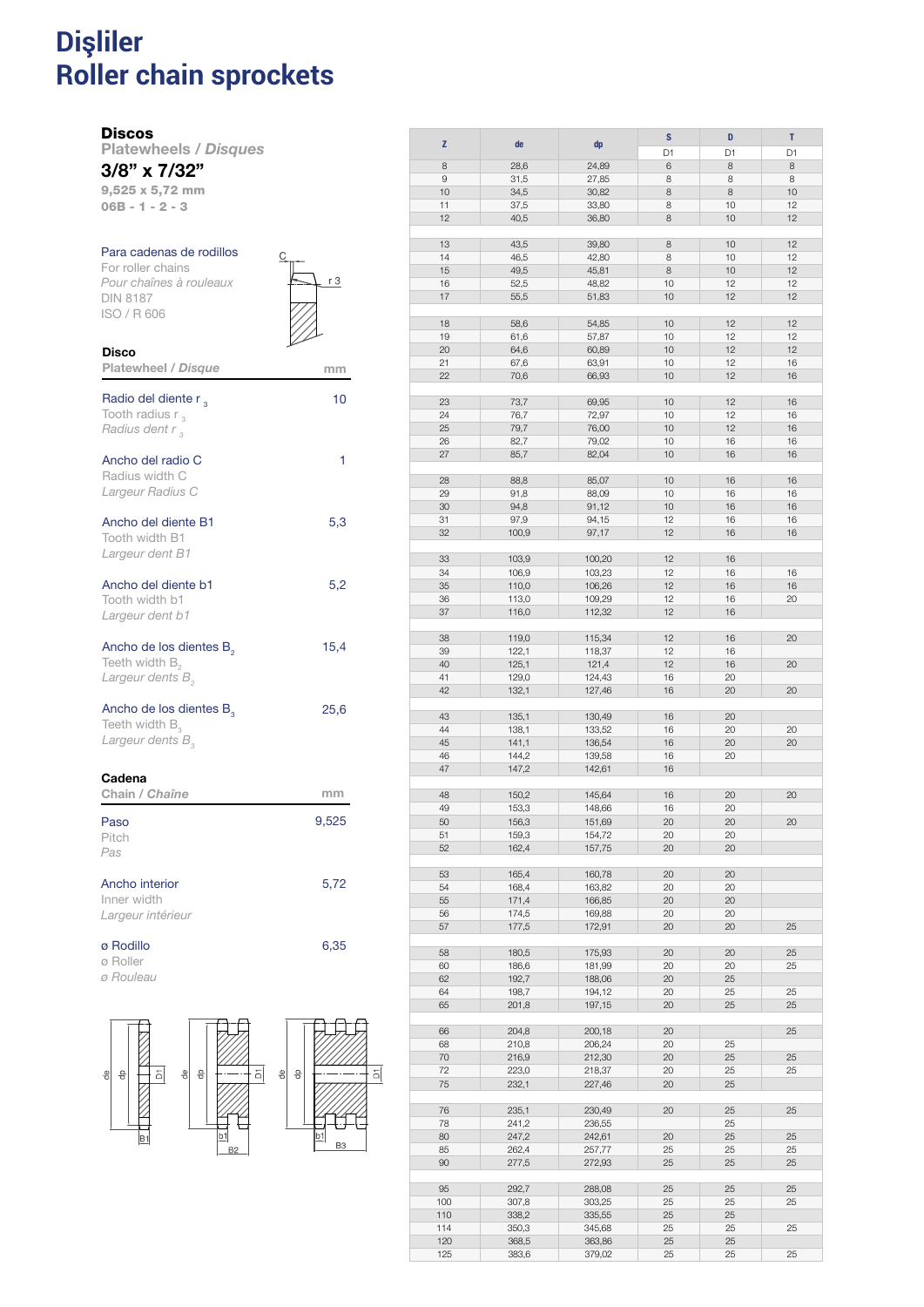# **Dişliler** <sup>110</sup> DISCOS PARA CADENAS DE RODILLOS DIN 8187 **Roller chain sprockets** *Disques pour chaînes à rouleaux DIN 8187*



www.gururmakina.com.tr

Disco

Platewheels / *Disques* 1/2" x 5/16"

12,7 x 7,75 mm

08B - 1 - 2 - 3

## Para cadenas de rodillos

For roller chains *Pour chaînes à rouleaux* DIN 8187 ISO / R 606



| <b>Platewheel / Disque</b>                                                                 | mm   |
|--------------------------------------------------------------------------------------------|------|
| Radio del diente r,<br>Tooth radius $r_{3}$<br>Radius dent r,                              | 13   |
| Ancho del radio C<br>Radius width C<br>Largeur Radius C                                    | 1,3  |
| Ancho del diente B1<br>Tooth width B1<br>Largeur dent B1                                   | 7,2  |
| Ancho del diente b1<br>Tooth width b1<br>Largeur dent b1                                   | 7    |
| Ancho de los dientes B <sub>2</sub><br>Teeth width $B_{2}$<br>Largeur dents B <sub>2</sub> | 21   |
| Ancho de los dientes $B_a$<br>Teeth width $B_{3}$<br>Largeur dents B,                      | 34,9 |
| Cadena<br>Chain / Chaîne                                                                   | mm   |
| Paso<br>Pitch<br>Pas                                                                       | 12,7 |
| Ancho interior<br>Inner width<br>Largeur intérieur                                         | 7,75 |
| ø Rodillo                                                                                  | 8,51 |

ø Roller

*ø Rouleau*



|          |       |        | S        | D  | T  |
|----------|-------|--------|----------|----|----|
| Z        | de    | dp     | D1       | D1 | D1 |
| 8        | 38    | 33,18  | 8        | 10 | 10 |
| 9        | 42    | 37,13  | 8        | 10 | 10 |
| 10       | 45,9  | 41,1   | 8        | 10 | 10 |
|          |       |        |          |    | 12 |
| 11       | 49,9  | 45,07  | 10       | 10 |    |
| 12       | 53,9  | 49,07  | 10       | 10 | 12 |
|          |       |        |          |    |    |
| 13       | 57,9  | 53,06  | 10       | 10 | 12 |
| 14       | 61,9  | 57,07  | 10       | 10 | 12 |
| 15       | 65,9  | 61,01  | 10       | 10 | 12 |
| 16       | 69,9  | 65,1   | 10       | 12 | 16 |
| 17       | 74    | 69,11  | 10       | 12 | 16 |
|          |       |        |          |    |    |
| 18       | 78    | 73,14  | 10       | 12 | 16 |
| 19       | 82    | 77,16  | 10       | 12 | 16 |
| 20       | 86    | 81,19  | 10       | 12 | 16 |
| 21       | 90,1  | 85,22  | 12       | 16 | 16 |
| 22       | 94,1  | 89,24  | 12       | 16 | 16 |
|          |       |        |          |    |    |
| 23       | 98,1  | 93,27  | 12       | 16 | 16 |
| 24       | 102,1 | 97,29  | 12       | 16 | 16 |
| 25       | 106,2 | 101,33 | 12       | 16 | 16 |
| 26       | 110,2 | 105,36 | 16       | 16 | 16 |
| 27       | 114,2 | 109,4  | 16       | 16 | 16 |
|          |       |        |          |    |    |
| 28       | 118,3 | 113,42 | 16       | 16 | 16 |
| 29       | 122,3 | 117,46 | 16       | 16 | 16 |
| 30       | 126,3 | 121,5  | 16       | 16 | 16 |
| 31       | 130,4 | 125,54 | 16       | 16 |    |
| 32       | 134,4 | 129,56 | 16       | 16 | 20 |
|          |       |        |          |    |    |
| 33       | 138,4 | 133,6  | 16       | 16 | 20 |
| 34       | 142,5 | 137,64 | 16       | 16 | 20 |
| 35       | 146,5 | 141,68 | 16       | 16 | 20 |
|          |       |        |          |    |    |
| 36       | 150,6 | 145,72 | 16       | 20 | 20 |
| 37       | 154,6 | 149,76 | 16       | 20 |    |
|          |       |        |          |    |    |
| 38       | 158,6 | 153,8  | 16       | 20 | 20 |
| 39       | 162,7 | 157,83 | 16       | 20 |    |
| 40       | 166,7 | 161,87 | 16       | 20 | 20 |
| 41       | 172,4 | 165,91 | 20       | 20 |    |
| 42       | 176,5 | 169,91 | 20       | 20 | 25 |
|          |       |        |          |    |    |
| 43       | 180,5 | 173,99 | 20       | 20 | 25 |
| 44       | 184,6 | 178,03 | 20       | 20 | 25 |
| 45       | 188,6 | 182,07 | 20       | 20 | 25 |
| 46       | 192,6 | 186,1  | 20       | 20 | 25 |
| 47       | 196,7 | 190,14 | 20       |    | 25 |
|          |       |        |          |    |    |
| 48       | 200,7 | 194,18 | 20       | 20 | 25 |
| 49       | 204,8 | 198,22 | 20       | 20 |    |
| 50       | 208,8 | 202,26 | 20       | 20 | 25 |
| 51       | 212,8 | 206,3  | 20       | 25 |    |
| 52       | 216,9 | 210,34 | 20       | 25 | 25 |
|          |       |        |          |    |    |
| 53       | 220,9 | 214,87 | 20       | 25 |    |
| 54       | 225   | 218,43 | 20       | 25 | 25 |
| 55       | 229   | 222,46 | 20       | 25 | 25 |
| 56       | 233   | 226,5  | 20       | 25 | 25 |
| 57       | 237,1 | 230,54 | 20       | 25 | 25 |
|          |       |        |          |    |    |
| 58       | 241,1 | 234,58 | 20       | 25 |    |
| 59       | 245,2 | 238,62 |          |    |    |
| 60       | 249,2 | 242,66 | 20       | 25 | 25 |
| 62       | 257,3 | 250,75 | 25       | 25 | 25 |
| 64       | 265,4 | 258,82 | 25       | 25 |    |
|          |       |        |          |    |    |
|          |       |        |          |    |    |
| 65<br>66 | 269,4 | 262,86 | 25<br>25 | 25 | 25 |
| 68       | 273,4 | 266,9  |          |    | 25 |
|          | 281,5 | 274,99 | 25       | 25 |    |
| 70       | 289,6 | 283,07 | 25       | 25 | 25 |
| 72       | 297,7 | 291,16 | 25       | 25 | 25 |
|          |       |        |          |    |    |
| 75       | 309,8 | 303,27 | 25       | 25 | 25 |
| 76       | 313,9 | 307,33 | 25       | 25 | 25 |
| 78       | 321,9 | 315,4  | 25       |    |    |
| 80       | 330   | 323,48 | 25       | 25 | 25 |
| 85       | 350,2 | 343,69 | 25       | 25 | 25 |
|          |       |        |          |    |    |
| 90       | 370,4 | 363,9  | 25       | 25 | 25 |
| 95       | 390,7 | 384,11 | 25       | 25 | 25 |
| 100      | 410,9 | 404,31 | 25       | 25 | 25 |
| 110      | 451,3 | 444,74 | 25       | 25 |    |
| 114      | 467,4 | 460,9  | 25       | 25 | 25 |
|          |       |        |          |    |    |
| 120      | 491,7 | 485,16 | 25       | 25 |    |
| 125      | 511,0 | 505,37 | 25       | 25 | 25 |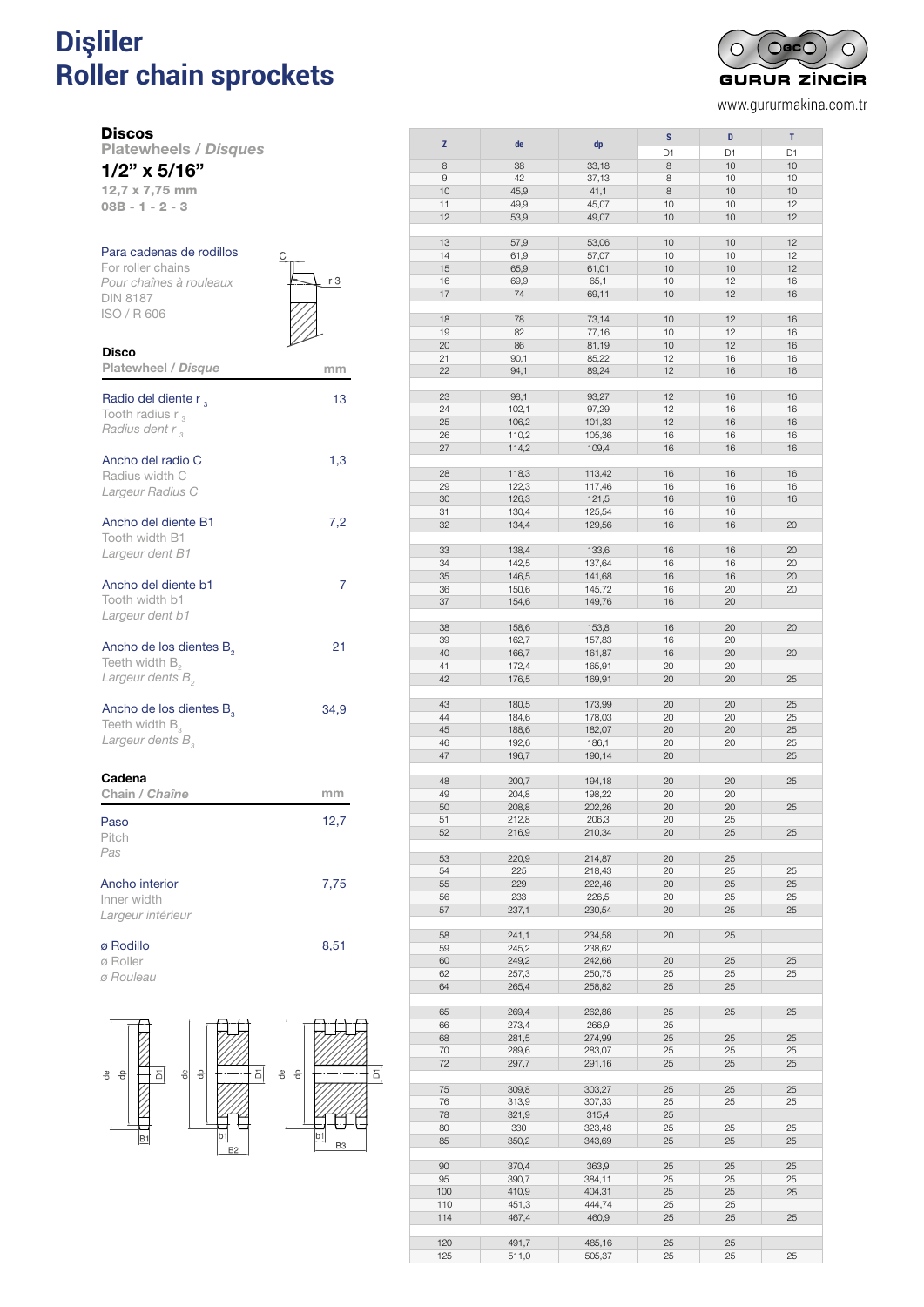### **Dişliler Roller chain sprockets** DISCOS PARA CADENAS DE RODILLOS DIN 8187 *Disques pour chaînes à rouleaux DIN 8187*

#### **Discos**

Disco

Platewheels / *Disques* 5/8" x 3/8

15,875 x 9,65 m 10B - 1 - 2 - 3

### Para cadenas de rodillos For roller chains *Pour chaînes à rouleaux* DIN 8187 ISO / R 606

| C | r 3 |
|---|-----|
|   |     |

| Platewheel / Disque                                                                        | mm     |
|--------------------------------------------------------------------------------------------|--------|
| Radio del diente r,<br>Tooth radius $r_{\alpha}$<br>Radius dent r,                         | 16     |
| Ancho del radio C<br>Radius width C<br>Largeur Radius C                                    | 1,6    |
| Ancho del diente B1<br>Tooth width B1<br>Largeur dent B1                                   | 9,1    |
| Ancho del diente b1<br>Tooth width b1<br>Largeur dent b1                                   | 9      |
| Ancho de los dientes B <sub>2</sub><br>Teeth width $B_{2}$<br>Largeur dents B <sub>2</sub> | 25,5   |
| Ancho de los dientes B <sub>2</sub><br>Teeth width $B_{\alpha}$<br>Largeur dents $B_{3}$   | 42,1   |
| Cadena<br>Chain / Chaîne                                                                   | mm     |
| Paso<br>Pitch<br>Pas                                                                       | 15,875 |
| Ancho interior<br>Inner width<br>Largeur intérieur                                         | 9,65   |
| ø Rodillo                                                                                  | 10,16  |

ø Roller

*ø Rouleau*



|     |       |        | S  | D              | T  |
|-----|-------|--------|----|----------------|----|
| Z   | de    | dp     |    |                |    |
|     |       |        | D1 | D <sub>1</sub> | D1 |
| 8   | 48,4  | 41,48  | 10 | 10             | 12 |
|     |       |        |    |                |    |
| 9   | 53,3  | 46,42  | 10 | 10             | 12 |
| 10  | 58,3  | 51,37  | 10 | 10             | 12 |
|     |       |        |    |                |    |
| 11  | 63,2  | 56,34  | 10 | 10             | 12 |
| 12  | 68,2  | 61,34  | 10 | 10             | 12 |
|     |       |        |    |                |    |
|     |       |        |    |                |    |
| 13  | 73,2  | 66,32  | 10 | 10             | 12 |
| 14  | 78,2  | 71,34  | 12 | 10             | 12 |
|     |       |        |    |                |    |
| 15  | 83,2  | 76,36  | 12 | 12             | 12 |
| 16  | 88,3  | 81,37  | 12 | 12             | 16 |
| 17  |       |        | 12 | 12             | 16 |
|     | 93,3  | 86,39  |    |                |    |
|     |       |        |    |                |    |
| 18  | 98,3  | 91,42  | 12 | 12             | 16 |
|     |       |        |    |                |    |
| 19  | 103,3 | 96,45  | 12 | 12             | 16 |
| 20  | 108,4 | 101,49 | 12 | 12             | 16 |
| 21  |       |        | 12 | 16             | 16 |
|     | 113,4 | 106,52 |    |                |    |
| 22  | 118,4 | 111,55 | 12 | 16             | 16 |
|     |       |        |    |                |    |
|     |       |        |    |                |    |
| 23  | 123,5 | 116,58 | 12 | 16             | 16 |
| 24  | 128,5 | 121,62 | 12 | 16             | 16 |
|     |       |        |    |                |    |
| 25  | 133,6 | 126,66 | 12 | 16             | 16 |
| 26  | 138,6 | 131,7  | 16 | 20             | 20 |
| 27  | 143,6 | 136,75 | 16 | 20             | 20 |
|     |       |        |    |                |    |
|     |       |        |    |                |    |
| 28  | 148,7 | 141,78 | 16 | 20             | 20 |
|     |       |        |    |                |    |
| 29  | 153,7 | 146,83 | 16 | 20             | 20 |
| 30  | 158,8 | 151,87 | 16 | 20             | 20 |
|     |       |        |    |                |    |
| 31  | 163,8 | 156,92 | 16 | 20             |    |
| 32  | 168,9 | 161,95 | 16 | 20             | 20 |
|     |       |        |    |                |    |
|     |       |        |    |                |    |
| 33  | 173,9 | 167    | 16 | 20             | 20 |
| 34  | 178,9 | 172,05 | 16 | 20             | 20 |
|     |       |        |    |                |    |
| 35  | 184   | 177,1  | 16 | 20             | 20 |
| 36  | 189   | 182,15 | 20 | 20             | 25 |
| 37  | 194,1 | 187,2  | 20 | 20             | 25 |
|     |       |        |    |                |    |
|     |       |        |    |                |    |
| 38  | 199,1 | 192,24 | 20 | 20             | 25 |
|     |       |        |    |                |    |
| 39  | 204,2 | 197,29 | 20 | 20             | 25 |
| 40  | 209,2 | 202,34 | 20 | 20             | 25 |
|     |       |        |    |                |    |
| 41  | 215,8 | 207,39 | 20 |                | 25 |
| 42  | 220,8 | 212,44 | 20 | 25             | 25 |
|     |       |        |    |                |    |
|     |       |        |    |                |    |
| 43  | 225,9 | 217,49 | 20 | 25             |    |
| 44  | 230,9 | 222,53 | 20 | 25             | 25 |
|     |       |        |    |                |    |
| 45  | 236   | 227,58 | 20 | 25             | 25 |
| 46  | 241   | 236,63 | 20 | 25             | 25 |
| 47  | 246,1 | 237,66 | 20 | 25             |    |
|     |       |        |    |                |    |
|     |       |        |    |                |    |
| 48  | 251,1 | 242,73 | 20 | 25             | 25 |
| 49  | 256,2 |        | 20 |                |    |
|     |       | 247,78 |    |                |    |
| 50  | 261,2 | 252,82 | 20 | 25             | 25 |
| 51  | 266,3 | 257,87 | 20 |                |    |
|     |       |        |    |                |    |
| 52  | 271,3 | 262,92 | 20 | 25             | 25 |
|     |       |        |    |                |    |
| 53  | 276,4 | 267,97 | 20 | 25             |    |
|     |       |        |    |                |    |
| 54  | 281,4 | 273,03 | 20 | 25             |    |
| 55  | 286,5 | 278,08 | 20 | 25             | 25 |
| 56  | 291,5 | 283,13 | 25 | 25             |    |
|     |       |        |    |                |    |
| 57  | 296,6 | 288,18 | 25 | 25             | 25 |
|     |       |        |    |                |    |
| 58  | 301,6 | 293,23 | 25 | 25             |    |
|     |       |        |    |                |    |
| 60  | 311,7 | 303,32 | 25 | 25             | 25 |
| 62  | 321,8 | 313,43 | 25 | 25             |    |
|     |       |        |    |                |    |
| 64  | 331,9 | 323,53 | 25 |                | 30 |
| 65  | 337   | 328,58 | 25 | 25             | 30 |
|     |       |        |    |                |    |
|     |       |        |    |                |    |
| 66  | 342   | 333,63 |    | 25             |    |
| 68  | 352,1 | 343,74 | 25 |                |    |
|     |       |        |    |                |    |
| 70  | 362,2 | 353,84 | 25 | 25             | 30 |
| 72  | 372,3 | 363,95 | 25 | 25             |    |
| 75  | 387,5 | 379,09 | 25 | 25             | 30 |
|     |       |        |    |                |    |
|     |       |        |    |                |    |
| 76  | 392,5 | 384,16 | 25 | 25             | 30 |
| 78  |       |        |    |                |    |
|     | 402,6 | 394,25 | 25 |                |    |
| 80  | 412,7 | 404,35 | 25 | 25             | 30 |
| 85  | 438   | 429,62 | 30 | 30             |    |
|     |       |        |    |                |    |
| 90  | 463,3 | 454,88 | 30 | 30             | 30 |
|     |       |        |    |                |    |
| 95  | 488,5 | 480,14 | 30 | 30             | 30 |
|     |       |        |    |                |    |
| 100 | 513,8 | 505,4  | 30 | 30             |    |
| 110 | 564,3 | 555,92 | 30 |                |    |
|     |       |        |    |                |    |
| 114 | 584,5 | 576,13 | 30 | 30             | 30 |
| 120 | 614,8 | 606,44 | 30 | 30             |    |

125 640,1 631,71 30 30 30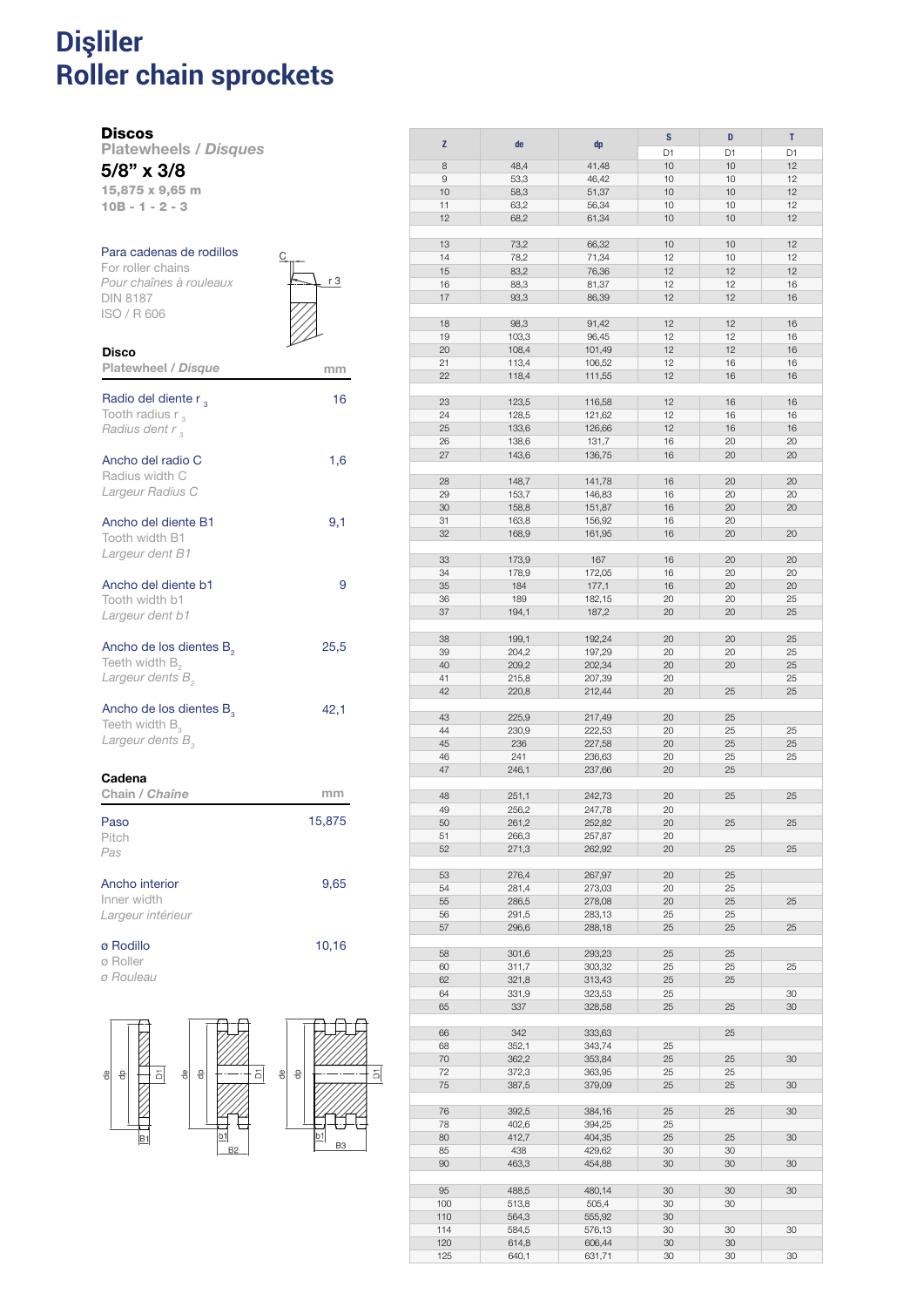### **Dişliler Roller chain sprockets** DISCOS PARA CADENAS DE RODILLOS DIN 8187 *Disques pour chaînes à rouleaux DIN 8187*



www.gururmakina.com.tr

Disco

Platewheels / *Disques* 3/4" x 7/16"

19,05 x 11,68 mm 12B - 1 - 2 - 3

| Para cadenas de rodillos |  |
|--------------------------|--|
| For roller chains        |  |
| Pour chaînes à rouleaux  |  |
| <b>DIN 8187</b>          |  |
| ISO/R606                 |  |
|                          |  |
|                          |  |

 $r3$ 

| <b>Platewheel / Disque</b>                                                                 | mm    |
|--------------------------------------------------------------------------------------------|-------|
| Radio del diente r,<br>Tooth radius $r_{3}$<br>Radius dent r <sub>3</sub>                  | 19    |
| Ancho del radio C<br>Radius width C<br>Largeur Radius C                                    | 2     |
| Ancho del diente B1<br>Tooth width B1<br>Largeur dent B1                                   | 11,1  |
| Ancho del diente b1<br>Tooth width b1<br>Largeur dent b1                                   | 10,8  |
| Ancho de los dientes B <sub>2</sub><br>Teeth width $B_{2}$<br>Largeur dents B <sub>2</sub> | 30,3  |
| Ancho de los dientes $B_a$<br>Teeth width $B_{\alpha}$<br>Largeur dents B <sub>2</sub>     | 49,8  |
| Cadena<br>Chain / Chaîne                                                                   | mm    |
| Paso<br>Pitch<br>Pas                                                                       | 19,05 |
| Ancho interior<br>Inner width<br>Largeur intérieur                                         | 11,68 |
| ø Rodillo                                                                                  | 12,07 |

ø Rodillo

ø Roller *ø Rouleau*



|                    |       |        | S  | D  | т  |
|--------------------|-------|--------|----|----|----|
| Z                  | de    | dp     |    |    |    |
|                    |       |        | D1 | D1 | D1 |
|                    |       |        |    |    |    |
| 8                  | 58,0  | 49,78  | 10 | 12 | 12 |
| $\hbox{ }^{\rm 9}$ | 63,9  | 55,70  | 10 | 12 | 12 |
| 10                 |       |        | 10 | 12 | 12 |
|                    | 69,8  | 61,64  |    |    |    |
| 11                 | 75,8  | 67,61  | 12 | 12 | 16 |
| 12                 | 81,8  | 63,50  | 14 | 14 | 16 |
|                    |       |        |    |    |    |
|                    |       |        |    |    |    |
| 13                 | 87,8  | 79,50  | 14 | 14 | 16 |
| 14                 | 93,8  |        | 14 | 16 | 16 |
|                    |       | 85,61  |    |    |    |
| 15                 | 99,8  | 91,63  | 14 | 16 | 16 |
| 16                 | 105,8 | 97,65  | 14 | 16 | 20 |
|                    |       |        |    |    |    |
| 17                 | 111,9 | 103,67 | 14 | 16 | 20 |
|                    |       |        |    |    |    |
| 18                 | 117,9 | 109,71 | 14 | 16 | 20 |
|                    |       |        |    |    |    |
| 19                 | 123,9 | 115,75 | 14 | 16 | 20 |
| 20                 | 130,0 | 121,78 | 14 | 16 | 20 |
|                    |       |        |    |    |    |
| 21                 | 136,0 | 127,82 | 16 | 20 | 20 |
| 22                 | 142,0 | 133,86 | 16 | 20 | 20 |
|                    |       |        |    |    |    |
|                    |       |        |    |    |    |
| 23                 | 148,1 | 139,90 | 16 | 20 | 20 |
| 24                 | 154,1 | 145,94 | 16 | 20 | 20 |
|                    |       |        |    |    |    |
| 25                 | 160,2 | 152,00 | 16 | 20 | 20 |
| 26                 | 166,2 | 158,04 | 16 | 20 | 20 |
| 27                 | 172,3 | 164,09 | 16 | 20 | 20 |
|                    |       |        |    |    |    |
|                    |       |        |    |    |    |
| 28                 | 178,3 | 170,13 | 16 | 20 | 20 |
|                    |       |        |    |    |    |
| 29                 | 184,4 | 176,19 | 16 | 20 | 20 |
| 30                 | 190,4 | 182,25 | 16 | 20 | 20 |
| 31                 | 196,5 | 188,31 | 20 | 20 | 25 |
|                    |       |        |    |    |    |
| 32                 | 202,5 | 194,35 | 20 | 20 | 25 |
|                    |       |        |    |    |    |
| 33                 |       |        | 20 | 20 | 25 |
|                    | 208,6 | 200,4  |    |    |    |
| 34                 | 214,6 | 206,46 | 20 | 20 | 25 |
| 35                 | 220,7 | 212,52 | 20 | 20 | 25 |
|                    |       |        |    |    |    |
| 36                 | 226,8 | 218,58 | 20 | 25 | 25 |
| 37                 | 232,8 | 224,64 | 20 | 25 | 25 |
|                    |       |        |    |    |    |
|                    |       |        |    |    |    |
| 38                 | 238,9 | 230,69 | 20 | 25 | 25 |
| 39                 | 244,9 | 236,75 | 20 | 25 | 25 |
| 40                 |       |        | 20 | 25 | 25 |
|                    | 251,0 | 242,81 |    |    |    |
| 41                 | 258,9 | 248,87 | 25 | 25 |    |
| 42                 | 265,0 | 254,93 | 25 | 25 | 25 |
|                    |       |        |    |    |    |
|                    |       |        |    |    |    |
| 43                 | 271,1 | 260,98 | 25 | 25 | 25 |
| 44                 | 277,1 | 267,03 | 25 | 25 | 25 |
|                    |       |        |    |    |    |
| 45                 | 283,2 | 273,10 | 25 | 25 | 25 |
| 46                 | 289,2 | 279,16 | 25 | 25 |    |
| 47                 | 295,3 | 285,21 | 25 | 25 | 25 |
|                    |       |        |    |    |    |
|                    |       |        |    |    |    |
| 48                 | 301,4 | 291,27 | 25 | 25 | 25 |
|                    |       |        |    |    |    |
| 49                 | 307,4 | 297,33 | 25 |    |    |
| 50                 | 313,5 | 303,39 | 25 | 25 | 25 |
| 51                 | 319,5 | 309,45 | 25 |    |    |
|                    |       |        |    |    |    |
| 52                 | 325,6 | 315,5  | 25 | 25 | 25 |
|                    |       |        |    |    |    |
| 53                 | 331,6 | 321,56 | 25 |    |    |
|                    |       |        |    |    |    |
| 54                 | 337,7 | 327,64 | 25 | 25 | 25 |
| 55                 | 343,8 | 333,7  | 25 | 25 | 25 |
| 56                 | 349,8 | 339,75 | 25 | 25 |    |
|                    |       |        |    |    |    |
| 57                 | 355,9 | 345,81 | 25 | 25 | 30 |
|                    |       |        |    |    |    |
| 58                 |       |        |    | 25 |    |
|                    | 362,0 | 351,87 | 25 |    |    |
| 60                 | 374,1 | 363,99 | 25 | 25 | 30 |
| 62                 | 386,2 | 376,12 | 25 |    |    |
|                    |       |        |    |    |    |
| 64                 | 398,3 | 388,24 | 25 | 30 |    |
| 65                 | 404,4 | 394,29 | 25 | 30 | 30 |
|                    |       |        |    |    |    |
|                    |       |        |    |    |    |
| 68                 | 422,6 | 412,49 | 30 | 30 |    |
| 70                 | 434,7 | 242,60 | 30 | 30 | 30 |
| 72                 | 446,8 | 436,74 | 30 | 30 | 30 |
|                    |       |        |    |    |    |
| 75                 | 465,0 | 454,91 | 30 | 30 |    |
| 76                 | 471,1 | 460,99 | 30 | 30 | 30 |
|                    |       |        |    |    |    |
|                    |       |        |    |    |    |
| 78                 | 483,2 | 473,10 | 30 |    |    |
| 80                 | 495,3 | 485,22 | 30 | 30 | 30 |
| 85                 | 525,6 | 515,55 | 30 | 30 | 30 |
|                    |       |        |    |    |    |
| 90                 | 555,9 | 545,86 | 30 | 30 | 30 |
| 95                 | 586,2 | 576,17 | 30 | 30 | 30 |
|                    |       |        |    |    |    |
|                    |       |        |    |    |    |
| 100                | 616,6 | 606,47 | 30 | 30 | 30 |
| 110                | 677,2 | 667,11 | 30 |    |    |
| 114                | 701,4 | 691,36 | 30 | 30 | 30 |
|                    |       |        |    |    |    |

120 737,8 727,74 30 30 125 768,1 758,05 30 30 30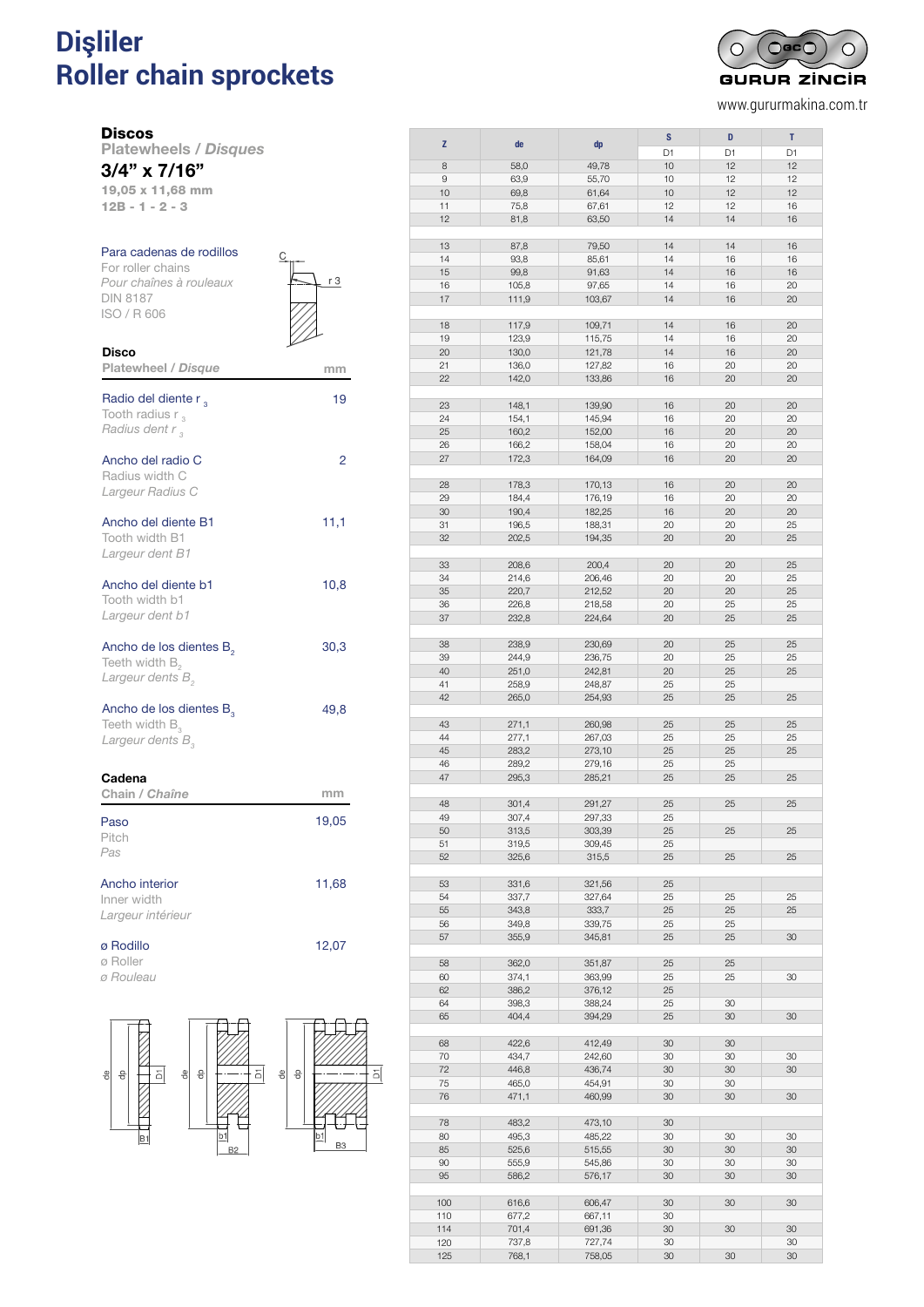### **Dişliler Roller chain sprockets** discos para cadenas de romanos e estados para cadenas de romanos e estados para cadenas de romanos e estados p *Disques pour chaînes à rouleaux DIN 8187*

#### **Discos**

Disco

Platewheels / *Disques*

## 1" x 17,02 mm

25,4 x 17,02 mm 16B - 1 - 2 - 3

### Para cadenas de rodillos

For roller chains *Pour chaînes à rouleaux* DIN 8187 ISO / R 606



| <b>Platewheel / Disque</b>                                                                 | mm    |
|--------------------------------------------------------------------------------------------|-------|
| Radio del diente r,<br>Tooth radius $r_{3}$<br>Radius dent r,                              | 26    |
| Ancho del radio C<br>Radius width C<br>Largeur Radius C                                    | 2,5   |
| Ancho del diente B1<br>Tooth width B1<br>Largeur dent B1                                   | 16,2  |
| Ancho del diente b1<br>Tooth width b1<br>Largeur dent b1                                   | 15,8  |
| Ancho de los dientes B <sub>2</sub><br>Teeth width $B_{2}$<br>Largeur dents B <sub>2</sub> | 47,7  |
| Ancho de los dientes $B_a$<br>Teeth width $B_{\alpha}$<br>Largeur dents B <sub>2</sub>     | 79,6  |
| Cadena<br>Chain / Chaîne                                                                   | mm    |
| Paso<br>Pitch<br>Pas                                                                       | 25,4  |
| Ancho interior<br>Inner width<br>Largeur intérieur                                         | 17,02 |
| ø Rodillo                                                                                  | 15,88 |

ø Roller

*ø Rouleau*



|                    |       |        | S              | D  | T  |
|--------------------|-------|--------|----------------|----|----|
| Z                  | de    | dp     |                |    |    |
|                    |       |        | D <sub>1</sub> | D1 | D1 |
| 8                  | 77,9  | 66,37  | 16             | 16 | 16 |
| $\hbox{ }^{\rm 9}$ | 85,8  | 74,24  | 16             | 16 | 16 |
| 10                 | 93,8  | 82,19  | 16             | 16 | 16 |
| 11                 | 101,7 | 90,14  | 16             | 20 | 20 |
| 12                 |       |        |                |    |    |
|                    | 109,7 | 98,14  | 16             | 20 | 20 |
|                    |       |        |                |    |    |
| 13                 | 117,7 | 106,12 | 16             | 20 | 20 |
| 14                 | 125,7 | 114,15 | 16             | 20 | 20 |
| 15                 | 133,7 | 122,17 | 16             | 20 | 20 |
| 16                 | 141,8 | 130,20 | 20             | 20 | 25 |
| 17                 | 149,8 | 138,22 | 20             | 20 | 25 |
|                    |       |        |                |    |    |
|                    |       |        |                |    |    |
| 18                 | 157,8 | 146,28 | 20             | 20 | 25 |
| 19                 | 165,9 | 154,33 | 20             | 20 | 25 |
| 20                 | 173,9 | 160,38 | 20             | 20 | 25 |
| 21                 | 182,0 | 170,43 | 20             | 25 | 25 |
| 22                 | 190,1 | 178,48 | 20             | 25 | 25 |
|                    |       |        |                |    |    |
|                    |       |        |                |    |    |
| 23                 | 198,1 | 186,53 | 20             | 25 | 25 |
| 24                 | 206,2 | 194,59 | 20             | 25 | 25 |
| 25                 | 214,2 | 202,66 | 20             | 25 | 25 |
| 26                 | 222,3 | 210,72 | 20             | 25 | 30 |
| 27                 | 230,4 | 218,79 | 20             | 25 | 30 |
|                    |       |        |                |    |    |
|                    |       |        |                |    |    |
| 28                 | 238,4 | 226,85 | 20             | 25 | 30 |
| 29                 | 246,5 | 234,92 | 20             | 25 | 30 |
| 30                 | 254,6 | 243,00 | 20             | 25 | 30 |
| 31                 | 262,6 | 251,08 | 25             | 25 | 30 |
| 32                 | 270,7 | 259,13 | 25             | 25 | 30 |
|                    |       |        |                |    |    |
| 33                 | 278,8 | 267,21 | 25             | 25 | 30 |
|                    |       |        |                |    |    |
| 34                 | 286,9 | 275,28 | 25             | 25 | 30 |
| 35                 | 294,9 | 283,36 | 25             | 25 | 30 |
| 36                 | 303,0 | 291,44 | 25             | 25 | 30 |
| 37                 | 311,1 | 299,51 | 25             | 25 |    |
|                    |       |        |                |    |    |
| 38                 | 319,2 |        | 25             | 25 | 30 |
|                    |       | 307,59 |                |    |    |
| 39                 | 327,2 | 315,67 | 25             | 25 |    |
| 40                 | 335,3 | 323,73 | 25             | 25 | 30 |
| 41                 | 345,6 | 331,82 | 25             |    |    |
| 42                 | 353,7 | 339,90 | 25             | 25 | 30 |
|                    |       |        |                |    |    |
| 43                 | 361,7 | 347,98 | 25             |    |    |
|                    |       |        |                |    |    |
| 44                 | 369,8 | 356,06 | 25             | 25 | 30 |
| 45                 | 377,9 | 364,12 | 25             | 25 | 30 |
| 46                 | 386,0 | 372,21 | 25             | 25 | 30 |
| 47                 | 394,1 | 380,29 | 25             |    |    |
|                    |       |        |                |    |    |
| 48                 | 402,1 | 388,26 | 25             | 25 | 30 |
| 49                 | 410,2 | 396,44 | 25             |    |    |
|                    |       |        |                |    |    |
| 50                 | 418,3 | 404,52 | 25             | 25 | 30 |
| 51                 | 426,4 | 412,60 | 30             |    |    |
| 52                 | 434,5 | 420,67 | 30             | 30 | 40 |
|                    |       |        |                |    |    |
| 53                 | 442,5 | 428,65 | 30             |    |    |
| 54                 | 450,6 | 436,85 | 30             |    |    |
|                    |       |        |                |    |    |
| 55                 | 458,7 | 444,93 | 30             | 30 | 40 |
| 56                 | 466,8 | 453,01 | 30             | 40 |    |
| 57                 | 474,9 | 461,07 | 30             | 40 | 40 |
|                    |       |        |                |    |    |
| 58                 | 482,9 | 469,16 | 30             |    |    |
| 59                 | 490,0 |        |                |    |    |
| 60                 | 499,1 | 485,32 | 30             | 40 | 30 |
|                    |       |        |                |    |    |
| 62                 | 515,3 | 501,50 | 30             | 40 |    |
| 64                 | 531,4 | 517,65 | 30             |    |    |
|                    |       |        |                |    |    |
| 65                 | 539,5 | 525,73 | 30             | 40 | 40 |
| 66                 | 547,6 |        |                |    |    |
| 68                 | 563,8 | 549,98 | 30             | 40 |    |
|                    |       |        |                |    | 40 |
| 70                 | 579,9 | 566,14 | 30             | 40 |    |
| 72                 | 596,1 | 582,32 | 30             | 40 | 40 |
|                    |       |        |                |    |    |
| 75                 | 620,3 | 606,55 | 30             | 40 |    |
| 76                 | 628,4 | 614,65 | 30             | 40 | 40 |
| 78                 | 644,6 | 630,80 | 30             |    |    |
|                    |       |        |                |    |    |
| 80                 | 660,7 | 646,96 | 30             | 40 | 40 |
| 85                 | 701,2 | 687,40 | 30             | 40 | 40 |
|                    |       |        |                |    |    |
| 90                 | 741,6 | 727,81 | 30             | 40 | 40 |
| 95                 | 782,0 | 768,22 | 30             | 40 | 40 |
| 100                | 822,4 | 808,63 | 30             | 40 |    |
| 110                | 903,3 | 889,48 | 30             |    |    |
| 114                | 935,6 | 921,82 | 30             | 40 | 40 |
|                    |       |        |                |    |    |
|                    |       |        |                |    |    |
| 120                | 984,1 | 970,33 | 30             |    |    |

125 634,1 616,88 63<br>125 1024,5 1010,73 30 40 40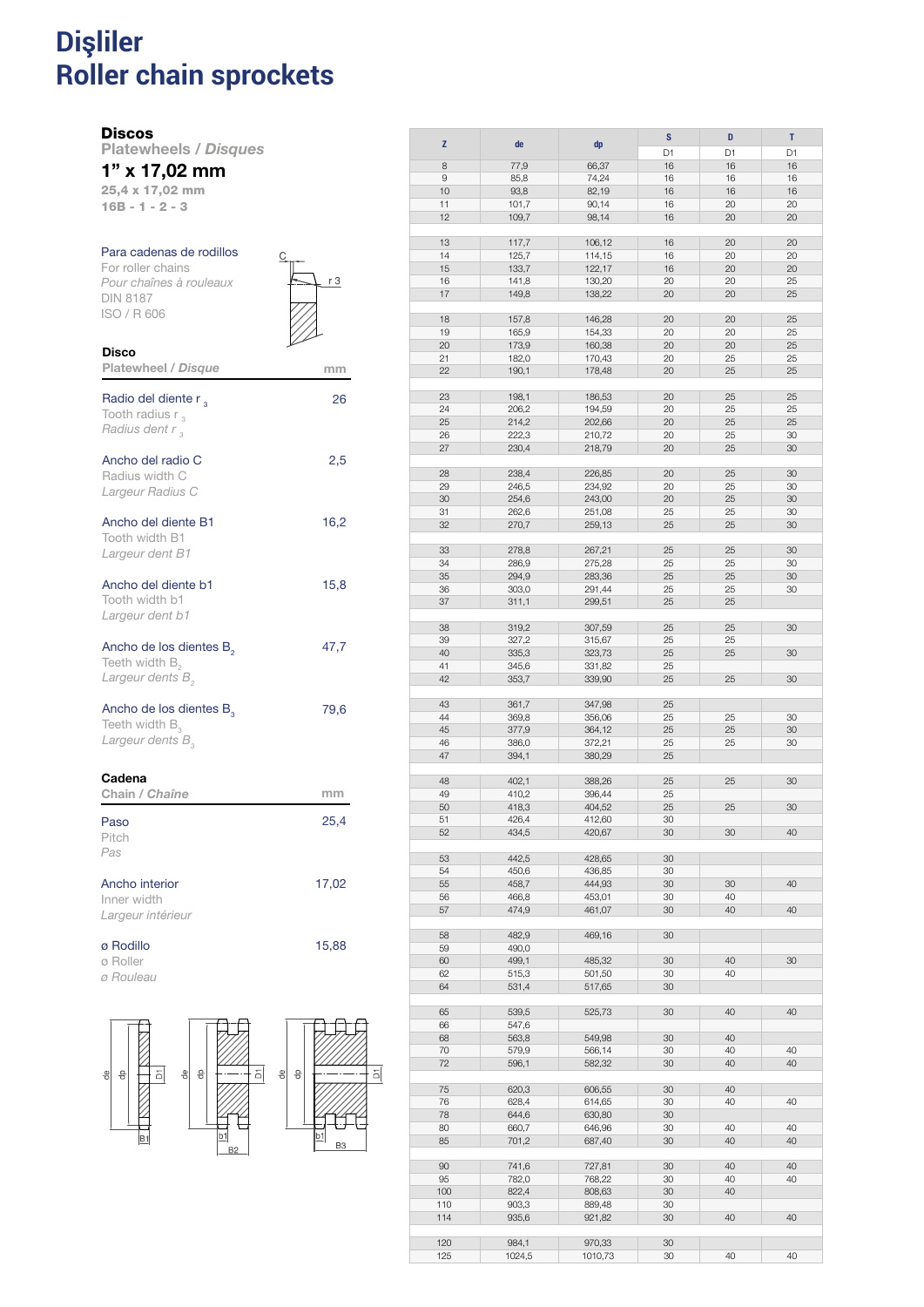# **Dişliler** <sup>114</sup> DISCOS PARA CADENAS DE RODILLOS DIN 8187 **Roller chain sprockets** *Disques pour chaînes à rouleaux DIN 8187*



www.gururmakina.com.tr

#### **Discos**

Disco

Platewheels / *Disques* 1 1/4" x 3/4"

31,75 x 19,56 mm 20B - 1 - 2 - 3

## Para cadenas de rodillos

For roller chains *Pour chaînes à rouleaux* DIN 8187 ISO / R 606



| <b>Platewheel / Disque</b>                                                                      | mm    |
|-------------------------------------------------------------------------------------------------|-------|
| Radio del diente r,<br>Tooth radius $r_{3}$<br>Radius dent r,                                   | 32    |
| Ancho del radio C<br>Radius width C<br>Largeur Radius C                                         | 3,5   |
| Ancho del diente B1<br>Tooth width B1<br>Largeur dent B1                                        | 18,5  |
| Ancho del diente b1<br>Tooth width b1<br>Largeur dent b1                                        | 18,2  |
| Ancho de los dientes B <sub>2</sub><br>Teeth width $B_{2}$<br>Largeur dents B <sub>2</sub>      | 54,6  |
| Ancho de los dientes B <sub>2</sub><br>Teeth width $B_{\alpha}$<br>Largeur dents B <sub>2</sub> | 91    |
| Cadena<br>Chain / Chaîne                                                                        | mm    |
| Paso<br>Pitch<br>Pas                                                                            | 31,75 |
| Ancho interior<br>Inner width<br>Largeur intérieur                                              | 19,56 |
| ø Rodillo                                                                                       | 19,05 |

ø Roller

*ø Rouleau*



| z                  | de     |         | S              | D              | T  |
|--------------------|--------|---------|----------------|----------------|----|
|                    |        | dp      | D <sub>1</sub> | D <sub>1</sub> | D1 |
| 8                  | 96     | 82,96   | 16             | 20             | 20 |
| $\hbox{ }^{\rm 9}$ | 106,5  | 92,84   | 16             | 20             | 20 |
| 10                 | 117    | 102,74  | 16             | 20             | 20 |
| 11                 | 127,0  | 112,68  | 20             | 20             | 25 |
| 12                 |        |         |                |                |    |
|                    | 137    | 122,68  | 20             | 20             | 25 |
|                    |        |         |                |                |    |
| 13                 | 147,5  | 132,65  | 20             | 20             | 25 |
| 14                 | 157,6  | 142,68  | 20             | 20             | 25 |
| 15                 | 167,7  | 152,72  | 20             | 20             | 25 |
| 16                 | 177,7  | 162,75  | 20             | 30             | 30 |
| 17                 | 187,7  | 172,78  | 20             | 30             | 30 |
|                    |        |         |                |                |    |
| 18                 | 197,8  | 182,85  | 20             | 30             | 30 |
| 19                 | 207,9  | 192,91  | 20             | 30             | 30 |
| 20                 | 217,9  | 202,98  | 20             | 30             | 30 |
| 21                 | 228    | 213,04  | 25             | 30             | 30 |
| 22                 | 238,1  | 223,11  | 25             | 30             | 30 |
|                    |        |         |                |                |    |
| 23                 | 248,2  | 233,17  | 25             | 30             | 30 |
| 24                 | 258,3  | 243,23  | 25             | 30             | 30 |
| 25                 | 268,4  | 253,33  | 25             | 30             | 30 |
| 26                 | 278,4  | 263,4   | 30             | 30             | 30 |
| 27                 | 288,5  | 273,48  | 30             | 30             | 30 |
|                    |        |         |                |                |    |
| 28                 | 298,5  | 283,56  | 30             | 30             | 30 |
| 29                 | 308,6  | 293,65  | 30             | 30             |    |
| 30                 | 318,7  | 303,75  | 30             | 30             | 30 |
| 31                 |        |         | 30             | 30             |    |
|                    | 328,8  | 313,85  |                |                |    |
| 32                 | 338,9  | 323,91  | 30             | 30             | 30 |
|                    |        |         |                |                |    |
| 33                 | 349    | 334,01  | 30             |                |    |
| 34                 | 359,1  | 344,10  | 30             | 30             | 30 |
| 35                 | 369,2  | 354,2   | 30             | 30             | 30 |
| 36                 | 379,2  | 364,3   | 30             | 30             | 30 |
| 37                 | 389,3  | 374,39  | 30             |                |    |
|                    |        |         |                |                |    |
| 38                 | 399,4  | 384,49  | 30             | 30             | 30 |
| 39                 | 409,5  | 394,59  | 30             |                |    |
| 40                 | 4 19,6 | 404,66  | 30             | 30             | 30 |
| 41                 | 430,7  | 414,78  | 30             |                |    |
| 42                 | 440,8  | 424,88  | 30             | 30             |    |
|                    |        |         |                |                |    |
| 43                 | 450,9  | 434,97  | 30             |                |    |
| 44                 | 461    | 445,07  | 30             |                |    |
| 45                 | 471,1  | 455,17  | 30             | 30             | 40 |
| 46                 | 481,2  | 465,26  | 30             | 30             |    |
| 48                 | 501,4  | 485,46  | 30             | 30             |    |
|                    |        |         |                |                |    |
| 50                 | 521,6  | 505,65  | 30             | 30             | 40 |
| 52                 | 541,8  | 525,94  | 30             | 40             |    |
| 54                 | 562    | 546,07  | 30             |                |    |
| 55                 | 572.1  | 556.16  | 30             |                | 40 |
| 56                 | 582,2  | 566,26  | 30             |                |    |
|                    |        |         |                |                |    |
| 57                 | 592,3  | 576,36  | 30             | 40             | 40 |
| 58                 | 602,4  | 586,45  | 30             |                |    |
| 60                 | 622,6  | 606,65  | 30             | 40             | 40 |
| 64                 | 663    | 647,06  | 30             |                |    |
| 65                 | 673,1  | 657,16  | 30             | 40             | 40 |
|                    |        |         |                |                |    |
| 70                 | 723,6  | 707,67  | 30             | 40             | 40 |
| 75                 | 774,2  | 758,19  | 30             |                |    |
| 76                 | 784,3  | 768,32  | 30             | 40             | 40 |
| 80                 | 824,7  | 808,72  | 30             |                |    |
| 85                 | 875,2  | 859,25  | 30             |                |    |
|                    |        |         |                |                |    |
| 90                 | 925,7  | 909,76  | 30             |                |    |
| 95                 | 976,2  | 960,28  | 30             | 40             |    |
| 100                | 1026,7 | 1010,79 | 40             |                |    |
| 114                | 1068,2 | 1152,26 | 40             | 40             | 40 |
|                    |        |         |                |                |    |
|                    |        |         |                |                |    |
|                    |        |         |                |                |    |
|                    |        |         |                |                |    |
|                    |        |         |                |                |    |
|                    |        |         |                |                |    |
|                    |        |         |                |                |    |
|                    |        |         |                |                |    |
|                    |        |         |                |                |    |
|                    |        |         |                |                |    |
|                    |        |         |                |                |    |
|                    |        |         |                |                |    |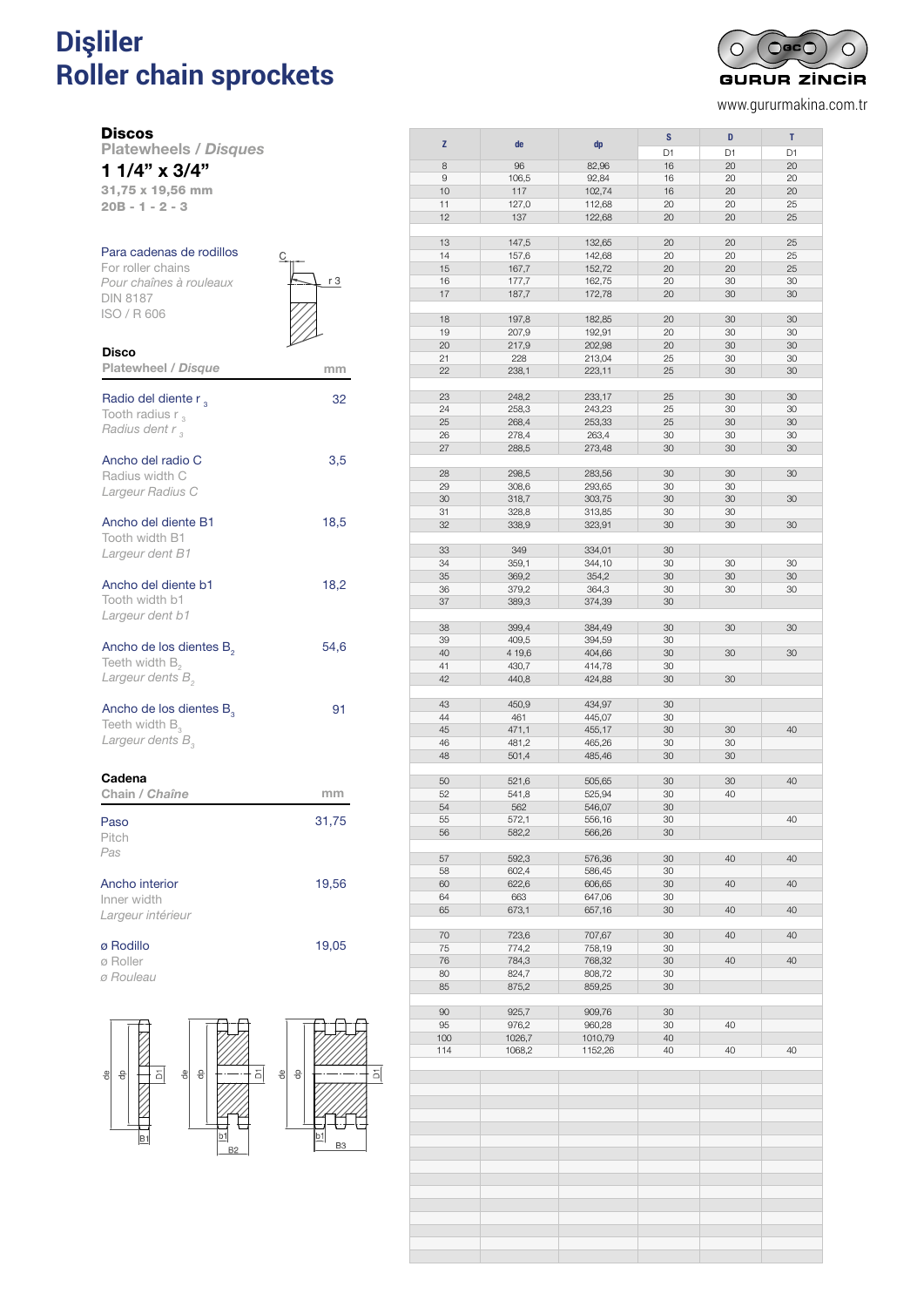### **Dişliler Roller chain sprockets** discos para cadenas de romanos e estados para cadenas de romanos e estados para cadenas de romanos e estados p *Disques pour chaînes à rouleaux DIN 8187*

### **Discos**

Disco

Platewheels / *Disques*

1 1/2" x 1 38,1 x 25,4 mm

24B - 1 - 2 - 3

## Para cadenas de rodillos

For roller chains *Pour chaînes à rouleaux* DIN 8187 ISO / R 606



| <b>Platewheel / Disque</b>                                                                        | mm    |
|---------------------------------------------------------------------------------------------------|-------|
| Radio del diente r,<br>Tooth radius $r_{3}$<br>Radius dent r,                                     | 38    |
| Ancho del radio C<br>Radius width C<br>Largeur Radius C                                           | 4     |
| Ancho del diente B1<br>Tooth width B1<br>Largeur dent B1                                          | 24,1  |
| Ancho del diente b1<br>Tooth width b1<br>Largeur dent b1                                          | 23,6  |
| Ancho de los dientes B <sub>2</sub><br>Teeth width B <sub>2</sub><br>Largeur dents B <sub>2</sub> | 72    |
| Ancho de los dientes B <sub>2</sub><br>Teeth width $B_{3}$<br>Largeur dents B <sub>3</sub>        | 120,3 |
| Cadena<br>Chain / Chaîne                                                                          | mm    |
| Paso<br>Pitch<br>Pas                                                                              | 38,1  |
| Ancho interior<br>Inner width<br>Largeur intérieur                                                | 25,4  |
| ø Rodillo                                                                                         | 25,4  |

ø Roller

*ø Rouleau*



|    |        |         | S              | D              | T  |
|----|--------|---------|----------------|----------------|----|
| Z  | de     | dp      |                |                |    |
|    |        |         | D <sub>1</sub> | D <sub>1</sub> | D1 |
| 8  | 113,0  | 99,55   | 20             | 25             | 25 |
|    |        |         | 20             |                |    |
| 9  | 125,0  | 111,40  |                | 25             | 25 |
| 10 | 137,0  | 123,29  | 20             | 25             | 25 |
| 11 | 149,0  | 135,21  | 25             | 25             | 30 |
| 12 | 161,0  | 147,22  | 25             | 25             | 30 |
|    |        |         |                |                |    |
|    |        |         |                |                |    |
| 13 | 173,0  | 159,18  | 25             | 25             | 30 |
| 14 | 185,0  | 171,22  | 25             | 25             | 30 |
| 15 | 197,0  | 183,26  | 25             | 25             | 30 |
|    |        |         |                |                |    |
| 16 | 209,0  | 195,30  | 25             | 30             | 30 |
| 17 | 221,0  | 207,34  | 25             | 30             | 30 |
|    |        |         |                |                |    |
| 18 | 233,0  | 219,42  | 25             | 30             | 30 |
|    |        |         |                |                |    |
| 19 | 245,5  | 231,49  | 25             | 30             | 30 |
| 20 | 257,5  | 243,57  | 25             | 30             | 30 |
| 21 | 270,5  | 255,65  | 30             | 30             | 40 |
|    |        |         |                |                |    |
| 22 | 282,5  | 267,73  | 30             | 30             | 40 |
|    |        |         |                |                |    |
| 23 | 294,5  | 279,80  | 30             | 30             | 40 |
| 24 | 307,0  | 291,88  | 30             | 30             | 40 |
|    |        |         |                |                |    |
| 25 | 319,0  | 304,00  | 30             | 30             | 40 |
| 26 | 331,0  | 316,08  | 30             | 30             | 40 |
| 27 | 343,0  | 328,19  | 30             | 30             | 40 |
|    |        |         |                |                |    |
|    |        |         |                |                |    |
| 28 | 355,0  | 340,27  | 30             | 30             | 40 |
| 29 | 367,5  | 352,38  | 30             | 30             |    |
| 30 |        |         | 30             | 30             | 40 |
|    | 379,5  | 364,50  |                |                |    |
| 31 | 391,5  | 376,62  | 30             | 40             |    |
| 32 | 403,5  | 388,69  | 30             | 40             | 40 |
|    |        |         |                |                |    |
|    |        |         |                |                |    |
| 33 | 415,5  | 400,81  | 30             | 40             |    |
| 34 | 428,0  | 412,93  | 30             | 40             |    |
| 35 | 440,0  | 425,04  | 30             | 40             | 40 |
|    |        |         |                |                |    |
| 36 | 452,0  | 437,16  | 30             | 40             |    |
| 37 | 464,0  | 449,27  | 30             | 40             |    |
|    |        |         |                |                |    |
| 38 | 476,5  | 461,39  | 30             | 40             | 40 |
|    |        |         |                |                |    |
| 40 | 501,5  | 485,62  | 30             | 40             | 40 |
| 41 | 513,5  | 497,74  | 30             |                |    |
| 42 | 525,5  | 509,85  | 30             | 40             |    |
|    |        |         |                |                |    |
| 45 | 562,0  | 546,20  | 30             | 40             | 40 |
|    |        |         |                |                |    |
| 46 | 574,0  | 558,32  | 30             |                |    |
| 48 | 598,5  | 582,45  | 30             | 40             | 40 |
|    |        |         |                |                |    |
| 50 | 622,5  | 606,78  | 30             | 40             | 40 |
| 52 | 647,0  | 631,01  | 30             |                |    |
| 54 | 671,0  | 655,25  | 30             |                |    |
|    |        |         |                |                |    |
|    |        |         |                |                |    |
| 55 | 683,5  | 667,40  | 30             |                |    |
| 56 | 695,5  | 679,50  | 30             |                |    |
|    |        |         |                |                |    |
| 57 | 707,5  | 691,63  | 30             | 40             | 40 |
| 60 | 745,0  | 727,97  | 30             | 40             | 40 |
| 62 | 769,0  | 752,24  | 40             |                |    |
|    |        |         |                |                |    |
|    |        |         |                |                |    |
| 65 | 805,5  | 788,59  | 40             | 40             |    |
| 70 | 866,0  | 849,21  | 40             |                |    |
| 76 | 939,0  | 921,98  | 40             | 40             | 40 |
|    |        |         |                |                |    |
| 80 | 987,5  | 970,44  | 40             |                |    |
| 85 | 1048,0 | 1031,10 | 40             |                |    |
| 95 | 1169,0 | 1152,33 | 40             | 40             |    |
|    |        |         |                |                |    |
|    |        |         |                |                |    |
|    |        |         |                |                |    |
|    |        |         |                |                |    |
|    |        |         |                |                |    |
|    |        |         |                |                |    |
|    |        |         |                |                |    |
|    |        |         |                |                |    |
|    |        |         |                |                |    |
|    |        |         |                |                |    |
|    |        |         |                |                |    |
|    |        |         |                |                |    |
|    |        |         |                |                |    |
|    |        |         |                |                |    |
|    |        |         |                |                |    |
|    |        |         |                |                |    |
|    |        |         |                |                |    |
|    |        |         |                |                |    |
|    |        |         |                |                |    |
|    |        |         |                |                |    |
|    |        |         |                |                |    |
|    |        |         |                |                |    |
|    |        |         |                |                |    |
|    |        |         |                |                |    |
|    |        |         |                |                |    |
|    |        |         |                |                |    |
|    |        |         |                |                |    |
|    |        |         |                |                |    |
|    |        |         |                |                |    |
|    |        |         |                |                |    |
|    |        |         |                |                |    |
|    |        |         |                |                |    |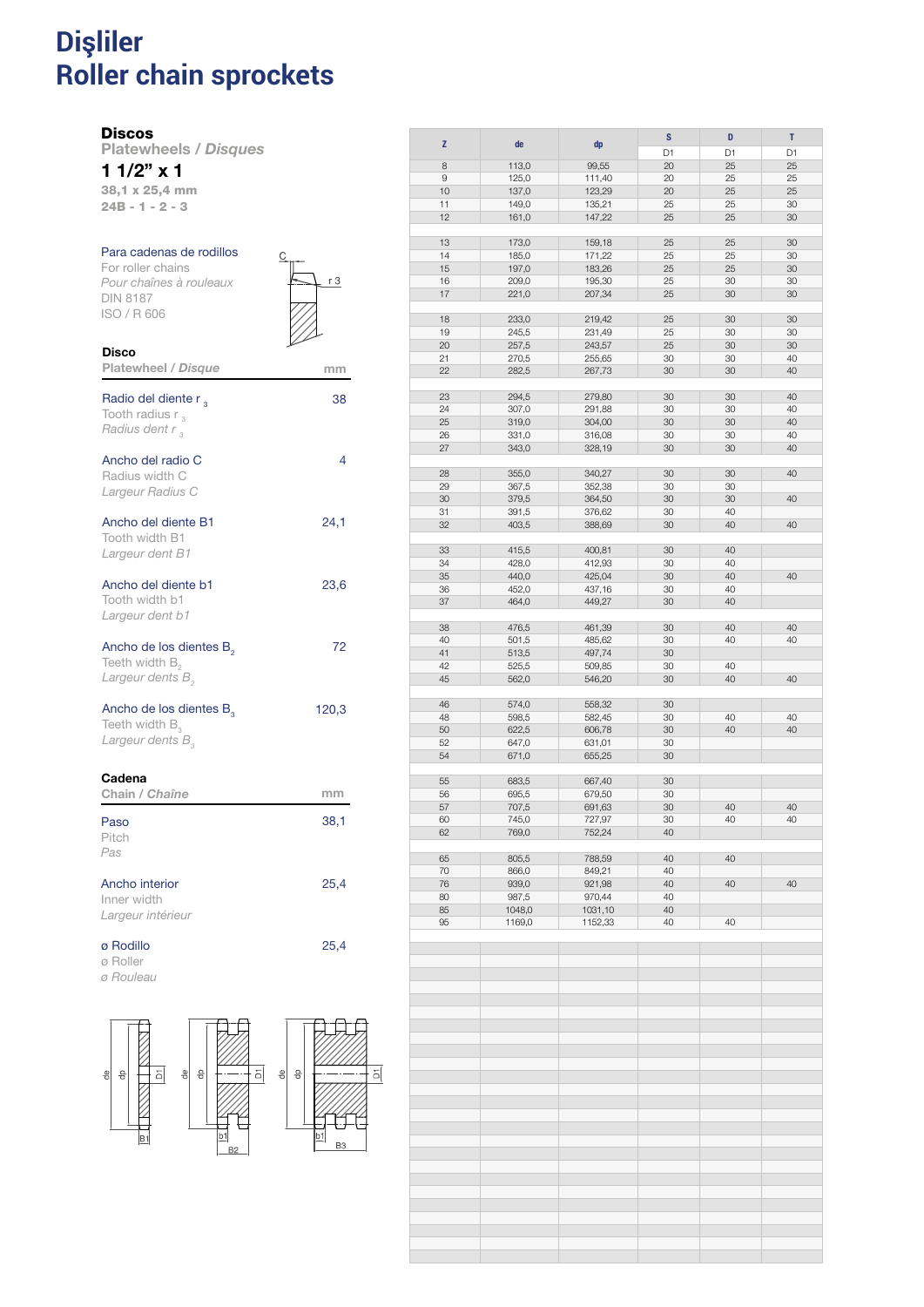# **Dişliler** DISCOS DOBLES PARA DOS CADENAS SIMPLES - DIN 8187 **Roller chain sprockets** *Disques doubles pour deux chaînes simples - DIN 8187*



www.gururmakina.com.tr





 $r3$ 



| Z  | de   | dp    | D <sub>1</sub> | <b>Dg</b> | $\mathbf{A}$ | L  |
|----|------|-------|----------------|-----------|--------------|----|
| 13 | 43,5 | 39,80 | 10             | 28        | 24,3         | 19 |
| 14 | 46,5 | 42,80 | 10             | 31        | 24,3         | 19 |
| 15 | 49,5 | 45,81 | 10             | 34        | 24,3         | 19 |
| 16 | 52,5 | 48,82 | 10             | 37        | 24,3         | 19 |
| 17 | 55,5 | 51,83 | 10             | 40        | 24,3         | 19 |
| 18 | 58,6 | 54,85 | 10             | 43        | 24,3         | 19 |
| 19 | 61,6 | 57,87 | 10             | 46        | 24,3         | 19 |
| 20 | 64,6 | 60,89 | 10             | 49        | 24,3         | 19 |
| 21 | 67,6 | 63,91 | 12             | 52        | 24,3         | 19 |
| 23 | 73,7 | 69,95 | 12             | 59        | 24,3         | 19 |
| 25 | 79,7 | 76,00 | 12             | 65        | 24,3         | 19 |

08B-1 B1 C r3 7,2 1,3 13







| Z  | de    | dp     | D <sub>1</sub> | <b>Dg</b> | A  | L    |
|----|-------|--------|----------------|-----------|----|------|
| 12 | 53,9  | 49,07  | 10             | 33        | 31 | 23,8 |
| 13 | 57,9  | 53,06  | 10             | 37        | 31 | 23,8 |
| 14 | 61,9  | 57,07  | 10             | 42        | 31 | 23,8 |
| 15 | 65,9  | 61,09  | 10             | 45        | 31 | 23,8 |
| 16 | 69,9  | 65,10  | 10             | 49        | 31 | 23,8 |
| 17 | 74,0  | 69,11  | 12             | 53        | 31 | 23,8 |
| 18 | 78,0  | 73,14  | 12             | 57        | 31 | 23,8 |
| 19 | 82,0  | 77,16  | 12             | 62        | 31 | 23,8 |
| 20 | 86,0  | 81,19  | 12             | 66        | 31 | 23,8 |
| 21 | 90,1  | 85,22  | 14             | 70        | 31 | 23,8 |
| 23 | 98,1  | 93,27  | 14             | 78        | 31 | 23,8 |
| 25 | 106,2 | 101,33 | 14             | 86        | 31 | 23,8 |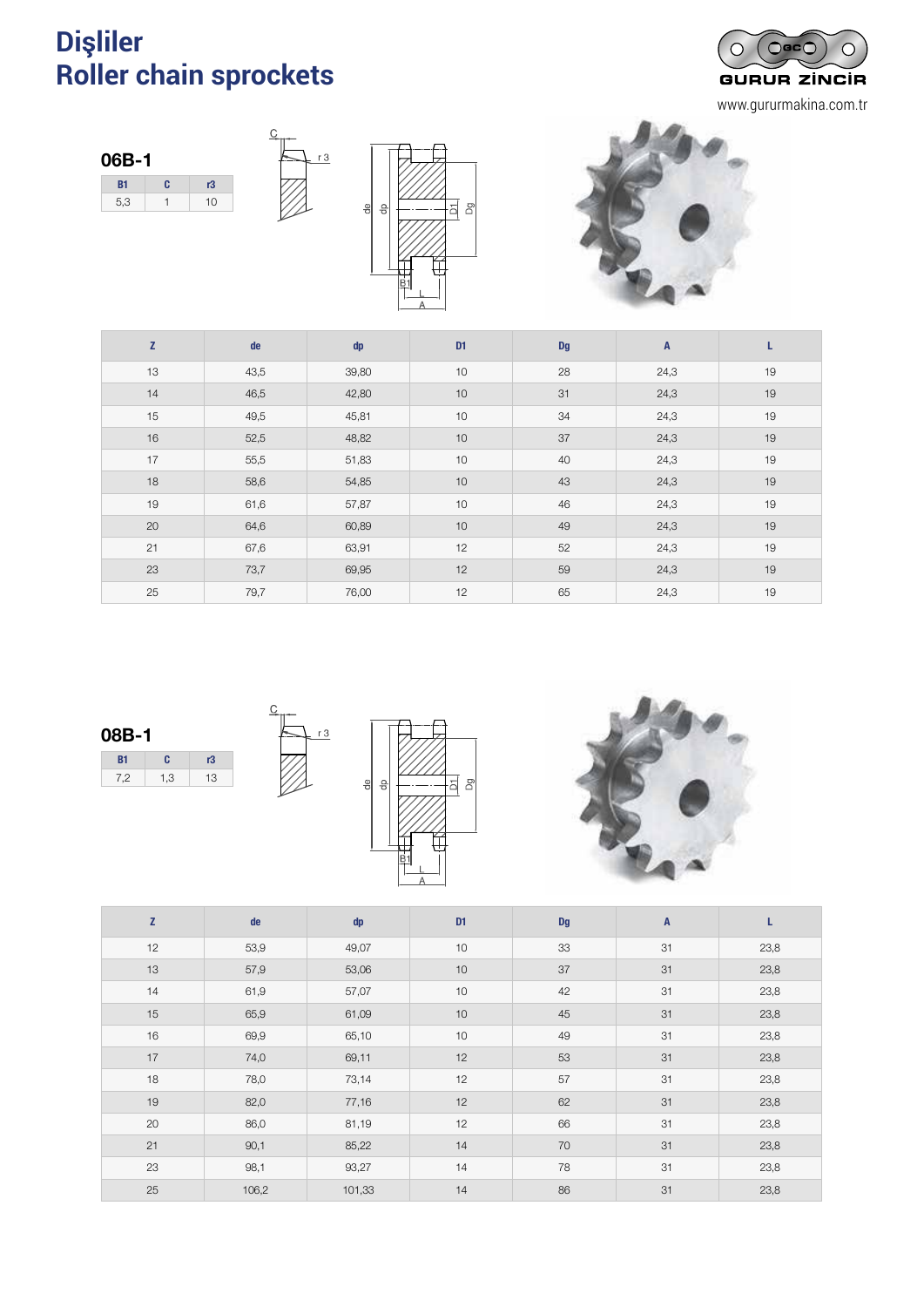#### **Dişliler Roller chain sprockets** DISCOS DOBLES PARA DOS CADENAS SIMPLES - DIN 8187 <sup>117</sup>  $\alpha$ *Disques doubles pour deux chaînes simples - DIN 8187*



| Z  | de    | dp     | D <sub>1</sub> | <b>Dg</b> | $\overline{A}$ | L    |
|----|-------|--------|----------------|-----------|----------------|------|
| 12 | 68,2  | 61,34  | 12             | 45        | 36,5           | 27,3 |
| 13 | 73,2  | 66,32  | 12             | 50        | 36,5           | 27,3 |
| 14 | 78,2  | 71,34  | 12             | 55        | 36,5           | 27,3 |
| 15 | 83,2  | 76,36  | 12             | 60        | 36,5           | 27,3 |
| 16 | 88,3  | 81,37  | 14             | 65        | 36,5           | 27,3 |
| 17 | 93,3  | 86,39  | 14             | 70        | 36,5           | 27,3 |
| 18 | 98,3  | 91,42  | 14             | 75        | 36,5           | 27,3 |
| 19 | 103,3 | 96,45  | 14             | 80        | 36,5           | 27,3 |
| 20 | 108,4 | 101,49 | 14             | 85        | 36,5           | 27,3 |
| 21 | 113,4 | 106,52 | 16             | 90        | 36,5           | 27,3 |
| 23 | 123,5 | 116,58 | 16             | 100       | 36,5           | 27,3 |
| 25 | 133,6 | 126,66 | 16             | 110       | 36,5           | 27,3 |







| Z  | de    | dp     | D <sub>1</sub> | <b>Dg</b> | $\mathsf{A}$ | L    |
|----|-------|--------|----------------|-----------|--------------|------|
| 12 | 81,8  | 73,60  | 14             | 53        | 45           | 33,9 |
| 13 | 87,8  | 79,59  | 14             | 59        | 45           | 33,9 |
| 14 | 93,8  | 85,61  | 14             | 65        | 45           | 33,9 |
| 15 | 99,8  | 91,63  | 14             | 71        | 45           | 33,9 |
| 16 | 105,8 | 97,65  | 14             | 77        | 45           | 33,9 |
| 17 | 111,9 | 103,67 | 16             | 83        | 45           | 33,9 |
| 18 | 117,9 | 109,71 | 16             | 89        | 45           | 33,9 |
| 19 | 123,9 | 115,75 | 16             | 95        | 45           | 33,9 |
| 20 | 130,0 | 121,78 | 16             | 101       | 45           | 33,9 |
| 21 | 136,0 | 127,82 | 20             | 107       | 45           | 33,9 |
| 23 | 148,1 | 139,90 | 20             | 119       | 45           | 33,9 |
| 25 | 160,2 | 152,00 | 20             | 131       | 45           | 33,9 |

 $\frac{1}{10}$  or

T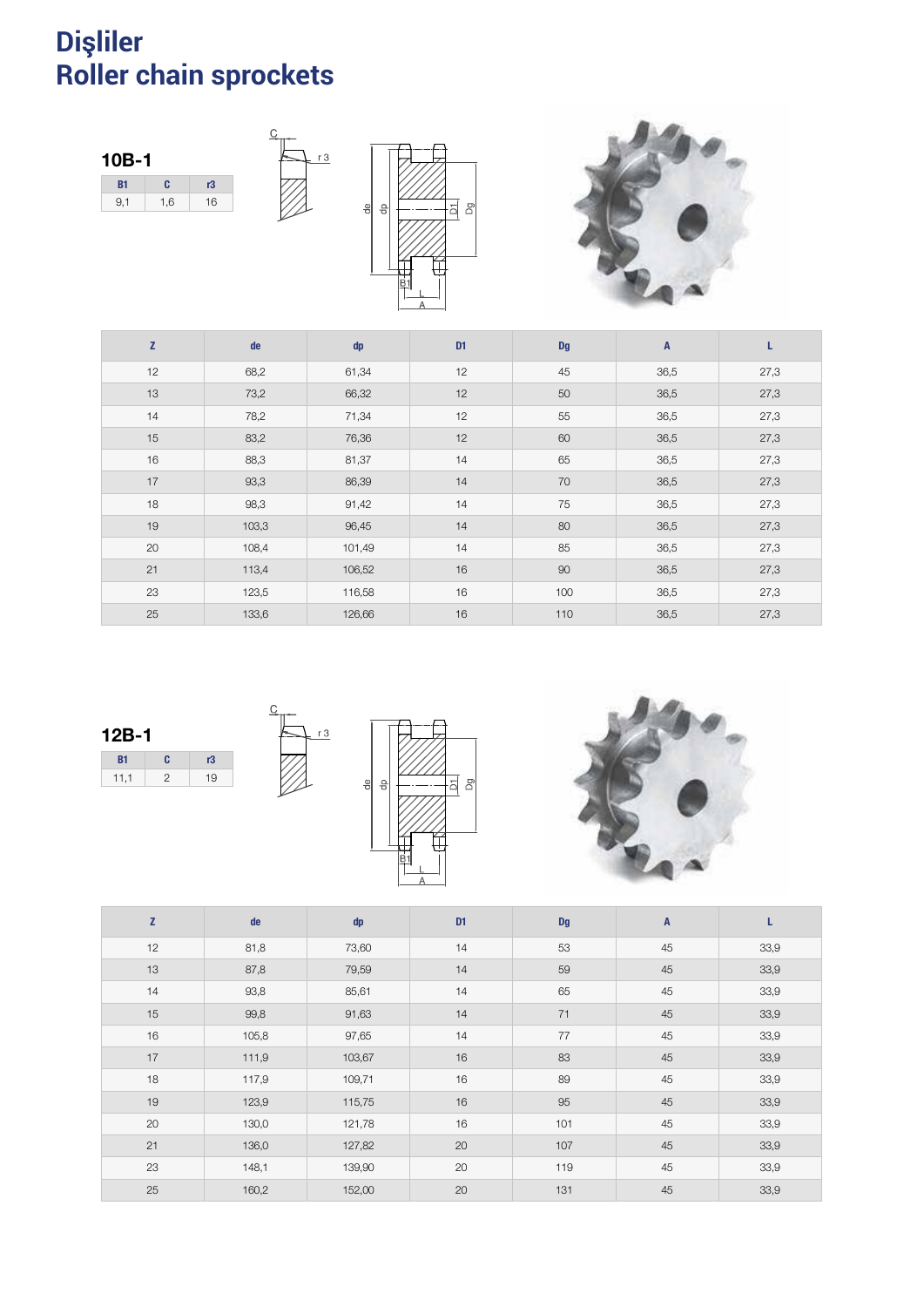# **Dişliler** <sup>118</sup> DISCOS DOBLES PARA DOS CADENAS SIMPLES - DIN 8187 **Roller chain sprockets** *Disques doubles pour deux chaînes simples - DIN 8187*



www.gururmakina.com.tr





 $r3$ 



| $\mathbf{Z}$ | de    | dp     | D <sub>1</sub> | <b>Dg</b> | $\overline{A}$ | L    |
|--------------|-------|--------|----------------|-----------|----------------|------|
| 13           | 117   | 106,12 | 16             | 81        | 63,5           | 47,3 |
| 14           | 125   | 114,15 | 16             | 89        | 63,5           | 47,3 |
| 15           | 133   | 122,17 | 16             | 97        | 63,5           | 47,3 |
| 16           | 141   | 130,20 | 20             | 105       | 63,5           | 47,3 |
| 17           | 149   | 138,22 | 20             | 113       | 63,5           | 47,3 |
| 18           | 157   | 146,28 | 20             | 121       | 63,5           | 47,3 |
| 19           | 165,2 | 154,33 | 20             | 129       | 63,5           | 47,3 |
| 20           | 173,2 | 162,38 | 20             | 137       | 63,5           | 47,3 |
| 21           | 181,2 | 170,43 | 20             | 145       | 63,5           | 47,3 |
| 23           | 197,5 | 186,53 | 20             | 161       | 63,5           | 47,3 |
| 25           | 213,5 | 202,66 | 20             | 177       | 63,5           | 47,3 |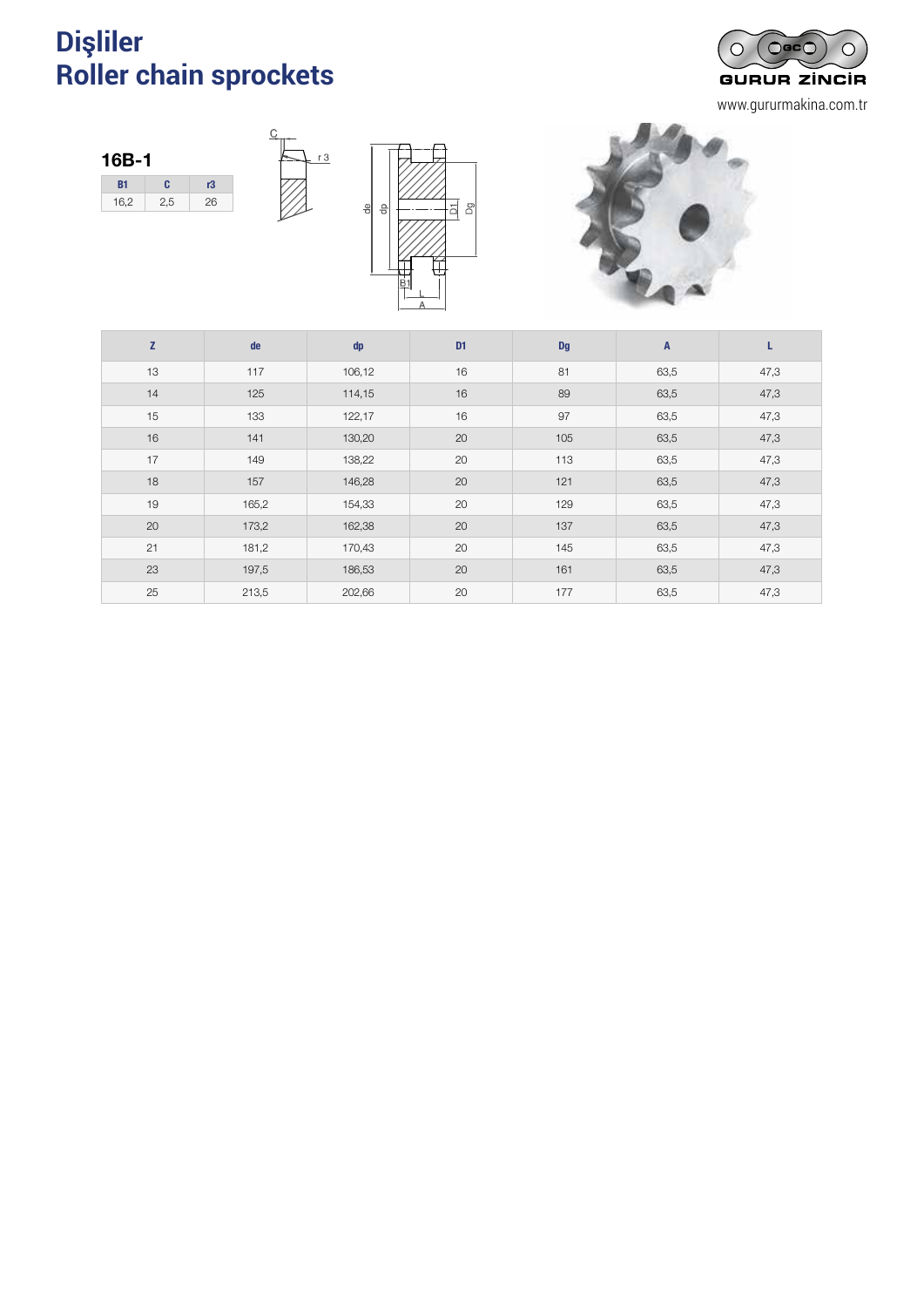### **Dişliler Roller chain sprockets** 119 PIÑONES DE ACERO INOXIDA EL CERCA EL CERCA EL CERCA EL CERCA EL CERCA EL CERCA EL CERCA EL CERCA EL CERCA *Pignons acier inox*

Para cadenas de rodillos

For roller chains *Pour chaînes à rouleaux* DIN 8187 - ISO / R 606

## Material / Material */ Matériel*

#### Acero inoxidable Stainless steel

*Acier inox*



| <b>Paso</b><br>Pitch<br>Pas | z  | de    | dp     | dm  | D <sub>1</sub> | A  |
|-----------------------------|----|-------|--------|-----|----------------|----|
|                             | 13 | 43,5  | 39,80  | 28  | 8              | 25 |
|                             | 15 | 49,5  | 45,81  | 34  | 8              | 25 |
|                             | 16 | 52,5  | 48,82  | 37  | 10             | 28 |
|                             | 17 | 55,5  | 51,83  | 40  | 10             | 28 |
|                             | 18 | 58,6  | 54,85  | 43  | 10             | 28 |
| 3/8"x7/32"                  | 19 | 61,6  | 57,87  | 45  | 10             | 28 |
|                             | 20 | 64,6  | 60,89  | 46  | 10             | 28 |
|                             | 21 | 67,6  | 63,91  | 48  | 12             | 28 |
|                             | 23 | 73,7  | 69,95  | 52  | 12             | 28 |
|                             | 25 | 79,7  | 76     | 57  | 12             | 28 |
|                             | 30 | 94,8  | 91,12  | 60  | 12             | 30 |
|                             |    |       |        |     |                |    |
|                             | 12 | 53,9  | 49,07  | 33  | 10             | 28 |
|                             | 13 | 57,9  | 53,6   | 37  | 10             | 28 |
|                             | 15 | 65,9  | 61,09  | 45  | 10             | 28 |
|                             | 16 | 69,9  | 65,1   | 50  | 12             | 28 |
|                             | 17 | 74    | 69,11  | 52  | 12             | 28 |
| 1/2"x5/16"                  | 18 | 78    | 73,14  | 56  | 12             | 28 |
|                             | 19 | 82    | 77,16  | 60  | 12             | 28 |
|                             | 20 | 86    | 81,19  | 64  | 12             | 28 |
|                             | 21 | 90,1  | 85,22  | 68  | 14             | 28 |
|                             | 23 | 98,1  | 93,27  | 70  | 14             | 28 |
|                             | 25 | 106,2 | 101,33 | 70  | 14             | 28 |
|                             | 30 | 126,3 | 121,5  | 80  | 16             | 30 |
|                             | 13 | 73,2  | 66,32  | 47  | 12             | 30 |
|                             | 15 | 83,2  | 76,36  | 57  | 12             | 30 |
|                             | 16 | 88,3  | 81,37  | 60  | 12             | 30 |
|                             | 17 | 93,3  | 86,39  | 60  | 12             | 30 |
|                             | 18 | 98,3  | 91,42  | 70  | 14             | 30 |
| 5/8"x3/8"                   | 19 | 103,3 | 96,45  | 70  | 14             | 30 |
|                             | 20 | 108,4 | 101,49 | 75  | 14             | 30 |
|                             | 21 | 113,4 | 106,42 | 75  | 16             | 30 |
|                             | 23 | 123,5 | 116,58 | 80  | 16             | 30 |
|                             | 25 | 133,6 | 126,66 | 80  | 16             | 30 |
|                             | 30 | 158,8 | 151,87 | 90  | 20             | 35 |
|                             | 13 | 87,8  | 79,59  | 58  | 16             | 35 |
|                             | 15 | 99,8  | 91,63  | 70  | 16             | 35 |
|                             | 16 | 105,8 | 97,65  | 75  | 16             | 35 |
|                             | 17 | 111,9 | 103,67 | 80  | 16             | 35 |
|                             | 18 | 117,9 | 109,71 | 80  | 16             | 35 |
| 3/4"x7/16"                  | 19 | 123,9 | 115,75 | 80  | 16             | 35 |
|                             | 20 | 130   | 121,78 | 80  | 16             | 35 |
|                             | 21 | 136   | 127,82 | 90  | 20             | 40 |
|                             | 23 | 148,1 | 139,9  | 90  | 20             | 40 |
|                             | 25 | 160,2 | 152    | 90  | 20             | 40 |
|                             | 13 | 117,7 | 106,12 | 78  | 16             | 40 |
|                             | 15 | 133,7 | 122,17 | 92  | 16             | 40 |
|                             | 16 | 141,8 | 130,2  | 100 | 20             | 45 |
|                             | 17 | 149,8 | 138,22 | 100 | 20             | 45 |
| 1"x17,02 mm                 | 18 | 157,8 | 146,28 | 100 | 20             | 45 |
|                             | 19 | 165,9 | 154,33 | 100 | 20             | 45 |
|                             | 20 | 173,9 | 162,38 | 100 | 20             | 45 |
|                             | 21 | 182   | 170,43 | 110 | 20             | 50 |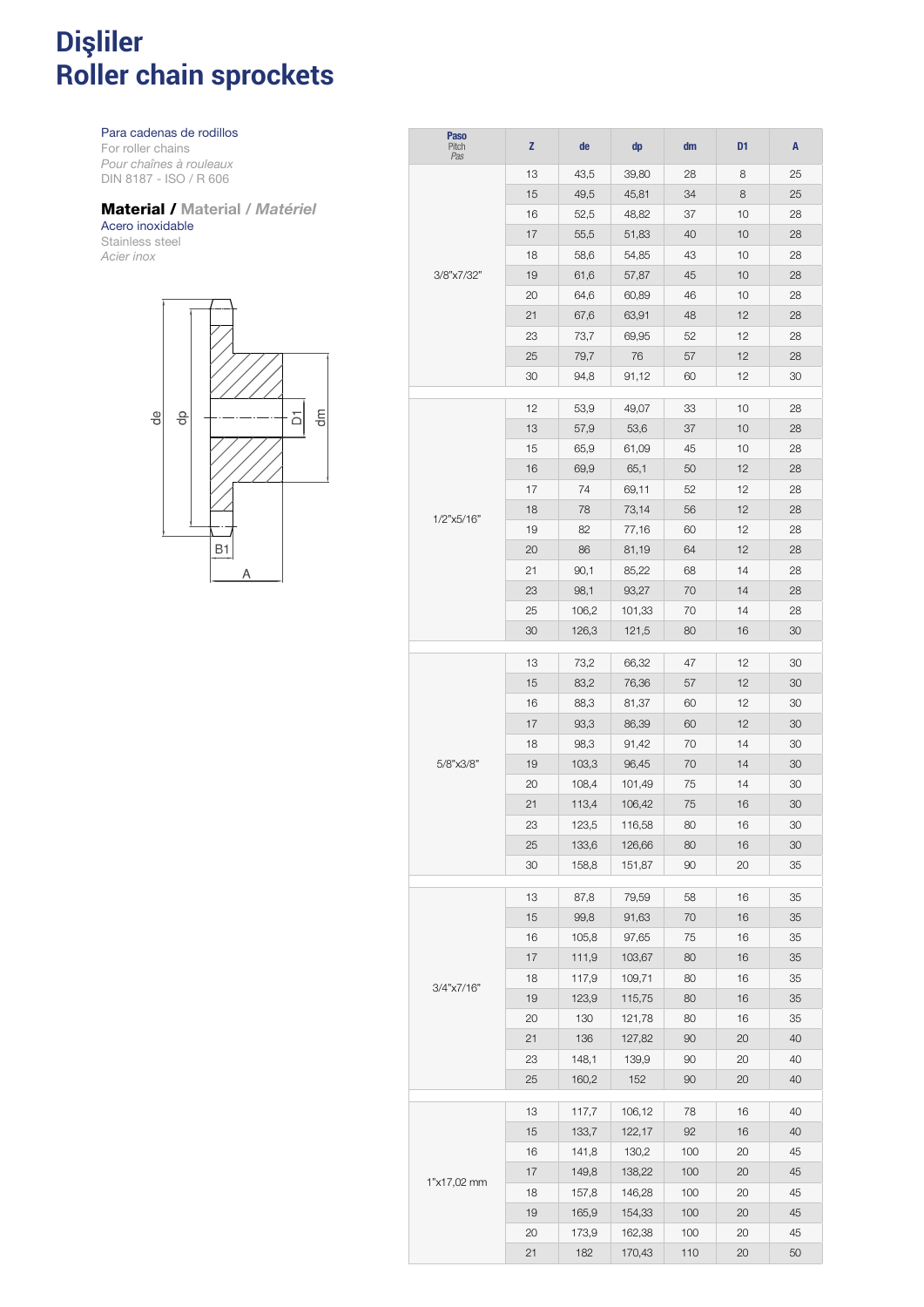#### **Dişliler Roller chain sprockets** 120 PIÑONES CON EJE MECANIZADO Y DIENTES TRATADOS E ELECTRONIZADO Y DIENTES TRATADOS E ELECTRONIZADO Y DIENTES Por aboin anyon Finding bore sprockets with induction  $\mathbf s$









| $3/8$ " X 7/32"<br>9,525 X 5,72 mm<br>$06B-1$<br>Para cadenas de rodillos<br>For roller chains<br>Pour chaînes à rouleaux<br><b>DIN 8187</b><br>ISO / R 606 |       |
|-------------------------------------------------------------------------------------------------------------------------------------------------------------|-------|
| <b>Cadena/</b> Chain / Chaîne                                                                                                                               | mm    |
| Paso<br>Pitch                                                                                                                                               | 9,525 |
| Pas<br>Ancho interior<br>Inner width                                                                                                                        | 5,75  |
| Largeur intérieur<br>ø Rodillo<br>ø Roller                                                                                                                  | 6,35  |
| ø Rouleau<br>Ancho diente<br>Tooth width<br>Largeur dent                                                                                                    | 5,3   |
| Material / matériel C-45                                                                                                                                    |       |

| $1/2$ " X 5/16"<br>12,7 X 7,75 mm<br>$08B-1$<br>Para cadenas de rodillos<br>For roller chains<br>Pour chaînes à rouleaux<br><b>DIN 8187</b><br>ISO / R 606 |      |
|------------------------------------------------------------------------------------------------------------------------------------------------------------|------|
| <b>Cadena/</b> Chain / Chaîne                                                                                                                              | mm   |
| Paso<br>Pitch                                                                                                                                              | 12,7 |
| Pas<br>Ancho interior<br>Inner width                                                                                                                       | 7,75 |
| Largeur intérieur<br>ø Rodillo<br>ø Roller                                                                                                                 | 8,51 |
| ø Rouleau<br>Ancho diente<br>Tooth width<br>Largeur dent                                                                                                   | 7,2  |
| Material / matériel C-45                                                                                                                                   |      |

| z  | de   | dp    | dm | A  | $D=0$ de Eje<br>Bore Ø<br>Ø Axe         |
|----|------|-------|----|----|-----------------------------------------|
| 13 | 43,5 | 39,8  | 28 | 25 | $10 - 12 - 14 - 15$                     |
| 14 | 46,5 | 42,8  | 31 | 25 | $10 - 12 - 14 - 15 - 16 - 18$           |
| 15 | 49,5 | 45,81 | 34 | 25 | $14 - 15 - 16 - 18 - 19 - 20$           |
| 16 | 52,5 | 48,82 | 37 | 28 | $12 - 14 - 15 - 16 - 18 - 19 - 20 - 22$ |
| 17 | 55,5 | 51,83 | 40 | 28 | $12 - 14 - 15 - 16 - 18 - 19 - 20 - 22$ |
| 18 | 58,6 | 54.85 | 43 | 28 | 15 - 16 - 18 - 19 - 20 - 24 - 25        |
| 19 | 61,6 | 57,87 | 45 | 28 | $15 - 16 - 18 - 19 - 20 - 22 - 24 - 25$ |
| 20 | 64,6 | 60,89 | 46 | 28 | 15 - 16 - 18 - 19 - 20 - 22 - 24 - 25   |
| 21 | 67,6 | 63,91 | 48 | 28 | 15 - 16 - 18 - 19 - 20 - 22 - 24 - 25   |
| 22 | 70,6 | 66,95 | 50 | 28 | $15 - 16 - 18 - 19 - 20 - 22 - 24 - 25$ |
| 23 | 73,7 | 69,95 | 52 | 28 | 15 - 16 - 18 - 19 - 20 - 22 - 24 - 25   |
| 24 | 76.7 | 72,97 | 54 | 28 | 19 - 20 - 22 - 24 - 25 -28 - 30         |
| 25 | 79,7 | 76    | 57 | 28 | $20 - 22 - 24 - 25 - 28 - 30$           |
| 30 | 94,8 | 91,12 | 60 | 30 | $20 - 22 - 24 - 25 - 28 - 30$           |

| Z  | de    | dp    | dm | $\mathsf{A}$ | $D=0$ de Eie<br>Bore Ø<br>Ø Axe                      |
|----|-------|-------|----|--------------|------------------------------------------------------|
| 12 | 53.9  | 49.07 | 33 | 28           | $12 - 14 - 15 - 16 - 18 - 19 - 20$                   |
| 13 | 57,9  | 50,06 | 37 | 28           | $12 - 14 - 15 - 16 - 18 - 19 - 20 - 22$              |
| 14 | 61,9  | 57,07 | 41 | 28           | 15 - 16 - 18 - 19 - 20 - 22 - 24 - 25                |
| 15 | 65,9  | 61,09 | 45 | 28           | 15 - 16 - 18 - 19 - 20 - 22 - 24 - 25 - 28           |
| 16 | 69.9  | 65.1  | 50 | 28           | 15 - 16 - 18 - 19 - 20 - 22 - 24 - 25 - 28 - 30      |
| 17 | 74    | 69.11 | 52 | 28           | 15 - 16 - 18 - 19 - 20 - 22 - 24 - 25 - 28 - 30 - 32 |
| 18 | 78    | 73,14 | 56 | 28           | 20 - 22 - 24 - 25 - 28 - 30 - 32 - 35 - 38           |
| 19 | 82    | 77,16 | 60 | 28           | 20 - 22 - 24 - 25 - 28 - 30 - 32 - 35 - 38           |
| 20 | 86    | 81,19 | 64 | 28           | 20 - 22 - 24 - 25 - 28 - 30 - 32 - 35 - 38           |
| 21 | 90,1  | 85,22 | 68 | 28           | 24 - 25 - 28 - 30 - 32 - 35 - 38                     |
| 22 | 94,1  | 89.24 | 70 | 28           | $24 - 25 - 28 - 30 - 32 - 35 - 38$                   |
| 23 | 98.1  | 93,27 | 70 | 28           | $22 - 24 - 25 - 28 - 30 - 32 - 35 - 38$              |
| 24 | 102,1 | 97,29 | 70 | 28           | 22 - 24 - 25 - 28 - 30 - 32 - 35 - 38                |
| 25 | 106,2 | 101,3 | 70 | 28           | 22 - 24 - 25 - 28 - 30 - 32 - 35 - 38                |
| 30 | 126,3 | 121,5 | 80 | 30           | $25 - 28 - 30 - 35 - 38$                             |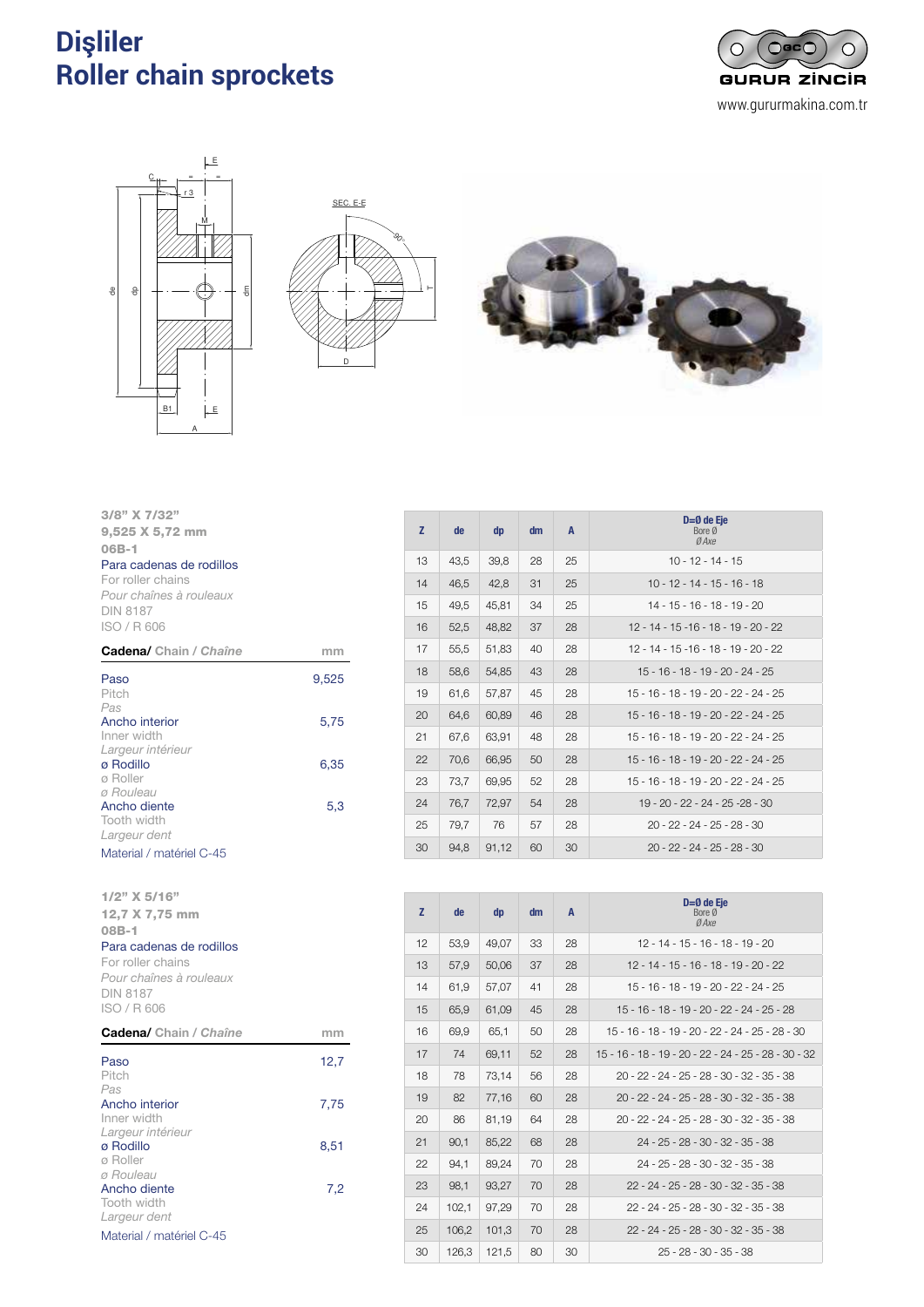### **Dişliler Roller chain sprockets** <sup>121</sup> PIÑONES CON EJE MECANIZADO Y DIENTES TRATADOS Finding bore sprockets with induction  $\mathbf s$

5/8" X 3/8" 15,875 X 9,65 mm 10B-1 Para cadenas de rodillos

For roller chains *Pour chaînes à rouleaux* DIN 8187

ISO / R 606

| Paso                     | 15,875 |
|--------------------------|--------|
| Pitch                    |        |
| Pas                      |        |
| Ancho interior           | 9,65   |
| Inner width              |        |
| Largeur intérieur        |        |
| ø Rodillo                | 10,16  |
| ø Roller                 |        |
| ø Rouleau                |        |
| Ancho diente             | 9,1    |
| Tooth width              |        |
| Largeur dent             |        |
| Material / matériel C-45 |        |

Cadena/ Chain / *Chaîne* mm

19,05

11,68

12,07

11,1

Paso Pitch *Pas* 

Ancho interior Inner width *Largeur intérieur* ø Rodillo ø Roller *ø Rouleau* Ancho diente Tooth width *Largeur dent*

3/4" X 7/16" 9,05 X 11,68 mm

Para cadenas de rodillos For roller chains *Pour chaînes à rouleaux*

12B-1

DIN 8187 ISO / R 606

Material / matériel C-45

1" X 17,02 mm

| z  | de    | dp     | dm | A  | $D=Ø$ de Eje<br>Bore Ø<br>Ø Axe                        |
|----|-------|--------|----|----|--------------------------------------------------------|
| 12 | 68,2  | 61,34  | 42 | 30 | 15 - 16 - 18 - 19 - 20 - 22 - 24 - 25                  |
| 13 | 73,2  | 66,32  | 47 | 30 | 15 - 16 - 18 - 19 - 20 - 22 - 24 - 25 - 28 - 30        |
| 14 | 78,2  | 71,34  | 52 | 30 | $15 - 16 - 18 - 19 - 20 - 22 - 24 - 25 - 28 - 30 - 32$ |
| 15 | 83,2  | 76,36  | 57 | 30 | 19 - 20 - 22 - 24 - 25 - 28 - 30 - 32 - 35             |
| 16 | 88,3  | 81,37  | 60 | 30 | 19 - 20 - 22 - 24 - 25 - 28 - 30 - 32 - 35 - 38        |
| 17 | 93,3  | 86,39  | 60 | 30 | 19 - 20 - 22 - 24 - 25 - 28 - 30 - 32 - 35 - 38        |
| 18 | 98,3  | 91,42  | 70 | 30 | 22 - 24 - 25 - 28 - 30 - 32 - 35 - 38 - 40 - 42        |
| 19 | 103,3 | 96,45  | 70 | 30 | $22 - 24 - 25 - 28 - 30 - 32 - 35 - 38 - 40 - 42$      |
| 20 | 108,4 | 101,49 | 75 | 30 | $28 - 30 - 32 - 35 - 38 - 40 - 42$                     |
| 21 | 113,4 | 106,52 | 75 | 30 | $28 - 30 - 32 - 35 - 38 - 40 - 42$                     |
| 22 | 118,4 | 111,55 | 80 | 30 | $28 - 30 - 32 - 35 - 38 - 40 - 42$                     |
| 23 | 123,5 | 116,58 | 80 | 30 | 28 - 30 - 32 - 35 - 38 - 40 - 42                       |
| 24 | 128,5 | 121,62 | 80 | 30 | $28 - 30 - 32 - 35 - 38 - 40 - 42$                     |
| 25 | 133,6 | 126,66 | 80 | 30 | 28 - 30 - 32 - 35 - 38 - 40 - 42                       |

| Z  | de    | dp     | dm | $\mathbf{A}$ | $D=Ø$ de Eje<br>Bore Ø<br>Ø Axe                   |
|----|-------|--------|----|--------------|---------------------------------------------------|
| 12 | 81,8  | 73,6   | 52 | 35           | 19 - 20 - 22 - 24 - 25 -28 - 30                   |
| 13 | 87,8  | 79.53  | 58 | 35           | 19 - 20 - 22 - 24 - 25 - 28 - 30 - 32 - 35        |
| 14 | 93.8  | 85.61  | 64 | 35           | 24 - 25 - 28 - 30 - 32 - 35 - 38                  |
| 15 | 99,8  | 91,63  | 70 | 35           | $24 - 25 - 28 - 30 - 32 - 35 - 38 - 40$           |
| 16 | 105,8 | 97.65  | 75 | 35           | 28 - 30 - 32 - 35 - 38 - 40                       |
| 17 | 111.9 | 103.67 | 80 | 35           | 28 - 30 - 32 - 35 - 38 - 40 - 42                  |
| 18 | 117,9 | 109,71 | 80 | 35           | $28 - 30 - 32 - 35 - 38 - 40 - 42$                |
| 19 | 123.9 | 115.75 | 80 | 35           | $28 - 30 - 32 - 35 - 38 - 40 - 42 - 45 - 48 - 50$ |
| 20 | 130   | 121.78 | 80 | 35           | 28 - 30 - 32 - 35 - 38 - 40 - 42 - 45 - 48 - 50   |
| 21 | 136   | 127,82 | 90 | 40           | 28 - 30 - 32 - 35 - 38 - 40 - 42 - 45 - 48 - 50   |
| 22 | 142   | 133,86 | 90 | 40           | $32 - 35 - 38 - 40 - 42 - 45 - 48 - 50$           |
| 23 | 148.1 | 139,9  | 90 | 40           | $32 - 35 - 38 - 40 - 42 - 45 - 48 - 50$           |
| 24 | 154.1 | 145.94 | 90 | 40           | $32 - 35 - 38 - 40 - 42 - 45 - 48 - 50$           |
| 25 | 160.2 | 152    | 90 | 40           | $32 - 35 - 38 - 40 - 42 - 45 - 48 - 50$           |

| 25,4 X 17,02 mm               |       |
|-------------------------------|-------|
| $16B-1$                       |       |
| Para cadenas de rodillos      |       |
| For roller chains             |       |
| Pour chaînes à rouleaux       |       |
| <b>DIN 8187</b>               |       |
| ISO / R 606                   |       |
| <b>Cadena/</b> Chain / Chaîne | mm    |
| Paso                          | 25,4  |
| Pitch                         |       |
| Pas                           |       |
| Ancho interior                | 17,02 |
| Inner width                   |       |
| Largeur intérieur             |       |
| ø Rodillo                     | 15,88 |
| ø Roller                      |       |
| ø Rouleau                     |       |
| Ancho diente<br>Tooth width   | 16,2  |
| Largeur dent                  |       |
|                               |       |
| Material / matériel C-45      |       |

| Z  | de    | dp     | dm  | $\mathbf{A}$ | $D=0$ de Eie<br>Bore Ø<br>Ø Axe                   |
|----|-------|--------|-----|--------------|---------------------------------------------------|
| 12 | 109.7 | 98.14  | 69  | 40           | $25 - 28 - 30 - 32 - 35 - 38 - 40 - 42$           |
| 13 | 117.7 | 106.12 | 78  | 40           | $28 - 30 - 32 - 35 - 38 - 40 - 42 - 45 - 48 - 50$ |
| 14 | 125.7 | 114.15 | 84  | 40           | $32 - 35 - 38 - 40 - 42 - 45 - 48 - 50$           |
| 15 | 133.7 | 122.17 | 92  | 40           | $32 - 35 - 38 - 40 - 42 - 45 - 48 - 50$           |
| 16 | 141.8 | 130.2  | 100 | 45           | $32 - 35 - 38 - 40 - 42 - 45 - 48 - 50$           |
| 17 | 149.8 | 138,22 | 100 | 45           | $32 - 35 - 38 - 40 - 42 - 45 - 48 - 50$           |
| 18 | 157.8 | 146.28 | 100 | 45           | $32 - 35 - 38 - 40 - 42 - 45 - 48 - 50$           |
| 19 | 165.9 | 154.33 | 100 | 45           | $32 - 35 - 38 - 40 - 42 - 45 - 48 - 50$           |
| 20 | 173.9 | 162.38 | 100 | 45           | $32 - 35 - 38 - 40 - 42 - 45 - 48 - 50$           |
| 21 | 182,0 | 170,43 | 110 | 50           | $40 - 42 - 45 - 48 - 50$                          |
| 22 | 190.1 | 178.48 | 110 | 50           | $40 - 42 - 45 - 48 - 50$                          |
| 23 | 198.1 | 186.53 | 110 | 50           | $40 - 42 - 45 - 48 - 50$                          |
| 24 | 206.2 | 194.53 | 110 | 50           | $40 - 42 - 45 - 48 - 50$                          |
| 25 | 214,2 | 202,66 | 110 | 50           | $40 - 42 - 45 - 48 - 50$                          |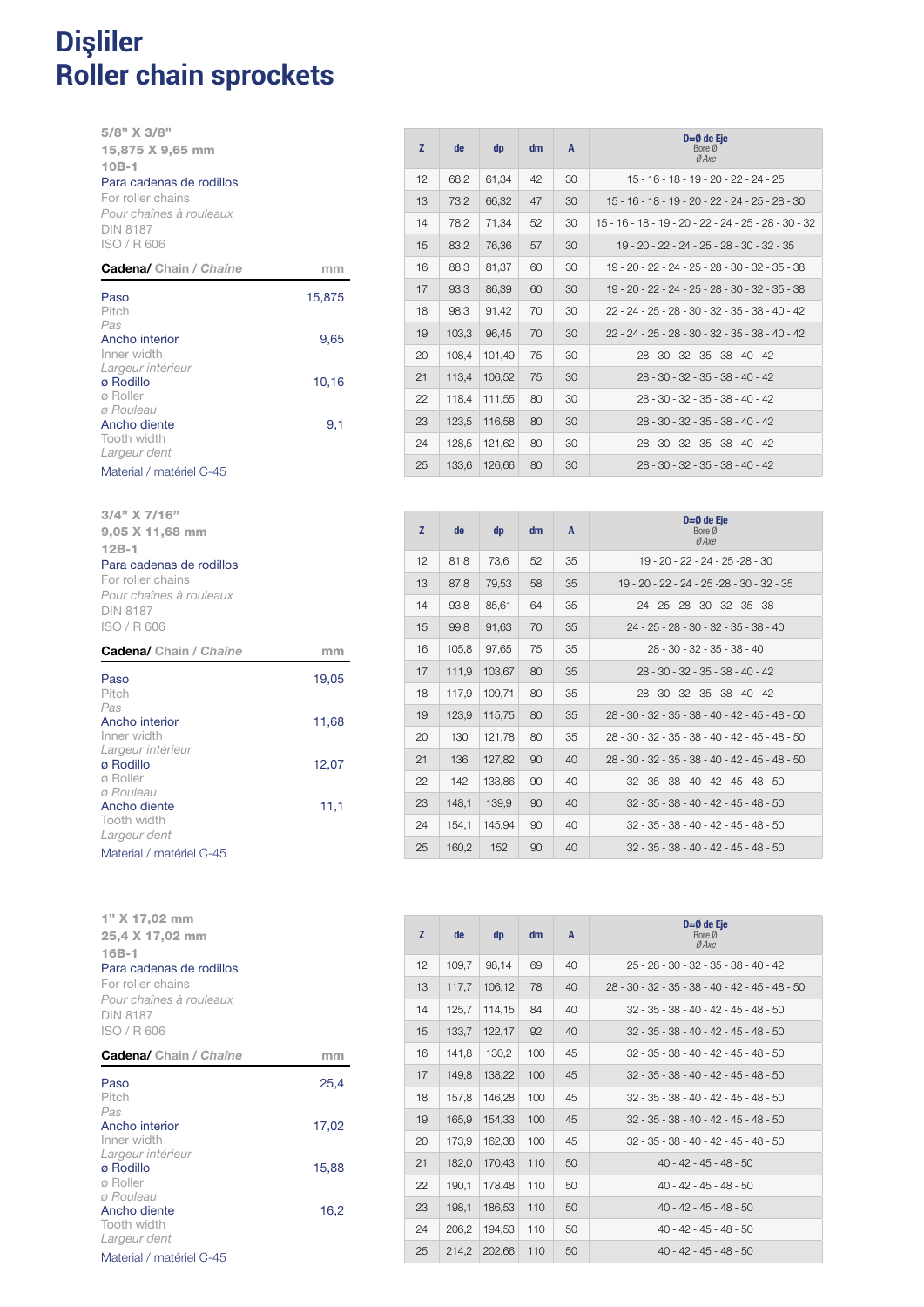#### **Dişliler Roller chain sprockets PIÑONES PARA TAPER - SIMPLE - SIMPLE - SI**MPLE - SIMPLE - SIMPLE - SIMPLE - SIMPLE - SIMPLE - SIMPLE - SIMPLE - SIMPLE - SIMPLE - SIMPLE - SIMPLE - SIMPLE - SIMPLE - SIMPLE - SIMPLE - SIMPLE - SIMPLE - SIMPLE - SIMPLE Lar aboin oprockets *Pignons pour moyeu amovible - simple*



www.gururmakina.com.tr

| <b>Paso</b><br>Pitch<br>Pas | z   | <b>Casquillo</b><br>Taper<br>Moyeu | Fig.         | Ø Cubo<br><b>Bush</b><br>Douille<br>dm | <b>Ancho</b><br>Width<br>Largeur<br>Α |
|-----------------------------|-----|------------------------------------|--------------|----------------------------------------|---------------------------------------|
|                             | 17  | 1008                               | 1            | 45                                     | 22                                    |
|                             | 18  | 1008                               | $\mathbf{1}$ | 45                                     | 22                                    |
|                             | 19  | 1008                               | 1            | 45                                     | 22                                    |
|                             | 20  | 1008                               | $\mathbf{1}$ | 46                                     | 22                                    |
|                             | 21  | 1008                               | 1            | 46                                     | 22                                    |
|                             | 22  | 1108                               | 1            | 50                                     | 22                                    |
|                             | 23  | 1210                               | 1            | 63                                     | 25                                    |
|                             | 24  | 1210                               | 1            | 63                                     | 25                                    |
|                             | 25  | 1210                               | $\mathbf{1}$ | 63                                     | 25                                    |
| 3/8" 06-B                   | 26  | 1210                               | 1            | 63                                     | 25                                    |
|                             | 27  | 1210                               | 1            | 63                                     | 25                                    |
|                             | 28  | 1210                               | 1            | 63                                     | 25                                    |
|                             | 30  | 1210                               | 1            | 63                                     | 25                                    |
|                             | 38  | 1210                               | 1            | 70                                     | 25                                    |
|                             | 45  | 1210                               | 1            | 70                                     | 25                                    |
|                             | 57  | 1210                               | $\mathbf{1}$ | 70                                     | 25                                    |
|                             | 76  | 1210                               | 1            | 70                                     | 25                                    |
|                             |     |                                    |              |                                        |                                       |
|                             | 95  | 1210                               | 1            | 80                                     | 25                                    |
|                             | 114 | 1215                               | 1            | 80                                     | 38                                    |
|                             | 15  | 1008                               | 1            | 45                                     | 22                                    |
|                             | 16  | 1108                               | 1            | 50                                     | 22                                    |
|                             | 17  | 1210                               | 1            | 60                                     | 25                                    |
|                             | 18  | 1210                               | 1            | 60                                     | 25                                    |
|                             | 19  | 1210                               | $\mathbf{1}$ | 63                                     | 25                                    |
|                             | 20  | 1610                               | 1            | 71                                     | 25                                    |
|                             | 21  | 1610                               | 1            | 71                                     | 25                                    |
|                             | 22  | 1610                               | $\mathbf{1}$ | 71                                     | 25                                    |
|                             | 23  | 1610                               | 1            | 76                                     | 25                                    |
|                             | 24  | 1610                               | 1            | 76                                     | 25                                    |
| $1/2"$ 08-B                 | 25  | 1610                               | $\mathbf{1}$ | 76                                     | 25                                    |
|                             | 26  | 1610                               | 1            | 76                                     | 25                                    |
|                             | 27  | 1610                               | 1            | 76                                     | 25                                    |
|                             | 28  | 2012                               | 1            | 90                                     | 32                                    |
|                             | 30  | 2012                               | 1            | 90                                     | 32                                    |
|                             | 38  | 2012                               | 1            | 90                                     | 32                                    |
|                             | 45  | 2012                               | 1            | 100                                    | 32                                    |
|                             | 57  | 2012                               | 1            | 111                                    | 32                                    |
|                             | 76  | 2012                               | 1            | 111                                    | 32                                    |
|                             | 95  | 2012                               | 1            | 111                                    | 32                                    |
|                             | 114 | 2517                               | 1            | 124                                    | 45                                    |
|                             | 13  | 1008                               | 1            | 47                                     | 22                                    |
|                             | 14  | 1108                               | 1            | 52                                     | 22                                    |
|                             | 15  | 1210                               | 1            | 60                                     | 25                                    |
|                             | 16  | 1610                               | 1            | 70                                     | 25                                    |
|                             | 17  | 1610                               | 1            | 71                                     | 25                                    |
|                             | 18  | 1610                               | 1            | 75                                     | 25                                    |
|                             | 19  | 1610                               | 1            | 75                                     | 25                                    |
|                             | 20  | 1610                               | 1            | 75                                     | 25                                    |
|                             | 21  | 1610                               | 1            | 76                                     | 25                                    |
|                             | 22  | 1610                               | 1            | 76                                     | 25                                    |
|                             | 23  | 1610                               | 1            | 76                                     | 25                                    |
| 5/8" 10-B                   | 24  | 2012                               | 1            | 90                                     | 32                                    |
|                             | 25  |                                    | 1            | 90                                     | 32                                    |
|                             |     | 2012                               |              |                                        |                                       |
|                             | 26  | 2012                               | 1            | 90                                     | 32                                    |
|                             | 27  | 2012                               | 1            | 90                                     | 32                                    |
|                             | 28  | 2012                               | 1            | 90                                     | 32                                    |
|                             | 30  | 2012                               | 1            | 90                                     | 32                                    |
|                             | 38  | 2012                               | 1            | 100                                    | 32                                    |
|                             | 45  | 2012                               | 1            | 100                                    | 32                                    |
|                             | 57  | 2012                               | 1            | 100                                    | 32                                    |
|                             | 76  | 2012                               | 1            | 100                                    | 32                                    |
|                             | 95  | 2517                               | 1            | 110                                    | 45                                    |
|                             | 114 | 2517                               | 1            | 110                                    | 45                                    |

| <b>Paso</b><br>Pitch<br>Pas | z   | <b>Casquillo</b><br>Taper<br>Moyeu | Fig.         | Ø Cubo<br><b>Bush</b><br><b>Douille</b><br>dm | <b>Ancho</b><br>Width<br>Largeur<br>Α |
|-----------------------------|-----|------------------------------------|--------------|-----------------------------------------------|---------------------------------------|
|                             | 13  | 1210                               | 1            | 60                                            | 25                                    |
|                             | 14  | 1610                               | $\mathbf{1}$ | 70                                            | 25                                    |
|                             | 15  | 1610                               | 1            | 70                                            | 25                                    |
|                             | 16  | 1610                               | 1            | 75                                            | 25                                    |
|                             | 17  | 1610                               | 1            | 76                                            | 25                                    |
|                             | 18  | 2012                               | 1            | 90                                            | 32                                    |
|                             | 19  | 2012                               | 1            | 90                                            | 32                                    |
|                             | 20  | 2012                               | 1            | 90                                            | 32                                    |
|                             | 21  | 2517                               | 1            | 102                                           | 45                                    |
|                             | 22  | 2517                               | $\mathbf{1}$ | 102                                           | 45                                    |
|                             | 23  | 2517                               | 1            | 108                                           | 45                                    |
| 3/4" 12-B                   | 24  | 2517                               | 1            | 108                                           | 45                                    |
|                             | 25  | 2517                               | 1            | 108                                           | 45                                    |
|                             | 26  | 2517                               | $\mathbf{1}$ | 108                                           | 45                                    |
|                             | 27  | 2517                               | 1            | 108                                           | 45                                    |
|                             | 28  | 2517                               | 1            | 108                                           | 45                                    |
|                             | 30  | 2517                               | 1            | 108                                           | 45                                    |
|                             | 38  | 2517                               | 1            | 108                                           | 45                                    |
|                             | 45  | 2517                               | 1            | 108                                           | 45                                    |
|                             | 57  | 2517                               | $\mathbf{1}$ | 108                                           | 45                                    |
|                             | 76  | 2517                               | 1            | 108                                           | 45                                    |
|                             | 95  | 2517                               | $\mathbf{1}$ | 108                                           | 45                                    |
|                             | 114 | 2525                               | 1            | 108                                           | 63                                    |
|                             | 13  | 1610                               | 1            | 73                                            | 25                                    |
|                             | 14  | 1610                               | 1            | 76                                            | 25                                    |
|                             | 15  | 1610                               | 1            | 76                                            | 25                                    |
|                             | 16  | 2012                               | 1            | 90                                            | 32                                    |
|                             | 17  | 2012                               | 1            | 90                                            | 32                                    |
|                             | 18  | 2517                               | 1            | 108                                           | 45                                    |
|                             | 19  | 2517                               | 1            | 108                                           | 45                                    |
|                             | 20  | 2517                               | 1            | 108                                           | 45                                    |
|                             | 21  | 2517                               | 1            | 110                                           | 45                                    |
|                             | 22  | 2517                               | 1            | 110                                           | 45                                    |
|                             | 23  | 2517                               | $\mathbf{1}$ | 110                                           | 45                                    |
| 1" 16-B                     | 24  | 2517                               | 1            | 110                                           | 45                                    |
|                             | 25  | 2517                               | 1            | 110                                           | 45                                    |
|                             | 26  | 2517                               | 1            | 110                                           | 45                                    |
|                             | 27  | 2517                               | 1            | 110                                           | 45                                    |
|                             | 28  | 2517                               | 1            | 110                                           | 45                                    |
|                             | 30  | 3020                               | $\mathbf{1}$ | 140                                           | 51                                    |
|                             | 38  | 3020                               | 1            | 140                                           | 51                                    |
|                             | 45  | 3020                               | 1            | 140                                           | 51                                    |
|                             | 57  | 3020                               | 1            | 140                                           | 51                                    |
|                             | 76  | 3020                               | 1            | 140                                           | 51                                    |
|                             | 95  | 3020                               | 1            | 140                                           | 51                                    |
|                             | 114 | 3030                               | $\mathbf{1}$ | 140                                           | 76                                    |

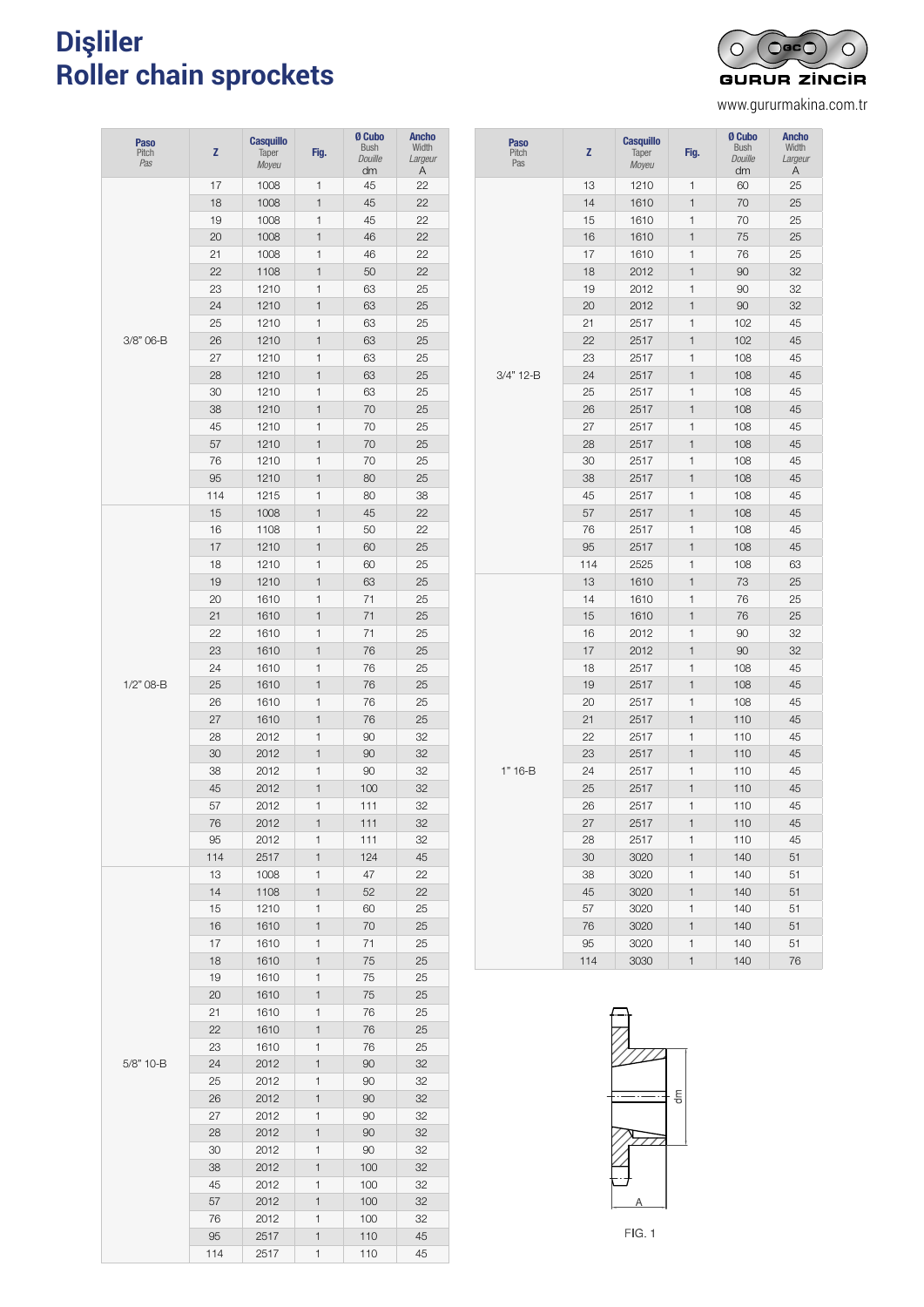#### **Dişliler Roller chain sprockets** 1123 PINCES PARA TAPER - PARA TAPER - PARA TAPER - PARA TAPER - PARA TAPER - PARA TAPER - PARA TAPER - PARA TA Lar aboin oprockets *Pignons pour moyeu amovible - double*

| <b>Paso</b><br>Pitch<br>Pas | Z  | <b>Casquillo</b><br>Taper<br>Moyeu | Fig.           | Ø Cubo<br><b>Bush</b><br>Douille<br>dm | <b>Ancho</b><br>Width<br>Largeur<br>Α |
|-----------------------------|----|------------------------------------|----------------|----------------------------------------|---------------------------------------|
|                             | 17 | 1008                               | 2              | 45                                     | 22                                    |
|                             | 18 | 1008                               | $\overline{c}$ | 45                                     | 22                                    |
|                             | 19 | 1008                               | 2              | 45                                     | 22                                    |
|                             | 20 | 1008                               | $\overline{c}$ | 46                                     | 22                                    |
|                             | 21 | 1008                               | 2              | 46                                     | 22                                    |
|                             | 22 | 1108                               | 2              | 50                                     | 22                                    |
|                             | 23 | 1210                               | 2              | 63                                     | 25                                    |
|                             | 24 | 1210                               | 2              | 63                                     | 25                                    |
|                             | 25 | 1210                               | 2              | 63                                     | 25                                    |
| 3/8" 06-B                   | 26 | 1210                               | 2              | 63                                     | 25                                    |
|                             | 27 | 1210                               | 2              | 63                                     | 25                                    |
|                             | 28 | 1210                               | 2              | 63                                     | 25                                    |
|                             | 30 | 1210                               | 2              | 63                                     | 25                                    |
|                             | 38 | 1610                               | 2              | 70                                     | 25                                    |
|                             | 45 | 1610                               | $\overline{2}$ | 70                                     | 25                                    |
|                             | 57 | 1610                               | $\mathbf{2}$   | 70                                     | 25                                    |
|                             | 76 | 1610                               | 2              | 70                                     | 25                                    |
|                             | 95 | 1610                               | $\mathbf{2}$   | 80                                     | 25                                    |
|                             | 15 | 1008                               | 2              | 46                                     | 22                                    |
|                             | 16 | 1108                               | $\mathbf{2}$   | 50                                     | 22                                    |
|                             | 17 | 1210                               | $\overline{c}$ | 56                                     | 25                                    |
|                             | 18 | 1210                               | $\overline{2}$ | 60                                     | 25                                    |
| $1/2"$ 08-B                 | 19 | 1210                               | $\overline{c}$ | 62                                     | 25                                    |
|                             | 20 | 1610                               | $\overline{2}$ | 66                                     | 25                                    |
|                             | 21 | 1610                               | $\overline{c}$ | 70                                     | 25                                    |
|                             | 22 | 1610                               | $\overline{2}$ | 76                                     | 25                                    |
|                             | 23 | 1610                               | $\overline{c}$ | 79                                     | 25                                    |
|                             | 24 | 1610                               | $\overline{2}$ | 84                                     | 32                                    |
|                             | 25 | 2012                               | $\overline{c}$ | 87                                     | 32                                    |
|                             | 26 | 2012                               | $\overline{c}$ | 87                                     | 32                                    |
|                             | 27 | 2012                               | $\mathbf{2}$   | 87                                     | 32                                    |
|                             | 28 | 2012                               | $\overline{c}$ | 87                                     | 32                                    |
|                             | 30 | 2012                               | $\mathbf{2}$   | 87                                     | 32                                    |
|                             | 38 | 2012                               | $\overline{c}$ | 100                                    | 32                                    |
|                             | 45 | 2012                               | $\overline{2}$ | 100                                    | 32                                    |
|                             | 57 | 2012                               | 2              | 100                                    | 32                                    |
|                             | 76 | 2012                               | 2              | 100                                    | 32                                    |
|                             | 95 | 2012                               | $\mathbf{2}$   | 100                                    | 32                                    |
|                             | 15 | 1210                               | 3              |                                        | 25,5                                  |
|                             | 16 | 1610                               | 3              |                                        | 25,5                                  |
|                             | 17 | 1610                               | 3              |                                        | 25,5                                  |
|                             | 18 | 1610                               | 3              |                                        | 25,5                                  |
|                             | 19 | 1610                               | 3              |                                        | 25,5                                  |
|                             | 20 | 1610                               | 3              |                                        | 25,5                                  |
|                             | 21 | 1610                               | 3              |                                        | 25,5                                  |
|                             | 22 | 1610                               | 3              |                                        | 25,5                                  |
|                             | 23 | 1610                               | 3              |                                        | 25,5                                  |
|                             | 24 | 2012                               | $\overline{c}$ | 90                                     | 32                                    |
| 5/8" 10-B                   | 25 | 2012                               | $\overline{c}$ | 90                                     | 32                                    |
|                             | 26 | 2012                               | $\overline{c}$ | 90                                     | 32                                    |
|                             | 27 | 2012                               | 2              | 90                                     | 32                                    |
|                             | 28 | 2012                               | $\overline{c}$ | 90                                     | 32                                    |
|                             | 30 | 2012                               | 2              | 90                                     | 32                                    |
|                             | 38 | 2517                               | $\mathbf{2}$   | 108                                    | 45                                    |
|                             |    |                                    |                |                                        |                                       |
|                             |    |                                    |                |                                        |                                       |
|                             |    |                                    |                |                                        |                                       |
|                             |    |                                    |                |                                        |                                       |
|                             |    |                                    |                |                                        |                                       |

| <b>Paso</b><br>Pitch<br>Pas | Z  | <b>Casquillo</b><br>Taper<br>Moyeu | Fig.           | <b>Ø Cubo</b><br><b>Bush</b><br>Douille<br>dm | <b>Ancho</b><br>Width<br>Largeur<br>Α |
|-----------------------------|----|------------------------------------|----------------|-----------------------------------------------|---------------------------------------|
|                             | 15 | 1610                               | 3              |                                               | 30,3                                  |
|                             | 16 | 1610                               | 3              |                                               | 30,3                                  |
|                             | 17 | 1610                               | 3              |                                               | 30,3                                  |
|                             | 18 | 2012                               | $\overline{2}$ | 90                                            | 32                                    |
|                             | 19 | 2012                               | 2              | 90                                            | 32                                    |
|                             | 20 | 2517                               | $\overline{2}$ | 108                                           | 45                                    |
|                             | 21 | 2517                               | $\overline{2}$ | 108                                           | 45                                    |
|                             | 22 | 2517                               | $\overline{c}$ | 108                                           | 45                                    |
|                             | 23 | 2517                               | $\overline{c}$ | 108                                           | 45                                    |
| 3/4" 12-B                   | 24 | 2517                               | $\overline{2}$ | 108                                           | 45                                    |
|                             | 25 | 2517                               | $\overline{c}$ | 108                                           | 45                                    |
|                             | 26 | 2517                               | $\overline{2}$ | 108                                           | 45                                    |
|                             | 27 | 2517                               | 2              | 108                                           | 45                                    |
|                             | 28 | 2517                               | $\overline{2}$ | 108                                           | 45                                    |
|                             | 30 | 2517                               | 2              | 108                                           | 45                                    |
|                             | 38 | 3020                               | $\overline{2}$ | 140                                           | 51                                    |
|                             | 45 | 3020                               | $\overline{2}$ | 140                                           | 51                                    |
|                             | 57 | 3020                               | $\overline{2}$ | 140                                           | 51                                    |
|                             | 76 | 3020                               | 2              | 140                                           | 51                                    |
|                             | 95 | 3020                               | $\overline{c}$ | 140                                           | 51                                    |
|                             | 15 | 2012                               | 3              |                                               | 47,7                                  |
|                             | 16 | 2517                               | 3              |                                               | 47,7                                  |
|                             | 17 | 2517                               | 3              |                                               | 47,7                                  |
|                             | 18 | 2517                               | 3              |                                               | 47,7                                  |
|                             | 19 | 2517                               | З              |                                               | 47,7                                  |
|                             | 20 | 2517                               | 3              |                                               | 47,7                                  |
|                             | 21 | 3020                               | 2              | 140                                           | 51                                    |
|                             | 22 | 3020                               | $\overline{2}$ | 140                                           | 51                                    |
|                             | 23 | 3020                               | $\overline{2}$ | 140                                           | 51                                    |
| 1" 16-B                     | 24 | 3020                               | $\mathcal{P}$  | 140                                           | 51                                    |
|                             | 25 | 3020                               | 2              | 140                                           | 51                                    |
|                             | 26 | 3020                               | 2              | 140                                           | 51                                    |
|                             | 27 | 3020                               | 2              | 140                                           | 51                                    |
|                             | 28 | 3020                               | $\overline{2}$ | 140                                           | 51                                    |
|                             | 30 | 3020                               | $\overline{2}$ | 140                                           | 51                                    |
|                             | 38 | 3020                               | 2              | 140                                           | 51                                    |
|                             | 45 | 3020                               | $\overline{c}$ | 140                                           | 51                                    |
|                             | 57 | 3525                               | $\overline{2}$ | 175                                           | 65                                    |
|                             | 76 | 3525                               | $\overline{2}$ | 175                                           | 65                                    |
|                             | 95 | 3525                               | $\overline{2}$ | 215                                           | 65                                    |





 $FIG. 2$ 

 $FIG. 3$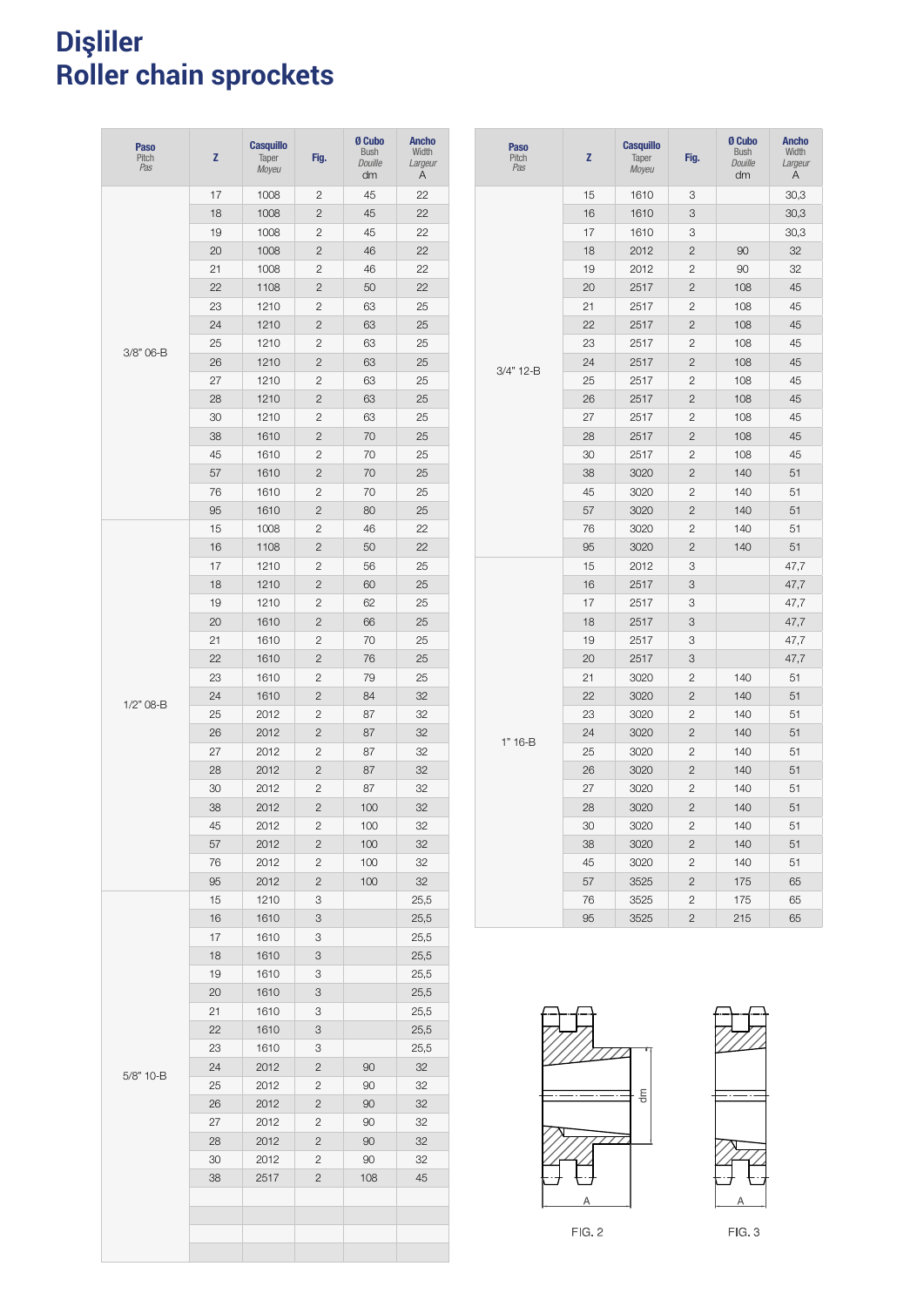### **Dişliler Roller chain sprockets** PIÑONES Y DISCOS PARA CADENA DE TRANSPORTE *Pignons et disques pour chaîne de manutention*



www.gururmakina.com.tr

 $-\overline{a}$ 

 $-\overline{D}$ 



Paso / Pitch / Pas: 35 Ancho interior / Inner width / Largeur intérieur: 14 Ø Rodillo / Roller Ø / Ø Rouleau: 14

| Z              | <b>De</b> | Dp     | D1 | Dm | <b>B1</b> | A  |
|----------------|-----------|--------|----|----|-----------|----|
| 6              | 77        | 70,00  | 16 | 40 | 12        | 30 |
| $\overline{7}$ | 88        | 80,67  | 20 | 45 | 12        | 30 |
| 8              | 99        | 91,46  | 20 | 50 | 12        | 35 |
| $\overline{9}$ | 111       | 102,33 | 20 | 60 | 12        | 35 |
| 10             | 122       | 113,23 | 20 | 60 | 12        | 35 |
| 11             | 133       | 124,23 | 20 | 70 | 12        | 35 |
| 12             | 144       | 135,23 | 20 | 70 | 12        | 35 |
| 13             | 155       | 146,25 | 24 | 70 | 12        | 35 |
| 14             | 166       | 157,29 | 24 | 75 | 12        | 35 |
| 15             | 179       | 168,34 | 24 | 75 | 12        | 40 |
| 16             | 188       | 179,40 | 24 | 75 | 12        | 40 |
| 17             | 199       | 190,48 | 24 | 80 | 12        | 40 |







Paso / Pitch / Pas: 35 Ancho interior / Inner width / Largeur intérieur: 14 Ø Rodillo / Roller Ø / Ø Rouleau: 22

| Z              | <b>De</b> | <b>Dp</b> | D <sub>1</sub> | <b>Dm</b> | <b>B1</b> | A  |
|----------------|-----------|-----------|----------------|-----------|-----------|----|
| 6              | 81        | 70,00     | 16             | 40        | 12        | 30 |
| $\overline{7}$ | 93        | 80,67     | 20             | 45        | 12        | 30 |
| 8              | 104       | 91,46     | 20             | 50        | 12        | 35 |
| 9              | 116       | 102,33    | 20             | 60        | 12        | 35 |
| 10             | 126       | 113,23    | 20             | 65        | 12        | 35 |
| 11             | 137       | 124,23    | 20             | 70        | 12        | 35 |
| 12             | 148       | 135,23    | 20             | 70        | 12        | 35 |
| 13             | 161       | 146,25    | 20             | 70        | 12        | 35 |
| 14             | 172       | 157,29    | 20             | 75        | 12        | 40 |
| 15             | 183       | 168,34    | 20             | 75        | 12        | 40 |
| 16             | 194       | 179,40    | 20             | 75        | 12        | 40 |
| 17             | 205       | 190,48    | 20             | 80        | 12        | 40 |



 401 390,45 24 120 12 70 434 423,83 24 130 12 70

| H  |           |           |                |     |           |                |  |  |  |
|----|-----------|-----------|----------------|-----|-----------|----------------|--|--|--|
| Z  | <b>De</b> | <b>Dp</b> | D <sub>1</sub> | Dm  | <b>B1</b> | $\overline{A}$ |  |  |  |
| 18 | 216       | 201,56    | 24             | 85  | 12        | 40             |  |  |  |
| 19 | 228       | 212,64    | 24             | 90  | 12        | 40             |  |  |  |
| 20 | 239       | 223,74    | 24             | 95  | 12        | 40             |  |  |  |
| 21 | 250       | 234,83    | 24             | 95  | 12        | 45             |  |  |  |
| 22 | 261       | 245,93    | 24             | 100 | 12        | 45             |  |  |  |
| 23 | 272       | 257,04    | 24             | 100 | 12        | 50             |  |  |  |
| 24 | 284       | 268,14    | 24             | 105 | 12        | 50             |  |  |  |
| 25 | 295       | 279,25    | 24             | 110 | 12        | 50             |  |  |  |
| 28 | 328       | 312,60    | 24             | 120 | 12        | 55             |  |  |  |
| 30 | 350       | 334,84    | 24             | 120 | 12        | 60             |  |  |  |
| 35 | 406       | 390,45    | 24             | 120 | 12        | 70             |  |  |  |
| 38 | 439       | 423,83    | 24             | 130 | 12        | 70             |  |  |  |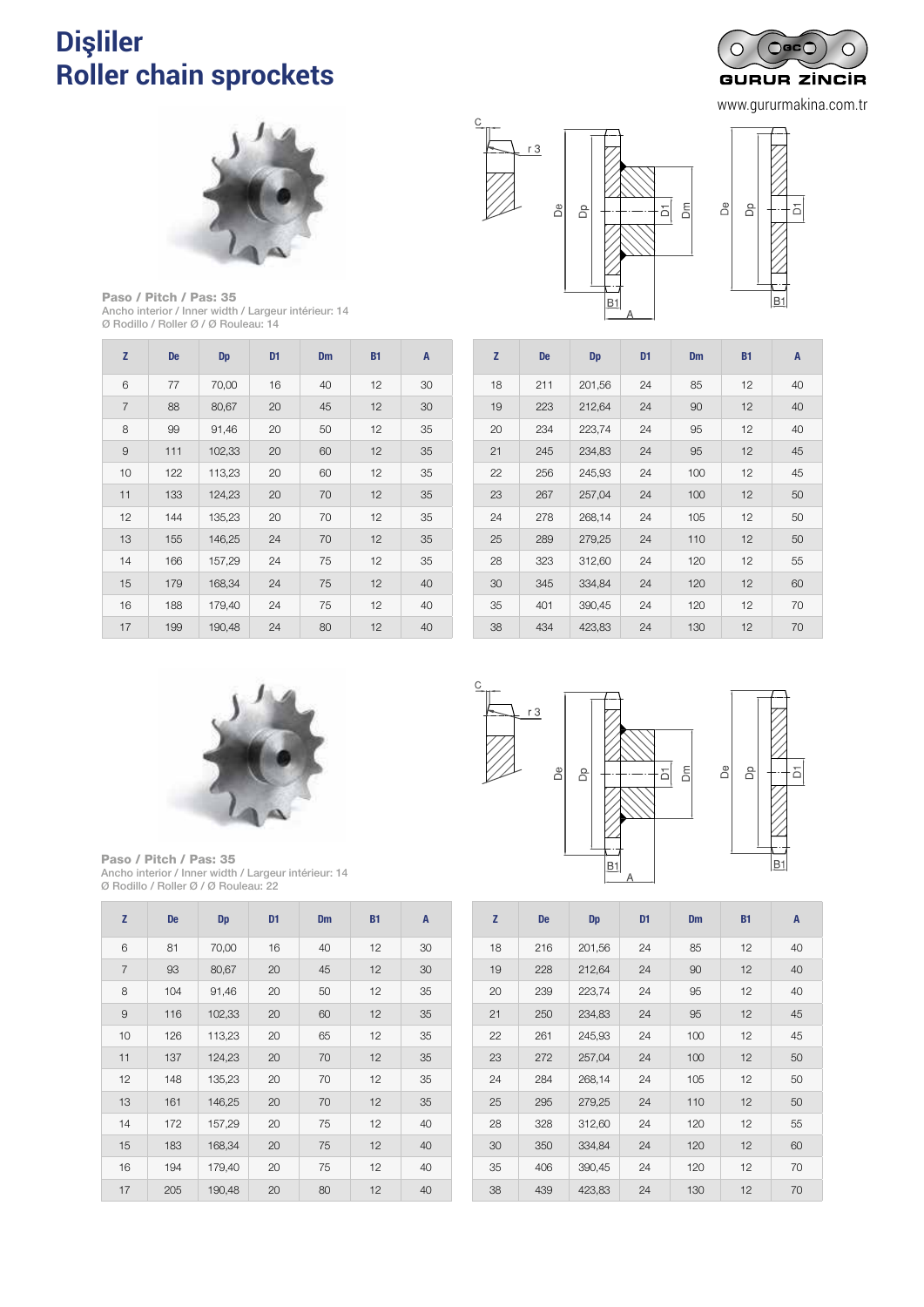### **Dişliler Roller chain sprockets** 1125 PIÑONES Y DISCOVERE Y DISCOVERE ELECTRONICA ELECTRONICA ELECTRONICA ELECTRONICA ELECTRONICA ELECTRONICA E *Pignons et disques pour chaîne de manutention*



Paso / Pitch / Pas: 35 Ancho interior / Inner width / Largeur intérieur: 16 Ø Rodillo / Roller Ø / Ø Rouleau: 20

| Z              | <b>De</b> | Dp     | D <sub>1</sub> | <b>Dm</b> | <b>B1</b> | A  |
|----------------|-----------|--------|----------------|-----------|-----------|----|
| 6              | 80        | 70,00  | 16             | 40        | 14        | 30 |
| $\overline{7}$ | 92        | 80,67  | 20             | 45        | 14        | 30 |
| 8              | 102       | 91,46  | 20             | 50        | 14        | 35 |
| 9              | 114       | 102,33 | 20             | 60        | 14        | 35 |
| 10             | 125       | 113,23 | 20             | 70        | 14        | 35 |
| 11             | 136       | 124,23 | 20             | 70        | 14        | 35 |
| 12             | 147       | 135,23 | 20             | 70        | 14        | 35 |
| 13             | 159       | 146,25 | 24             | 70        | 14        | 35 |
| 14             | 170       | 157,29 | 24             | 75        | 14        | 40 |
| 15             | 183       | 168,34 | 24             | 75        | 14        | 40 |
| 16             | 192       | 179,40 | 24             | 80        | 14        | 40 |
| 17             | 203       | 190,48 | 24             | 80        | 14        | 40 |



| Z  | <b>De</b> | <b>Dp</b> | D <sub>1</sub> | Dm  | <b>B1</b> | A  |
|----|-----------|-----------|----------------|-----|-----------|----|
| 18 | 215       | 201,56    | 24             | 85  | 14        | 40 |
| 19 | 227       | 212,64    | 24             | 90  | 14        | 40 |
| 20 | 238       | 223,74    | 24             | 95  | 14        | 40 |
| 21 | 249       | 234,83    | 24             | 95  | 14        | 45 |
| 22 | 260       | 245,93    | 24             | 100 | 14        | 45 |
| 23 | 271       | 257,04    | 24             | 100 | 14        | 50 |
| 24 | 282       | 268,14    | 24             | 105 | 14        | 50 |
| 25 | 293       | 279,25    | 24             | 110 | 14        | 50 |
| 28 | 327       | 312,60    | 24             | 120 | 14        | 55 |
| 30 | 349       | 334,84    | 24             | 120 | 14        | 60 |
| 35 | 405       | 390,45    | 24             | 120 | 14        | 70 |
| 38 | 438       | 423,83    | 24             | 130 | 14        | 70 |



Paso / Pitch / Pas: 41,3 Ancho interior / Inner width / Largeur intérieur: 14 Ø Rodillo / Roller Ø / Ø Rouleau: 30

| Z              | <b>De</b> | <b>Dp</b> | D <sub>1</sub> | <b>Dm</b> | <b>B1</b> | A  |
|----------------|-----------|-----------|----------------|-----------|-----------|----|
| 6              | 98        | 82,60     | 16             | 45        | 12        | 35 |
| $\overline{7}$ | 112       | 95,19     | 20             | 45        | 12        | 35 |
| 8              | 124       | 107,92    | 20             | 50        | 12        | 35 |
| 9              | 139       | 120,75    | 20             | 60        | 12        | 35 |
| 10             | 152       | 133,65    | 20             | 65        | 12        | 35 |
| 11             | 165       | 146,59    | 20             | 70        | 12        | 35 |
| 12             | 178       | 159,57    | 20             | 70        | 12        | 35 |
| 13             | 192       | 172,58    | 24             | 80        | 12        | 40 |
| 14             | 205       | 185,60    | 24             | 80        | 12        | 40 |
| 15             | 218       | 198,64    | 24             | 80        | 12        | 40 |
| 16             | 231       | 211,70    | 24             | 90        | 12        | 40 |
| 17             | 244       | 224,76    | 24             | 90        | 12        | 40 |



 $-\overline{a}$ 

| Z  | <b>De</b> | <b>Dp</b> | D <sub>1</sub> | <b>Dm</b> | <b>B1</b> | A  |
|----|-----------|-----------|----------------|-----------|-----------|----|
| 18 | 257       | 237,84    | 24             | 90        | 12        | 40 |
| 19 | 272       | 250,92    | 24             | 100       | 12        | 40 |
| 20 | 285       | 264,01    | 24             | 105       | 12        | 50 |
| 21 | 298       | 277,10    | 24             | 110       | 12        | 50 |
| 22 | 311       | 290,20    | 24             | 110       | 12        | 60 |
| 23 | 324       | 303,30    | 24             | 110       | 12        | 60 |
| 24 | 337       | 316,41    | 24             | 120       | 12        | 60 |
| 25 | 351       | 329,52    | 24             | 125       | 12        | 65 |
| 28 | 390       | 368,87    | 24             | 125       | 12        | 65 |
| 30 | 416       | 395,11    | 24             | 125       | 12        | 70 |
| 35 | 482       | 460,73    | 24             | 140       | 12        | 80 |
| 38 | 521       | 500,12    | 24             | 150       | 12        | 90 |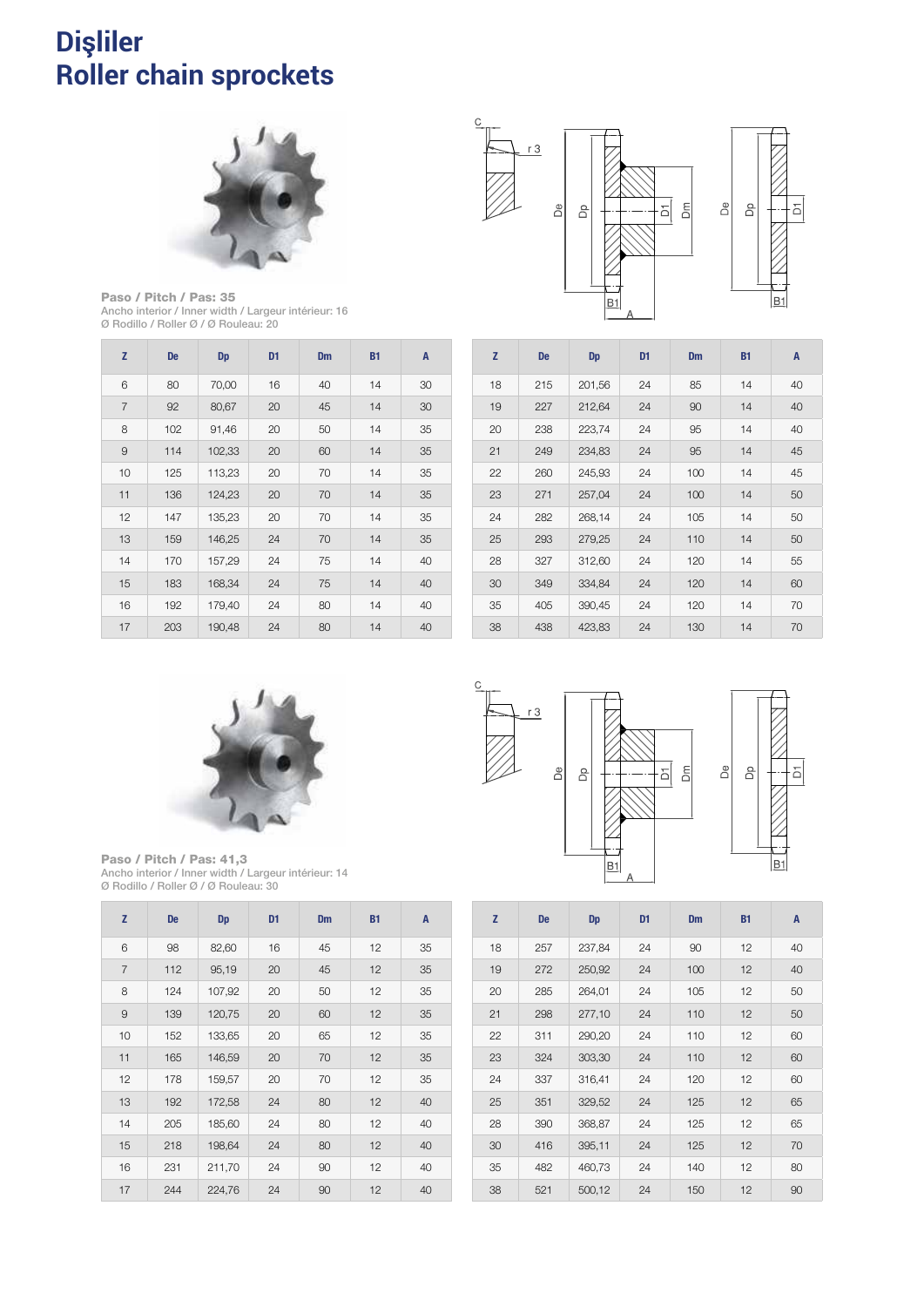### **Dişliler Roller chain sprockets** PIÑONES Y DISCOS PARA CADENA DE TRANSPORTE *Pignons et disques pour chaîne de manutention*



www.gururmakina.com.tr



Paso / Pitch / Pas: 41,3 Ancho interior / Inner width / Largeur intérieur: 16 Ø Rodillo / Roller Ø / Ø Rouleau: 25

| Z              | <b>De</b> | Dp     | D <sub>1</sub> | <b>Dm</b> | <b>B1</b> | A  |
|----------------|-----------|--------|----------------|-----------|-----------|----|
| 6              | 95        | 82,60  | 16             | 45        | 14        | 35 |
| $\overline{7}$ | 109       | 95,19  | 20             | 45        | 14        | 35 |
| 8              | 121       | 107,92 | 20             | 50        | 14        | 35 |
| $\overline{9}$ | 136       | 120,75 | 20             | 60        | 14        | 35 |
| 10             | 149       | 133,65 | 20             | 65        | 14        | 35 |
| 11             | 162       | 146,59 | 20             | 70        | 14        | 35 |
| 12             | 175       | 159,57 | 20             | 70        | 14        | 35 |
| 13             | 189       | 172,58 | 24             | 80        | 14        | 35 |
| 14             | 202       | 185,60 | 24             | 80        | 14        | 40 |
| 15             | 215       | 198,64 | 24             | 80        | 14        | 40 |
| 16             | 228       | 211,70 | 24             | 90        | 14        | 40 |
| 17             | 241       | 224,76 | 24             | 90        | 14        | 40 |





| Z  | <b>De</b> | <b>Dp</b> | D <sub>1</sub> | <b>Dm</b> | <b>B1</b> | A  |
|----|-----------|-----------|----------------|-----------|-----------|----|
| 18 | 254       | 237,84    | 24             | 90        | 14        | 40 |
| 19 | 269       | 250,92    | 24             | 100       | 14        | 40 |
| 20 | 282       | 264,01    | 24             | 105       | 14        | 50 |
| 21 | 295       | 277,10    | 24             | 110       | 14        | 50 |
| 22 | 308       | 290,20    | 24             | 110       | 14        | 60 |
| 23 | 321       | 303,30    | 24             | 110       | 14        | 60 |
| 24 | 334       | 316,41    | 24             | 120       | 14        | 60 |
| 25 | 349       | 329,52    | 24             | 125       | 14        | 65 |
| 28 | 387       | 368,87    | 24             | 125       | 14        | 65 |
| 30 | 413       | 395,11    | 24             | 125       | 14        | 70 |
| 35 | 479       | 460,73    | 24             | 140       | 14        | 80 |
| 38 | 518       | 500,12    | 24             | 150       | 14        | 90 |



Paso / Pitch / Pas: 50 Ancho interior / Inner width / Largeur intérieur: 11,5 Ø Rodillo / Roller Ø / Ø Rouleau: 25

| Z              | <b>De</b> | <b>Dp</b> | D <sub>1</sub> | <b>Dm</b> | <b>B1</b> | A  |
|----------------|-----------|-----------|----------------|-----------|-----------|----|
| 6              | 113       | 100,00    | 20             | 50        | 10        | 40 |
| $\overline{7}$ | 129       | 115,24    | 20             | 60        | 10        | 40 |
| 8              | 145       | 130,66    | 20             | 60        | 10        | 40 |
| 9              | 165       | 146,19    | 20             | 60        | 10        | 40 |
| 10             | 177       | 161,80    | 24             | 80        | 10        | 45 |
| 11             | 193       | 177,47    | 24             | 80        | 10        | 45 |
| 12             | 209       | 193,18    | 24             | 90        | 10        | 45 |
| 13             | 226       | 208,93    | 24             | 90        | 10        | 45 |
| 14             | 242       | 224,70    | 24             | 90        | 10        | 50 |
| 15             | 258       | 240,49    | 24             | 90        | 10        | 50 |
| 16             | 273       | 256,29    | 24             | 100       | 10        | 50 |
| 17             | 289       | 272,11    | 24             | 110       | 10        | 50 |



 $\overline{C}$ 



| Z  | <b>De</b> | Dp     | D <sub>1</sub> | <b>Dm</b> | <b>B1</b> | A   |
|----|-----------|--------|----------------|-----------|-----------|-----|
| 18 | 305       | 287,94 | 24             | 110       | 10        | 50  |
| 19 | 322       | 303,78 | 24             | 115       | 10        | 60  |
| 20 | 338       | 319,62 | 24             | 120       | 10        | 60  |
| 21 | 354       | 335,47 | 24             | 120       | 10        | 60  |
| 22 | 370       | 351,33 | 24             | 125       | 10        | 65  |
| 23 | 386       | 367,20 | 24             | 125       | 10        | 65  |
| 24 | 402       | 383,06 | 24             | 130       | 10        | 70  |
| 25 | 418       | 398,94 | 24             | 130       | 10        | 70  |
| 28 | 465       | 446,57 | 24             | 140       | 10        | 75  |
| 30 | 497       | 478,34 | 24             | 145       | 10        | 90  |
| 35 | 576       | 557,79 | 24             | 155       | 10        | 100 |
| 38 | 624       | 605,48 | 24             | 160       | 10        | 100 |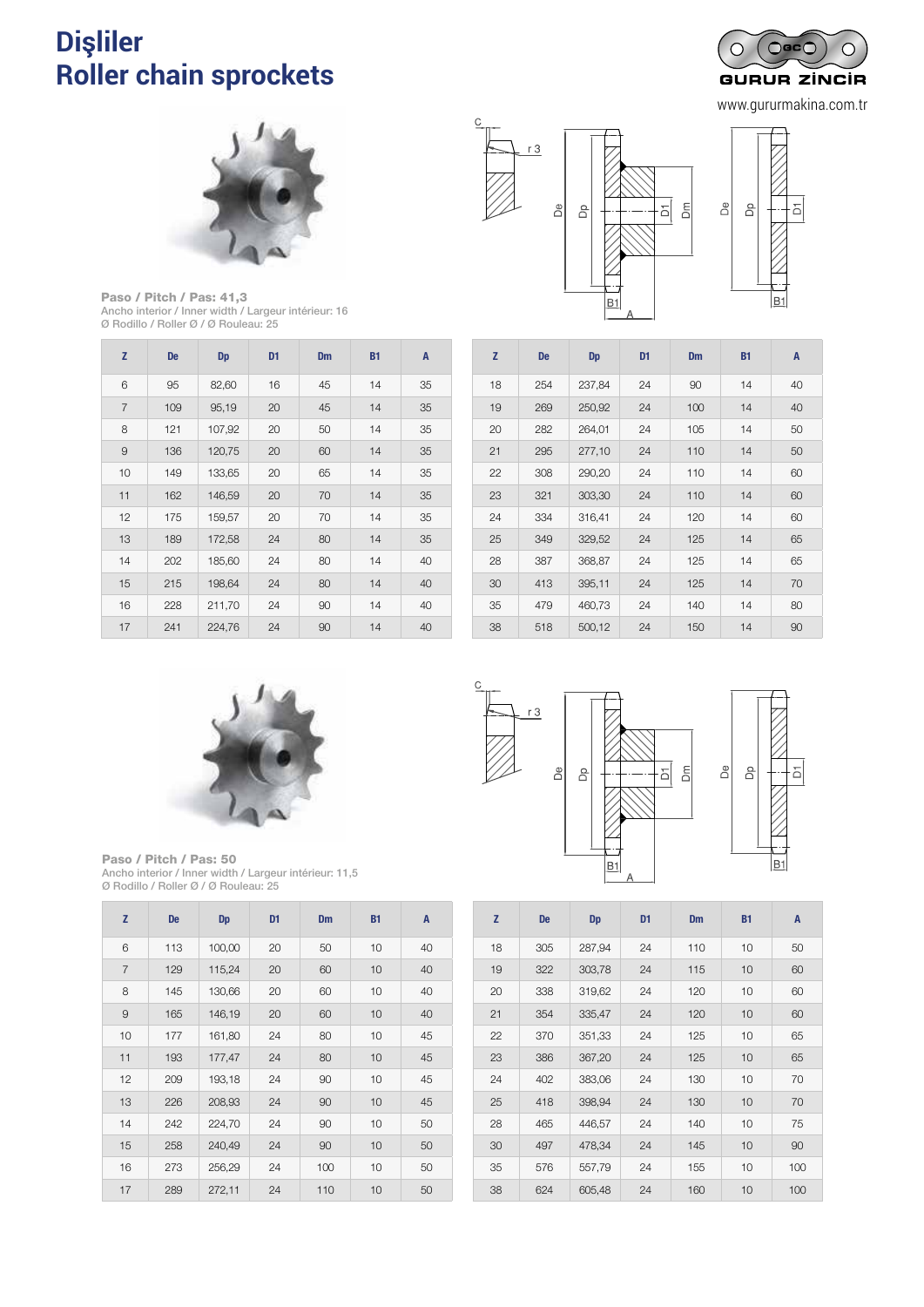#### **Dişliler Roller chain sprockets** 1127 PIÑONES Y DISCOVERE ELECTRONICA ELECTRONICA ELECTRONICA ELECTRONICA ELECTRONICA ELECTRONICA ELECTRONICA E sprockets and plate *Pignons et disques pour chaîne de manutention*



Paso / Pitch / Pas: 50 Ancho interior / Inner width / Largeur intérieur: 15 Ø Rodillo / Roller Ø / Ø Rouleau: 31

| Z              | <b>De</b> | <b>Dp</b> | D <sub>1</sub> | <b>Dm</b> | <b>B1</b> | A  |
|----------------|-----------|-----------|----------------|-----------|-----------|----|
| 6              | 116       | 100,00    | 20             | 60        | 13        | 40 |
| $\overline{7}$ | 132       | 115,24    | 20             | 60        | 13        | 40 |
| 8              | 148       | 130,66    | 20             | 60        | 13        | 40 |
| $\overline{9}$ | 168       | 146,19    | 20             | 60        | 13        | 40 |
| 10             | 180       | 161,80    | 24             | 85        | 13        | 45 |
| 11             | 196       | 177,47    | 24             | 85        | 13        | 45 |
| 12             | 212       | 193,18    | 24             | 85        | 13        | 45 |
| 13             | 229       | 208,93    | 24             | 90        | 13        | 45 |
| 14             | 245       | 224,70    | 24             | 90        | 13        | 50 |
| 15             | 261       | 240,49    | 24             | 90        | 13        | 50 |
| 16             | 276       | 256,29    | 24             | 110       | 13        | 50 |
| 17             | 292       | 272,11    | 24             | 110       | 13        | 50 |



| Z  | <b>De</b> | <b>Dp</b> | D <sub>1</sub> | <b>Dm</b> | <b>B1</b> | A   |
|----|-----------|-----------|----------------|-----------|-----------|-----|
| 18 | 308       | 287,94    | 24             | 110       | 13        | 50  |
| 19 | 325       | 303,78    | 24             | 115       | 13        | 60  |
| 20 | 341       | 319,62    | 24             | 120       | 13        | 60  |
| 21 | 357       | 335,47    | 24             | 120       | 13        | 60  |
| 22 | 373       | 351,33    | 24             | 125       | 13        | 65  |
| 23 | 389       | 367,20    | 24             | 125       | 13        | 65  |
| 24 | 405       | 383,06    | 24             | 130       | 13        | 70  |
| 25 | 421       | 398,94    | 24             | 130       | 13        | 70  |
| 28 | 468       | 446,57    | 24             | 140       | 13        | 75  |
| 30 | 500       | 478,34    | 24             | 145       | 13        | 90  |
| 35 | 579       | 557,79    | 24             | 155       | 13        | 100 |
| 38 | 627       | 605,48    | 24             | 160       | 13        | 100 |